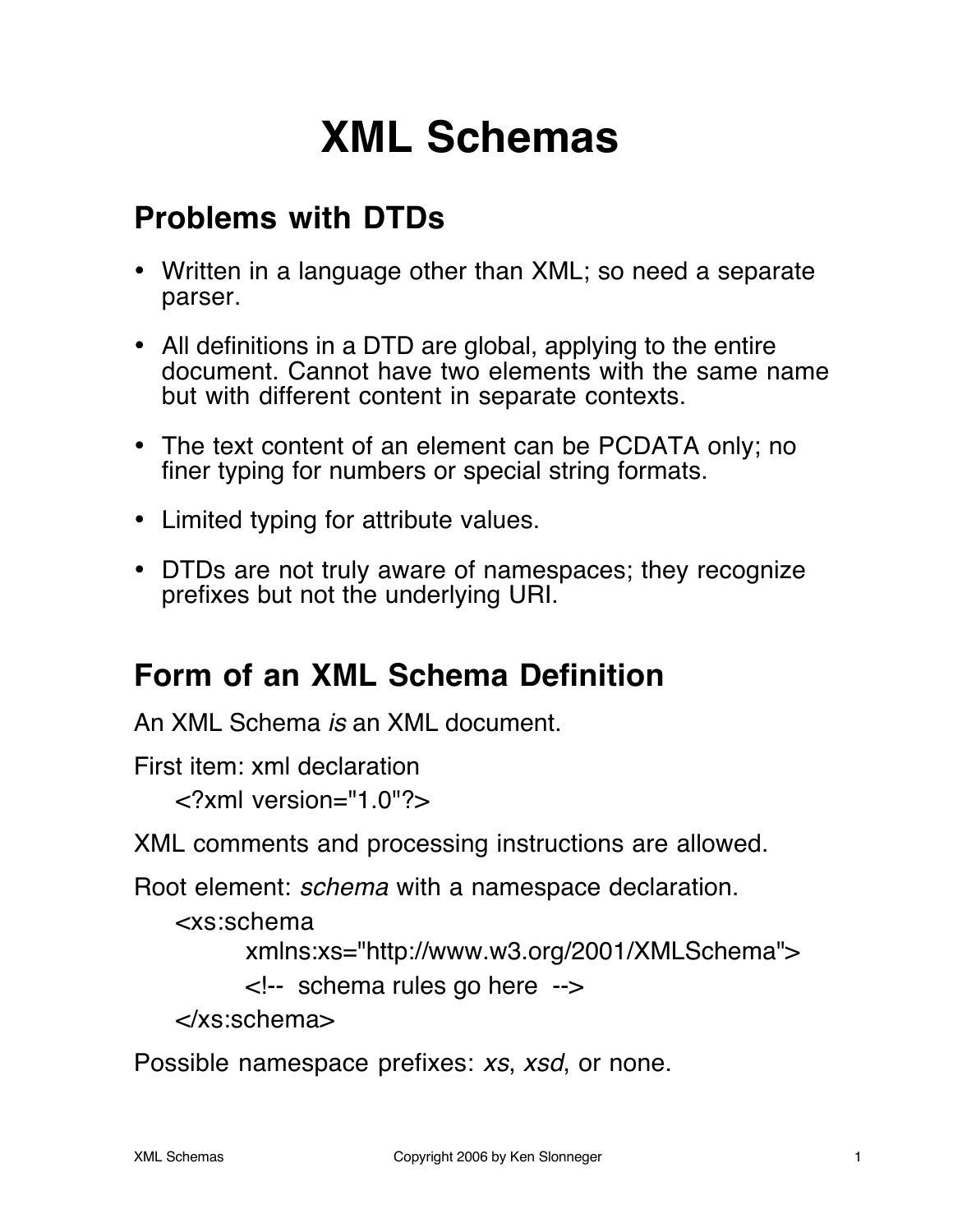# **Element Specification**

Elements are declared using an element named xs:element with an attribute that gives the name of the element being defined.

The type of the content of the new element can be specified by another attribute or by the content of the *xs: element* definition.

Element declarations can be one of two sorts.

### **Simple Type**

Content of these elements can be text only.

Examples

```
<xs:element name="item" type="xs:string"/>
```
<xs:element name="price" type="xs:decimal"/>

The values *xs:string* and *xs:decimal* are two of the 44 simple types predefined in the XML Schema language.

### **Complex Type**

Element content can contain other elements or the element can have attributes (or both).

Example

```
<xs:element name="location">
  <xs:complexType>
    <xs:sequence>
       <xs:element name="city" type="xs:string"/>
      <xs:element name="state" type="xs:string"/>
    </xs:sequence>
  </xs:complexType>
</xs:element>
```
The element *xs:sequence* is one of several ways to combine elements in the content.

Corresponding DTD: <!ELEMENT location (city, state)>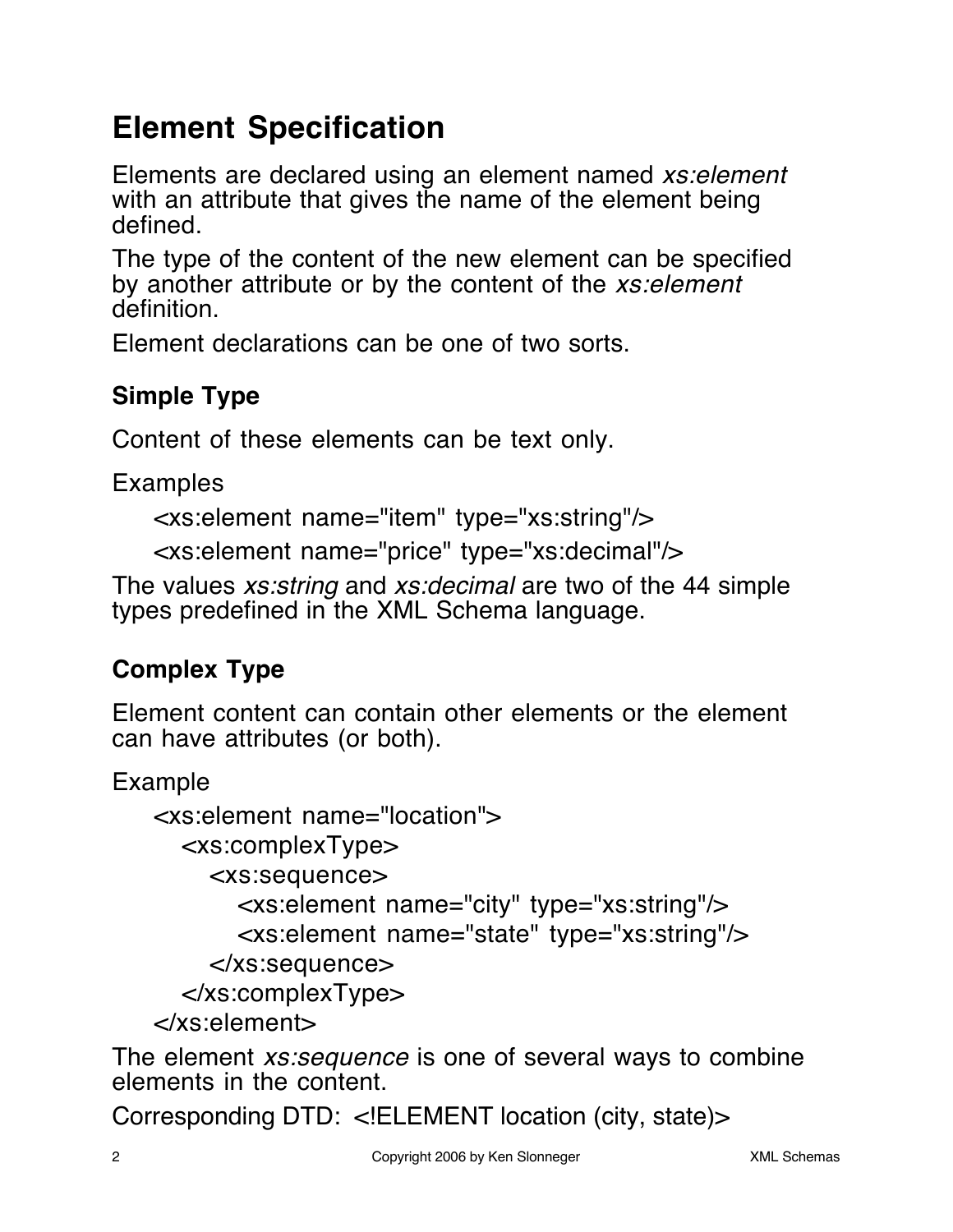### **Other xs:element Attributes**

An *xs: element* element may also have attributes that specify the number of occurrences of the element at this position in the sequence.

 $minOccurs="0"$  // default = 1 maxOccurs="5" // default = maximum(1, minOccurs) maxOccurs="unbounded"

### **Example: Translate phone.dtd into an XSD**

File: phone.dtd

<!ELEMENT phoneNumbers (title, entries)> <!ELEMENT title (#PCDATA)> <!ELEMENT entries (entry\*)> <!ELEMENT entry (name, phone, city?)> <!ELEMENT name (first, middle?, last)> <!ELEMENT first (#PCDATA)> <!ELEMENT middle (#PCDATA)> <!ELEMENT last (#PCDATA)> <!ELEMENT phone (#PCDATA)> <!ELEMENT city (#PCDATA)>

We use *xs:string* in place of PCDATA.

Element sequencing is handled with xs: sequence.

The attributes *minOccurs* and *maxOccurs* take care of the \* and ? in the DTD.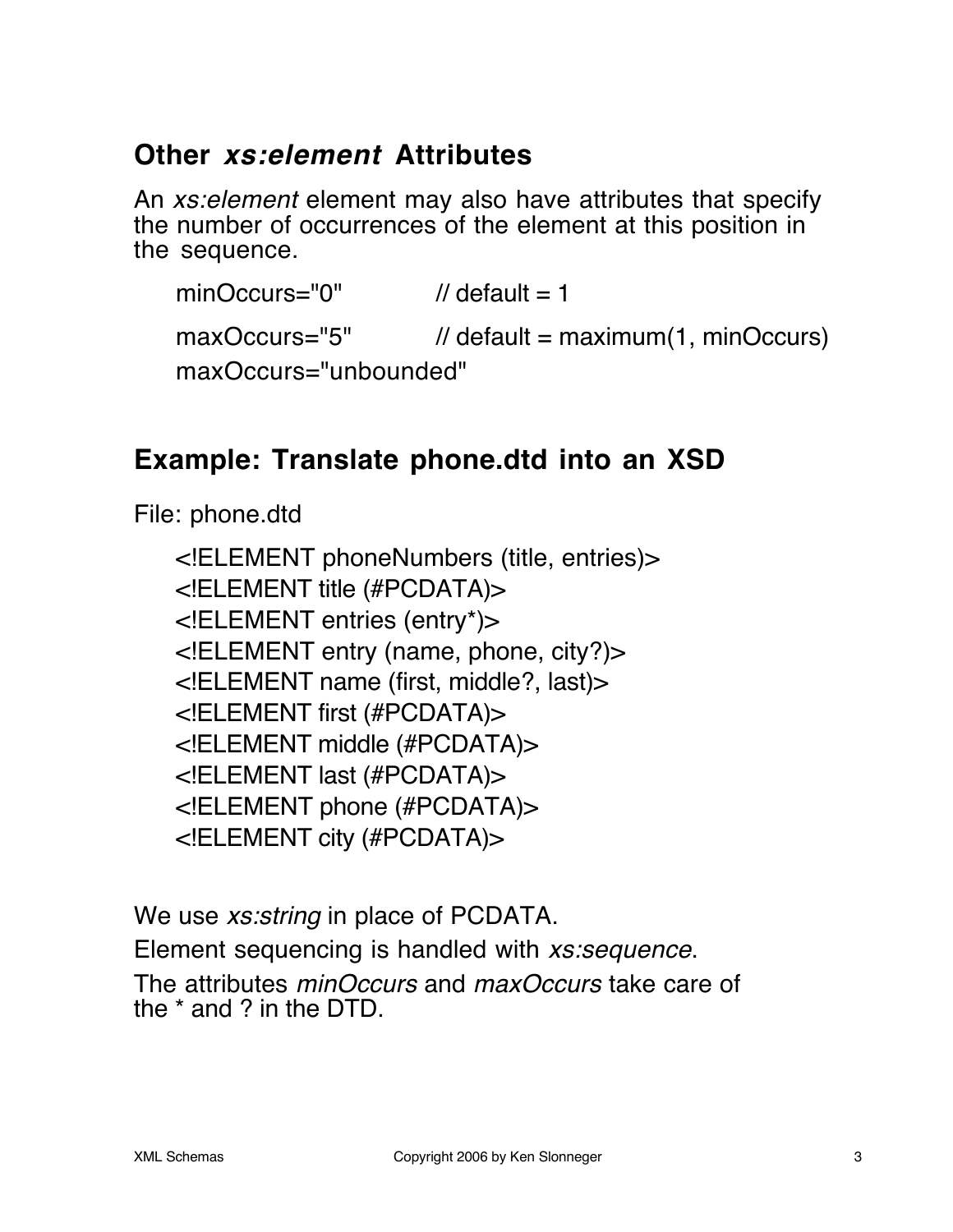### **File: phone.xsd**

```
<?xml version="1.0"?>
<xs:schema xmlns:xs="http://www.w3.org/2001/XMLSchema">
 <xs:element name="phoneNumbers">
  <xs:complexType>
   <xs:sequence>
    <xs:element name="title" type="xs:string"/>
    <xs:element name="entries">
     <xs:complexType>
      <xs:sequence>
        <xs:element name="entry" minOccurs="0"
                           maxOccurs="unbounded">
         <xs:complexType>
          <xs:sequence>
           <xs:element name="name">
            <xs:complexType>
             <xs:sequence>
              <xs:element name="first" type="xs:string"/>
              <xs:element name="middle" type="xs:string"
                                    minOccurs="0"/>
              <xs:element name="last" type="xs:string"/>
             </xs:sequence>
            </xs:complexType>
           </xs:element>
           <xs:element name="phone" type="xs:string"/>
           <xs:element name="city" type="xs:string"
                                    minOccurs="0"/>
          </xs:sequence>
         </xs:complexType>
        </xs:element>
      </xs:sequence>
     </xs:complexType>
    </xs:element>
   </xs:sequence>
  </xs:complexType>
 </xs:element>
</xs:schema>
```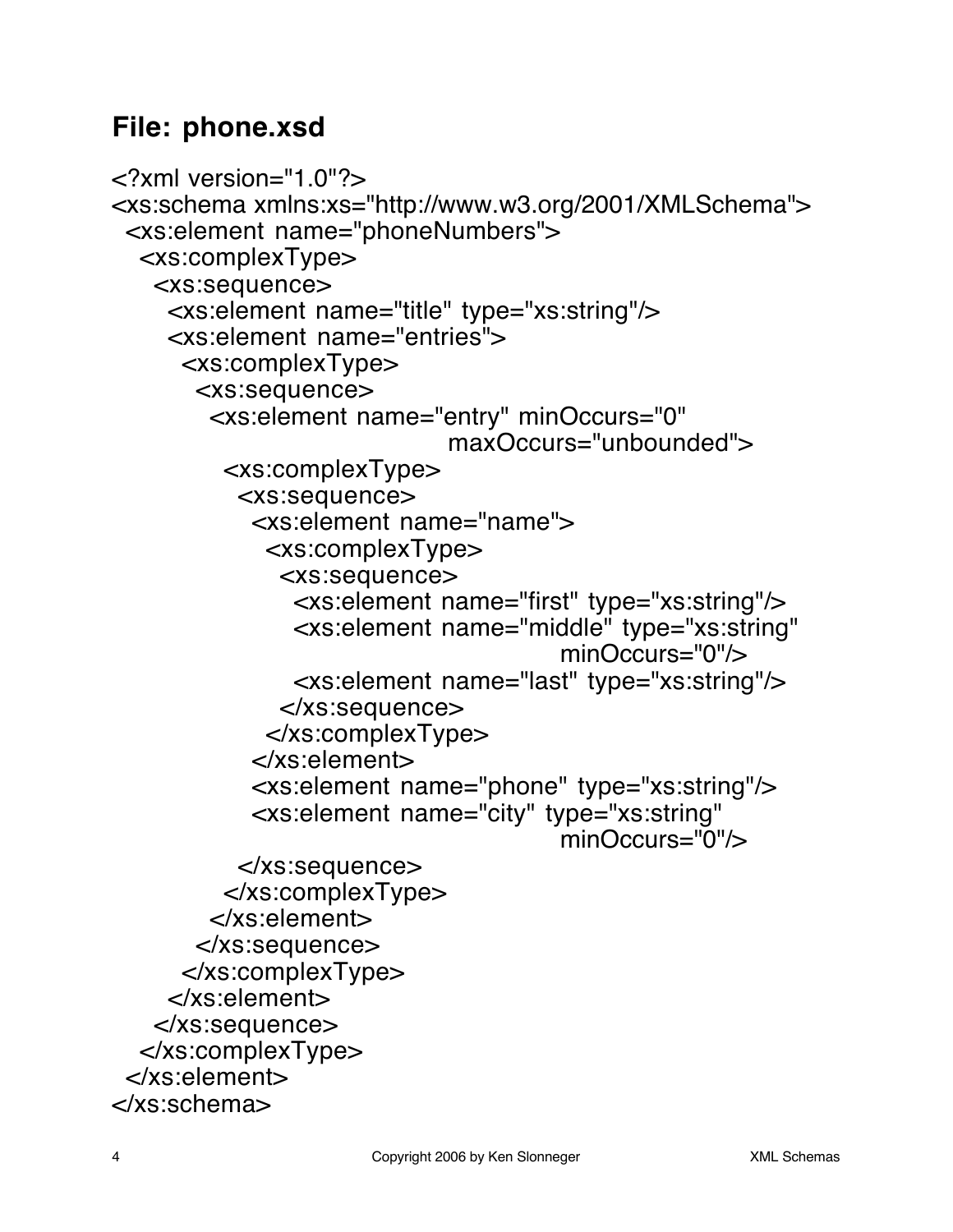# **Notes on phone.xsd**

Each element of a complex type is followed immediately by the definition of that type in the content of its xs: element element.

For example

```
 <xs:element name="name">
  <xs:complexType>
   <xs:sequence>
     <xs:element name="first" type="xs:string"/>
     <xs:element name="middle" type="xs:string"
                            minOccurs="0"/>
     <xs:element name="last" type="xs:string"/>
   </xs:sequence>
  </xs:complexType>
 </xs:element>
```
The type of the *name* element is a complex type without a name; it is an anonymous type.

Writing XML Schema following this strategy of using anonymous types leads to very deep indentation.

### **Alternative Strategy: Named Types**

Define the complex types in the XML Schema definition and give them each a name. These definitions will lie at the top level of the schema element.

The scope of each complex type definition covers the entire schema element (order is of no consequence).

Naming Convention: Use the suffix "Type" when defining a new type in the XML Schema definition.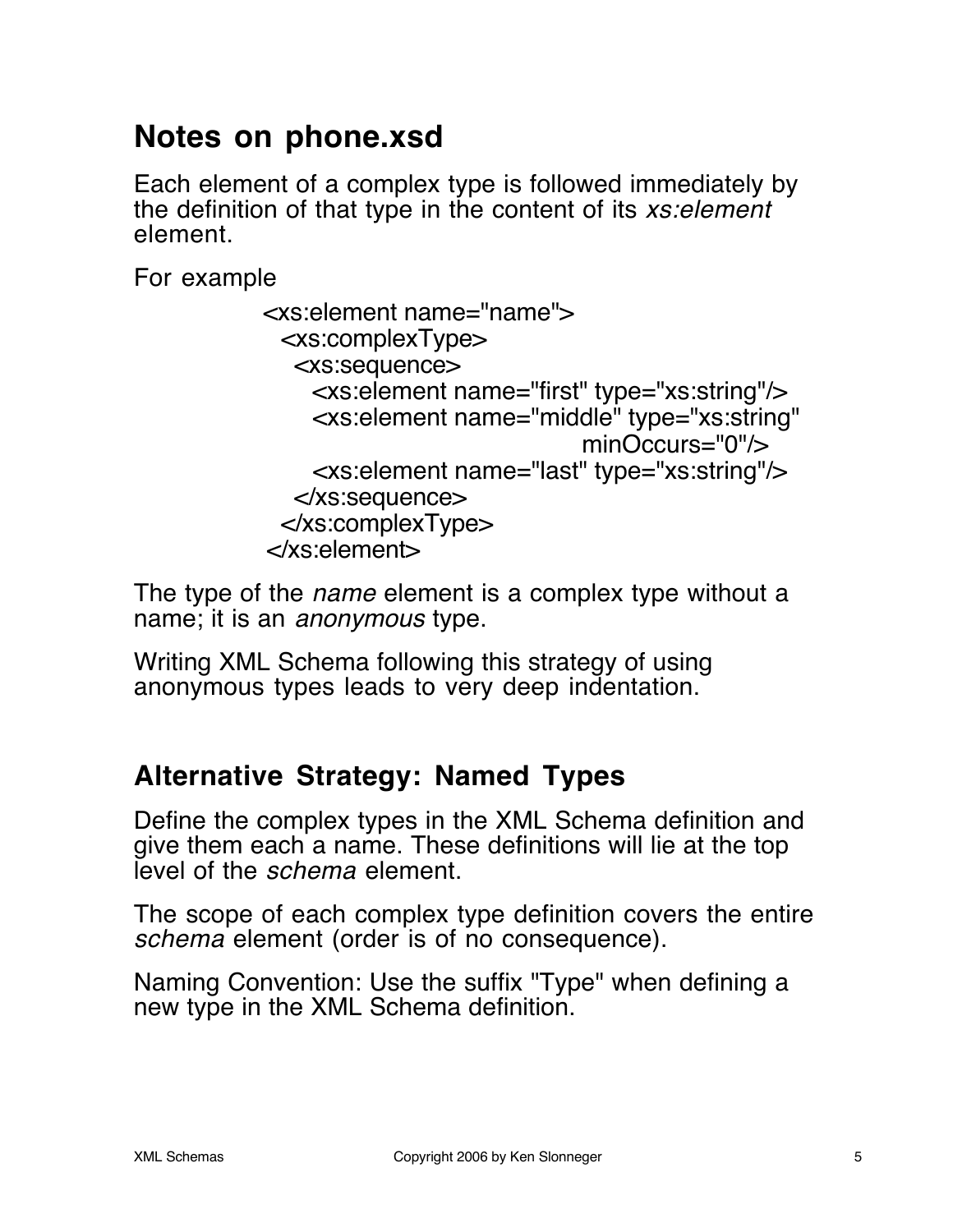#### **File: phoneT.xsd**

```
<?xml version="1.0"?>
<xs:schema xmlns:xs="http://www.w3.org/2001/XMLSchema">
  <xs:complexType name="nameType">
   <xs:sequence>
    <xs:element name="first" type="xs:string"/>
    <xs:element name="middle" type="xs:string" minOccurs="0"/>
     <xs:element name="last" type="xs:string"/>
   </xs:sequence>
  </xs:complexType>
  <xs:complexType name="entryType">
   <xs:sequence>
     <xs:element name="name" type="nameType"/>
     <xs:element name="phone" type="xs:string"/>
     <xs:element name="city" type="xs:string" minOccurs="0"/>
   </xs:sequence>
  </xs:complexType>
  <xs:complexType name="entriesType">
   <xs:sequence>
     <xs:element name="entry" type="entryType"
           minOccurs="0" maxOccurs="unbounded"/>
   </xs:sequence>
  </xs:complexType>
  <xs:complexType name="phoneType">
   <xs:sequence>
     <xs:element name="title" type="xs:string"/>
     <xs:element name="entries" type="entriesType"/>
   </xs:sequence>
  </xs:complexType>
```
<xs:element name="phoneNumbers" type="phoneType"/>

</xs:schema>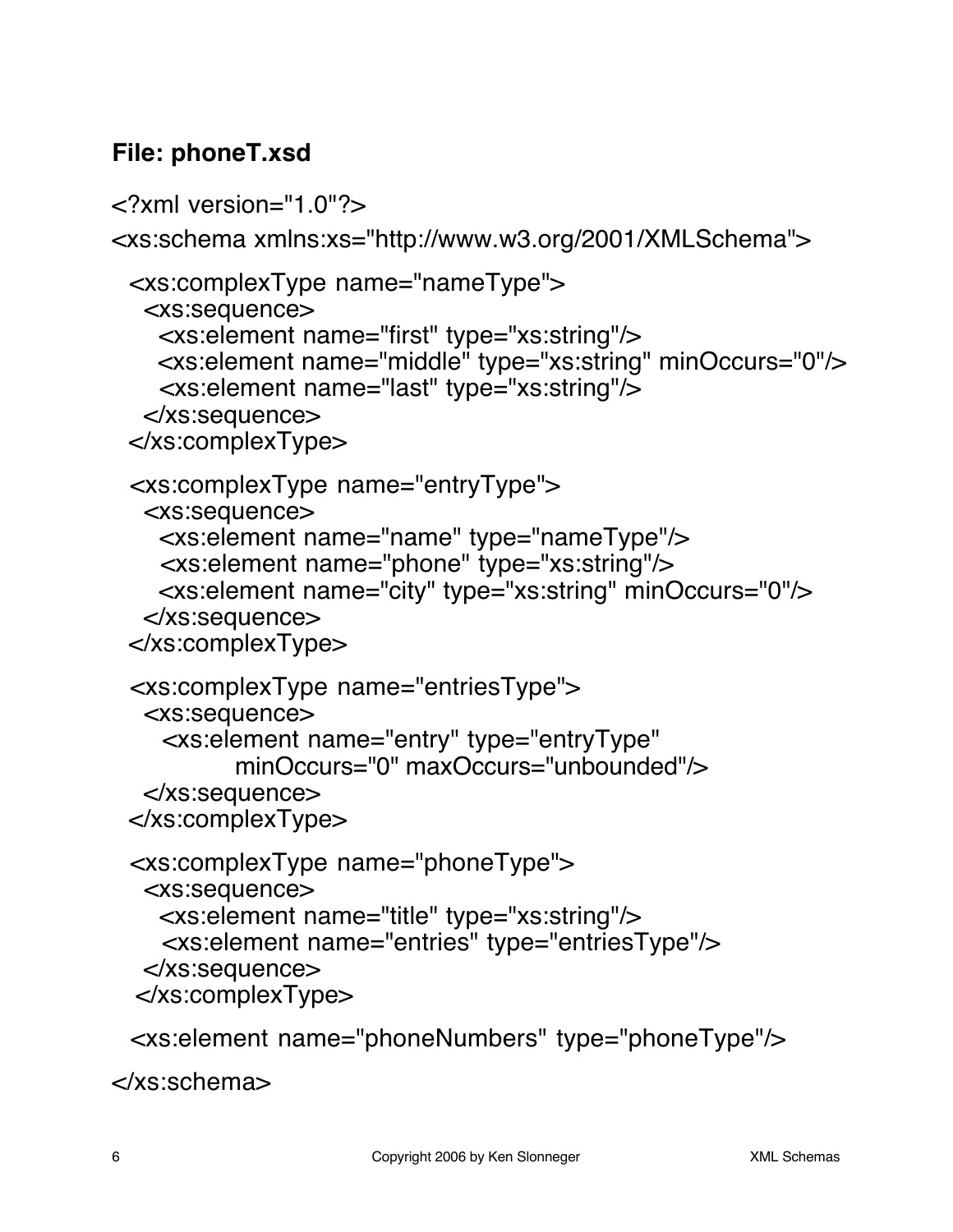# **Validation**

Many tools are available to validate an XML document against a XML Schema specification.

Most common XML parsers can be configured to perform the validation as a document is parsed.

Our first example uses the XML parser in the command-line tool xmllint.

To validate *phone2.xml* with the XML Schema in the file phone.xsd, enter:

#### % **xmllint --schema phone.xsd phone2.xml**

If the document is valid, it is parsed and printed, followed by a message "phone2.xml validates".

If you do not want to see the XML document printed, enter:

#### % **xmllint --noout --schema phoneT.xsd phone2.xml**

If invalid, all errors are reported, but the document is still parsed if it is well-formed.

#### **Example: bp.xml**

Remove a *last* element and a *phone* element from *phone2.xml*. In addition, provide a duplicate *first* element.

#### % **xmllint --schema phone.xsd bp.xml**

After the parsed XML document we get:

- bp.xml:6: element name: Schemas validity error : Element 'name' [CT local]: The element content is not valid.
- bp.xml:21: element name: Schemas validity error : Element 'name' [CT local]: The element content is not valid.
- bp.xml:29: element entry: Schemas validity error : Element 'entry' [CT local]: The element content is not valid.

bp.xml fails to validate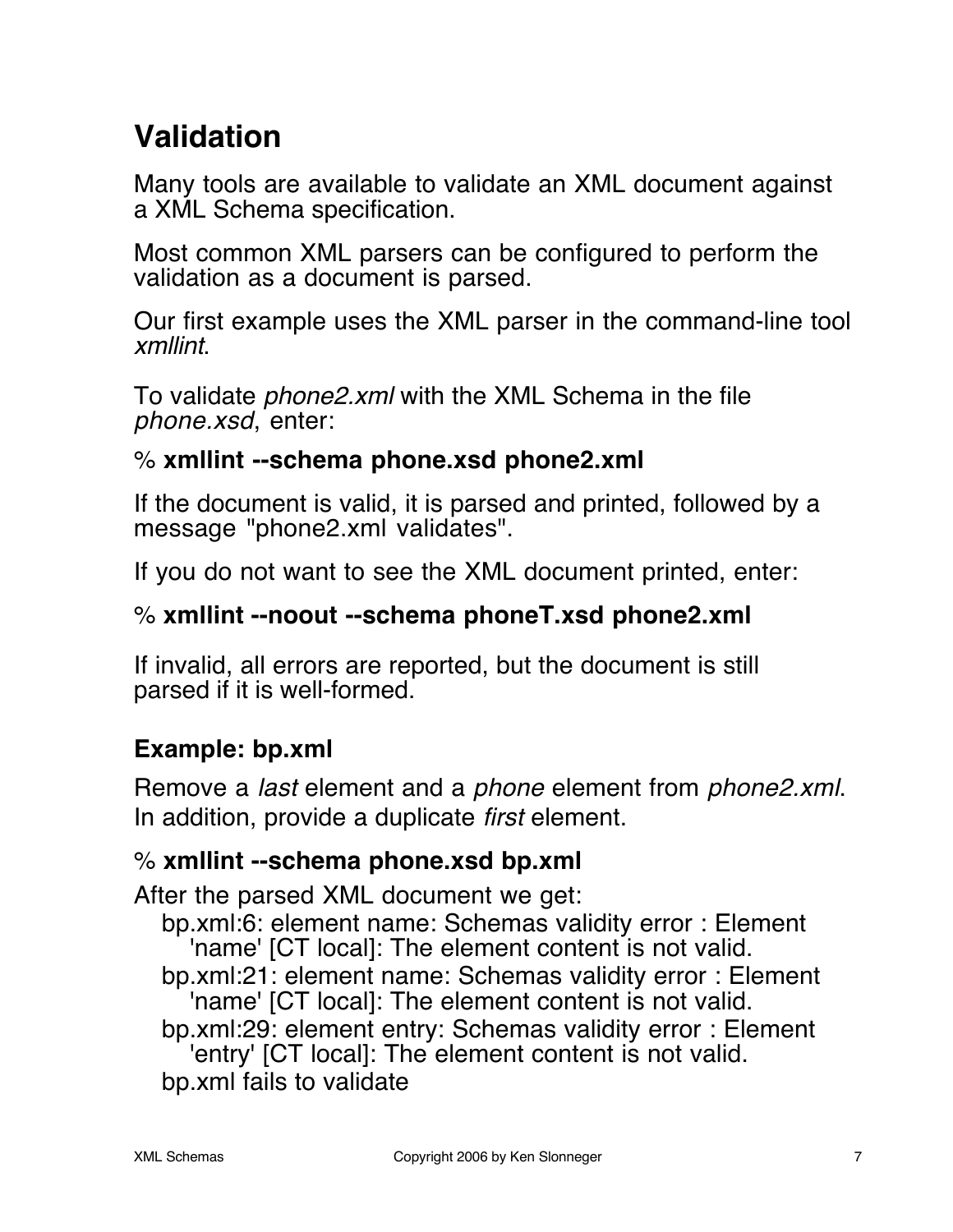# **Combining Elements in Complex Types**

We have already seen that a sequence of elements can be specified using *xs:sequence* inside a complex type.

Elements may be combined in other ways in an XML Schema.

### **Alternation: Use xs:choice**

```
<xs:element name="color">
  <xs:complexType>
    <xs:choice>
      <xs:element name="rgb" type="xs:string"/>
      <xs:element name="hsv" type="xs:string:/>
      <xs:element name="cymk" type="xs:string:/>
    </xs:choice>
  </xs:complexType>
</xs:element>
```
The elements may be further modified using the attributes minOccurs and maxOccurs.

In our example we have the default value of "1" for all three choices.

### **Ignoring Order: Use xs:all**

```
<xs:element name="rgbColor">
  <xs:complexType>
    <xs:all>
      <xs:element name="red" type="xs:unsignedbyte"/>
      <xs:element name="green" type="xs:unsignedbyte"/>
      <xs:element name="blue" type="xs:unsignedbyte"/>
    </xs:all>
  </xs:complexType>
</xs:element>
```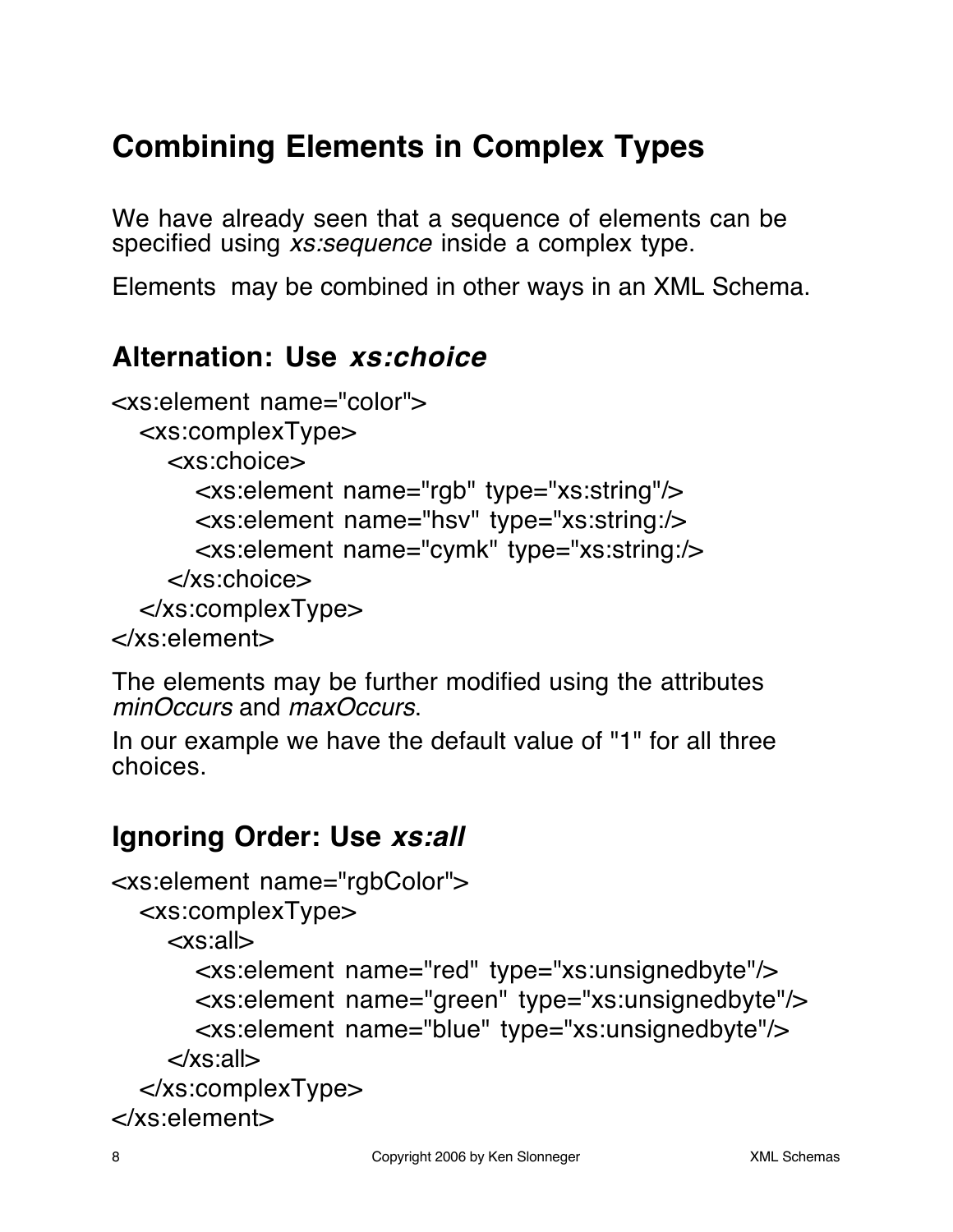Any XML document will validate with this specification as long as the content of the element rgbColor contains exactly one occurrence of each of the three elements red, green, and blue in any order.

The xs:all element may not be placed inside other grouping elements and may not contain grouping of any kind.

The attribute *maxOccurs* and *minOccurs* may be attached to sequence, choice, and all definitions as well as element definitions.

For elements inside of an *xs:all* element, *minOccurs* and maxOccurs attributes can be no larger than "1".

### **Example: Using Element Combinations**

Remember the DTD elems.dtd:

<!ELEMENT root (one+, (two | three)+, four\*, (five\*, six)+, (one  $| \text{ two}$ ) $\rangle$ <!ELEMENT one (EMPTY)> <!ELEMENT two (EMPTY)> <!ELEMENT three (EMPTY)> <!ELEMENT four (EMPTY)> <!ELEMENT five (EMPTY)> <!ELEMENT six (EMPTY)>

In an XML Schema we specify an empty element by defining a complex type element with no content.

#### <complexType></complexType>

or

#### <complexType/>

In the XML Schema on the next page observe how xs:sequence, xs:choice, minOccurs, and maxOccurs are organized to mimic the DTD.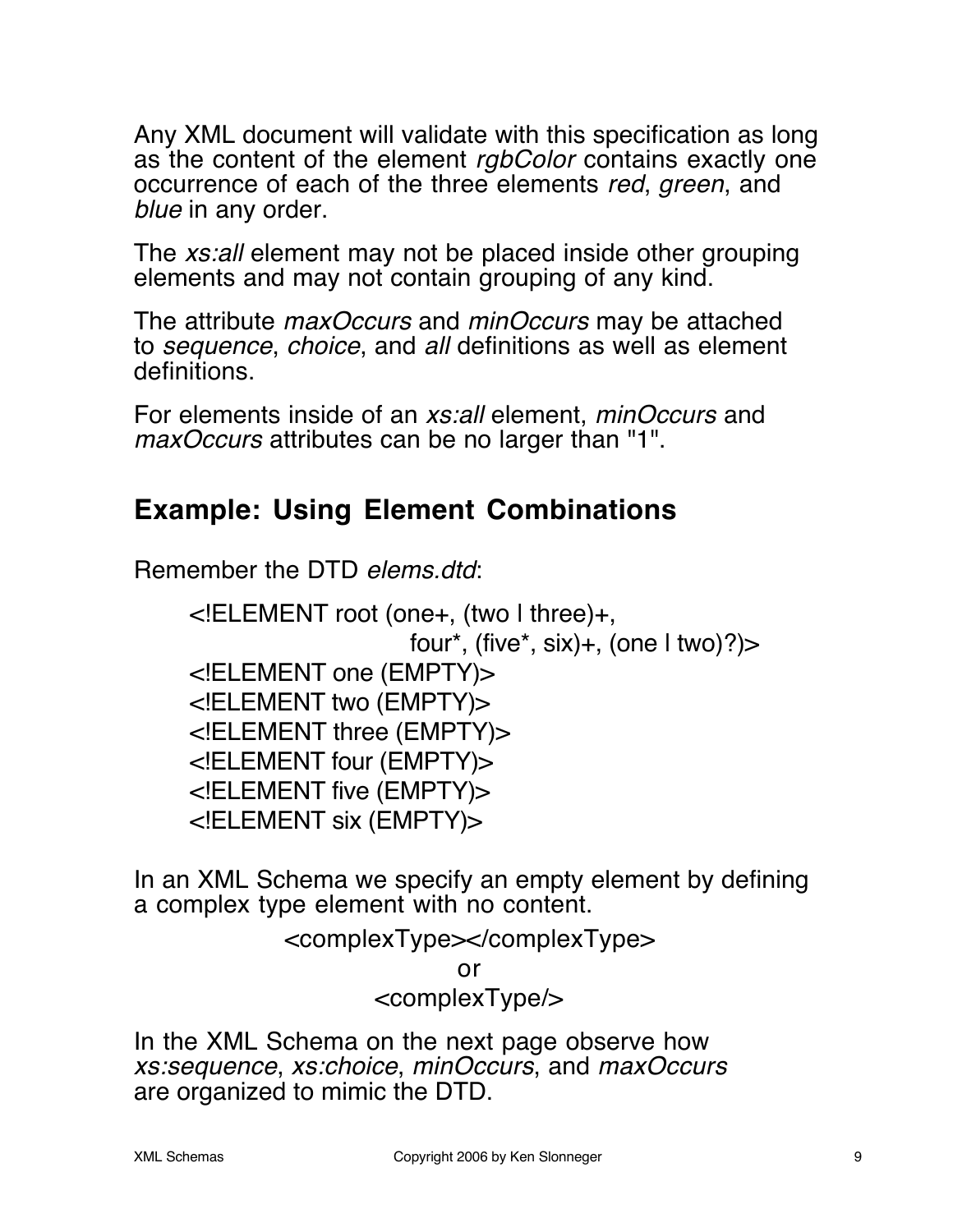### **File: elems.xsd**

<?xml version="1.0"?> <xs:schema xmlns:xs="http://www.w3.org/2001/XMLSchema"> <xs:element name="root"> <xs:complexType> <xs:sequence> <xs:element name="one" maxOccurs="unbounded"> <xs:complexType/> </xs:element> <xs:choice maxOccurs="unbounded"> <xs:element name="two"> <xs:complexType/> </xs:element> <xs:element name="three"> <xs:complexType/> </xs:element> </xs:choice> <xs:element name="four" minOccurs="0" maxOccurs="unbounded"> <xs:complexType/> </xs:element> <xs:sequence maxOccurs="unbounded"> <xs:element name="five" minOccurs="0" maxOccurs="unbounded"> <xs:complexType/> </xs:element> <xs:element name="six"> <xs:complexType/> </xs:element> </xs:sequence>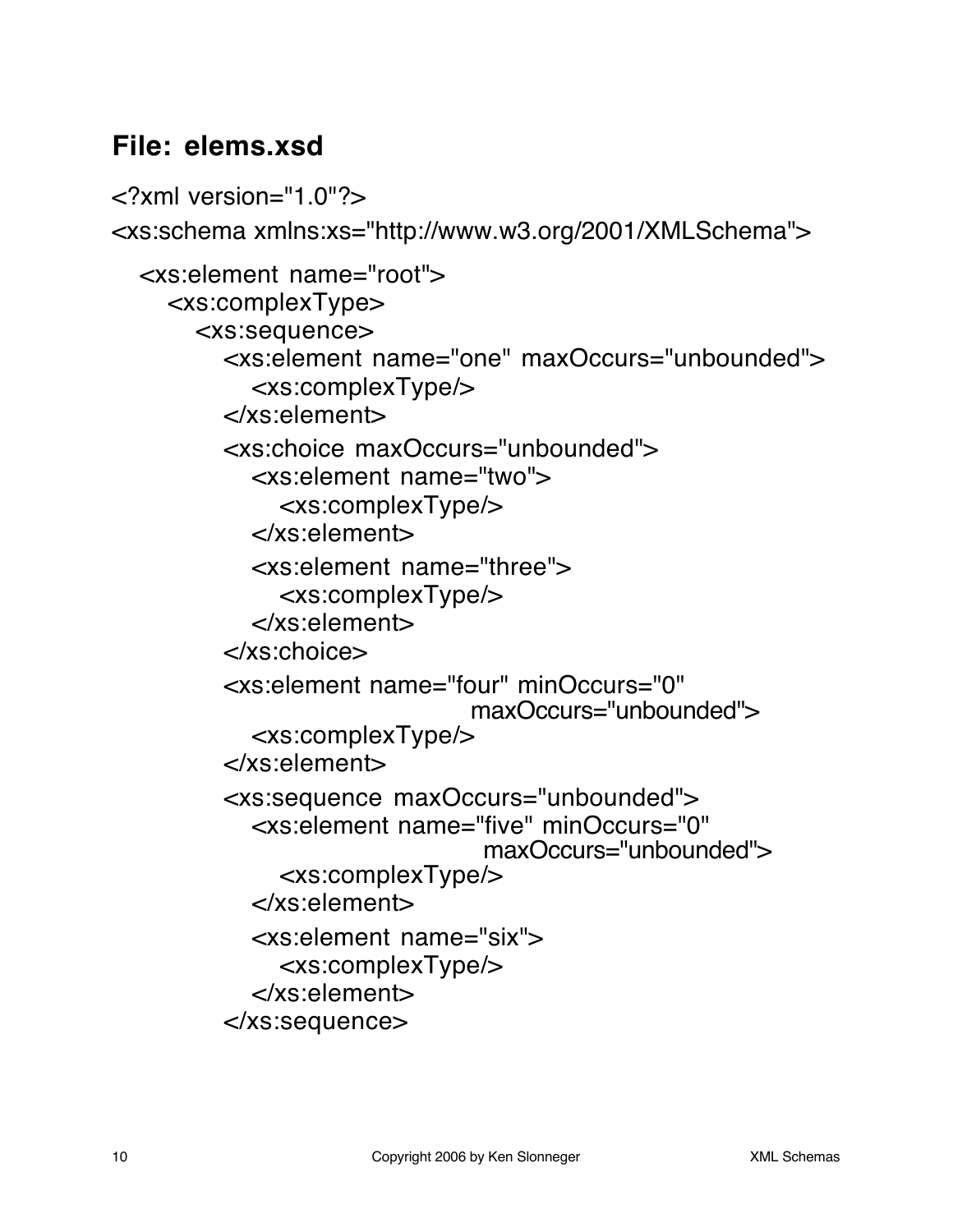<xs:choice minOccurs="0"> <xs:element name="one"> <xs:complexType/> </xs:element> <xs:element name="two"> <xs:complexType/> </xs:element> </xs:choice> </xs:sequence> </xs:complexType> </xs:element> </xs:schema>

This XML schema contains a lot of redundancy.

By using a complex type to stand for the type of an empty element, we can reduce the clutter.

### **File: ele.xsd**

```
<?xml version="1.0"?>
<xs:schema xmlns:xs="http://www.w3.org/2001/XMLSchema">
  <xs:complexType name="emptyType"/>
  <xs:element name="root">
    <xs:complexType>
      <xs:sequence>
        <xs:element name="one" type="emptyType"
                          maxOccurs="unbounded"/>
        <xs:choice maxOccurs="unbounded">
           <xs:element name="two" type="emptyType"/>
           <xs:element name="three" type="emptyType"/>
        </xs:choice>
        <xs:element name="four" type="emptyType"
                  minOccurs="0" maxOccurs="unbounded"/>
```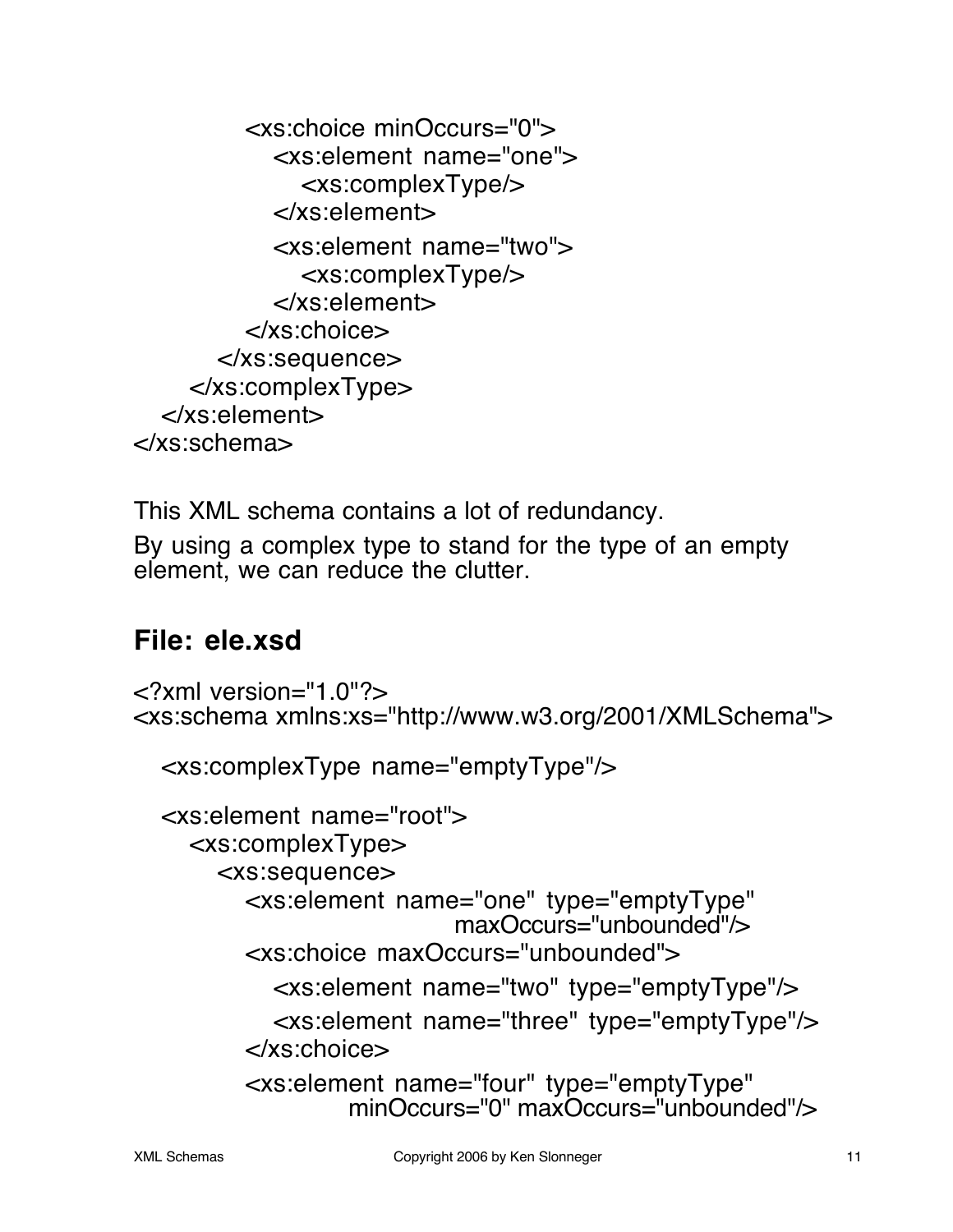```
<xs:sequence maxOccurs="unbounded">
           <xs:element name="five" type="emptyType"
                  minOccurs="0" maxOccurs="unbounded"/>
           <xs:element name="six" type="emptyType"/>
        </xs:sequence>
        <xs:choice minOccurs="0">
           <xs:element name="one" type="emptyType" />
           <xs:element name="two" type="emptyType"/>
        </xs:choice>
      </xs:sequence>
    </xs:complexType>
  </xs:element>
</xs:schema>
```
The XML Schema still contains redundancy since multiple instances of the elements one and two are defined with the same types.

# **Referencing Elements**

Elements that are defined at the top level inside of the xs:schema element are visible throughout the document and can be referenced inside any element definition by using the ref attribute in place of the *name* attribute.

This referencing mechanism can be used to reduce the kind of redundancy we have just seen, and in addition it provides a way to organize an XML Schema definition so that it is easier to read.

References can be made to simple type elements as well as complex type elements.

The example on the next page shows the use of references.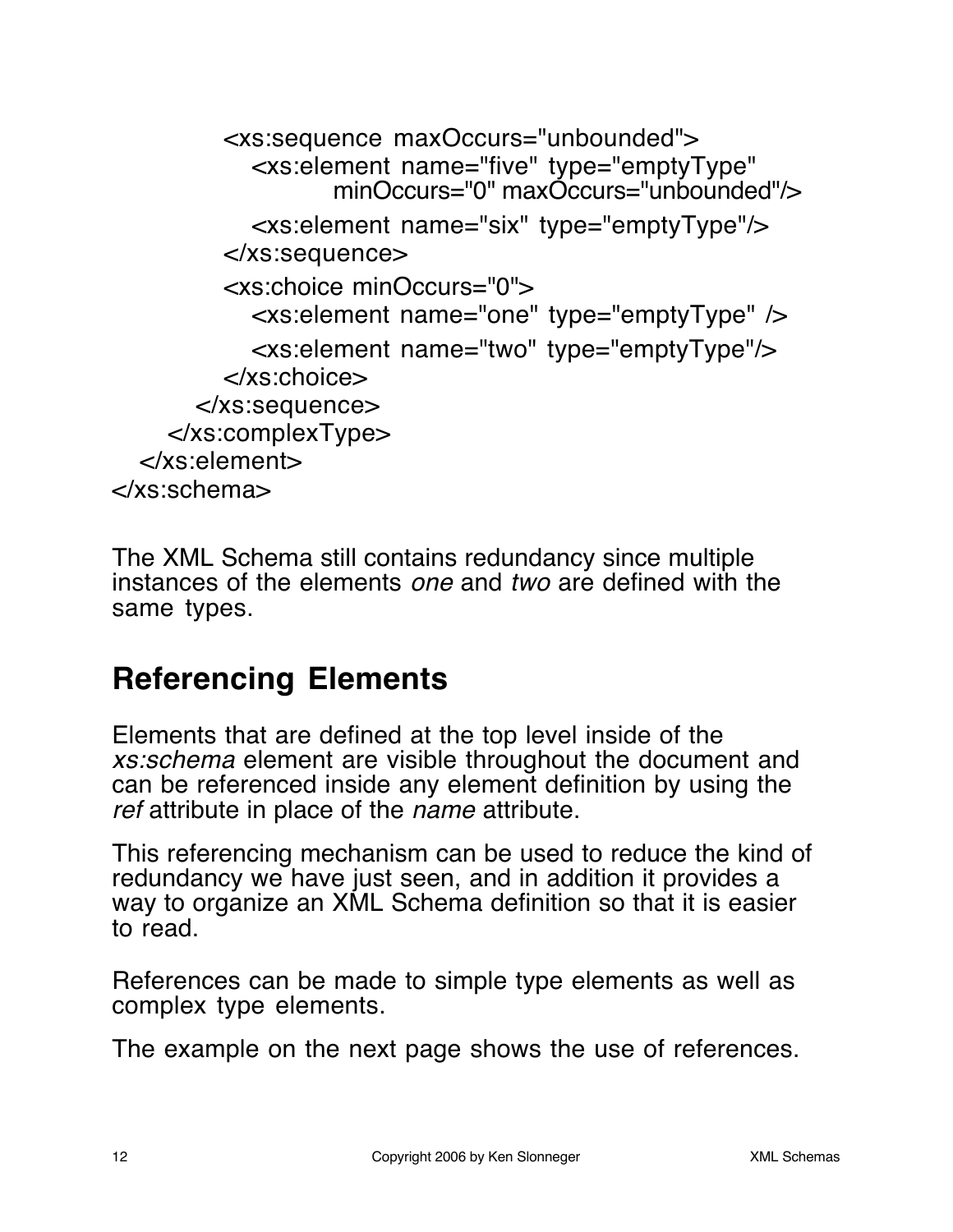### **File: eleref.xsd**

```
<?xml version="1.0"?>
<xs:schema xmlns:xs="http://www.w3.org/2001/XMLSchema">
  <xs:complexType name="emptyType"/>
  <xs:element name="one" type="emptyType"/>
  <xs:element name="two" type="emptyType"/>
  <xs:element name="three" type="emptyType"/>
  <xs:element name="four" type="emptyType"/>
  <xs:element name="five" type="emptyType"/>
  <xs:element name="six" type="emptyType"/>
  <xs:element name="root">
    <xs:complexType>
      <xs:sequence>
         <xs:element ref="one" maxOccurs="unbounded"/>
         <xs:choice maxOccurs="unbounded">
           <xs:element ref="two"/>
           <xs:element ref="three"/>
         </xs:choice>
         <xs:element ref="four" minOccurs="0"
                               maxOccurs="unbounded"/>
         <xs:sequence maxOccurs="unbounded">
           <xs:element ref="five" minOccurs="0"
                               maxOccurs="unbounded"/>
           <xs:element ref="six"/>
         </xs:sequence>
         <xs:choice minOccurs="0">
           <xs:element ref="one"/>
           <xs:element ref="two"/>
         </xs:choice>
      </xs:sequence>
    </xs:complexType>
  </xs:element>
</xs:schema>
```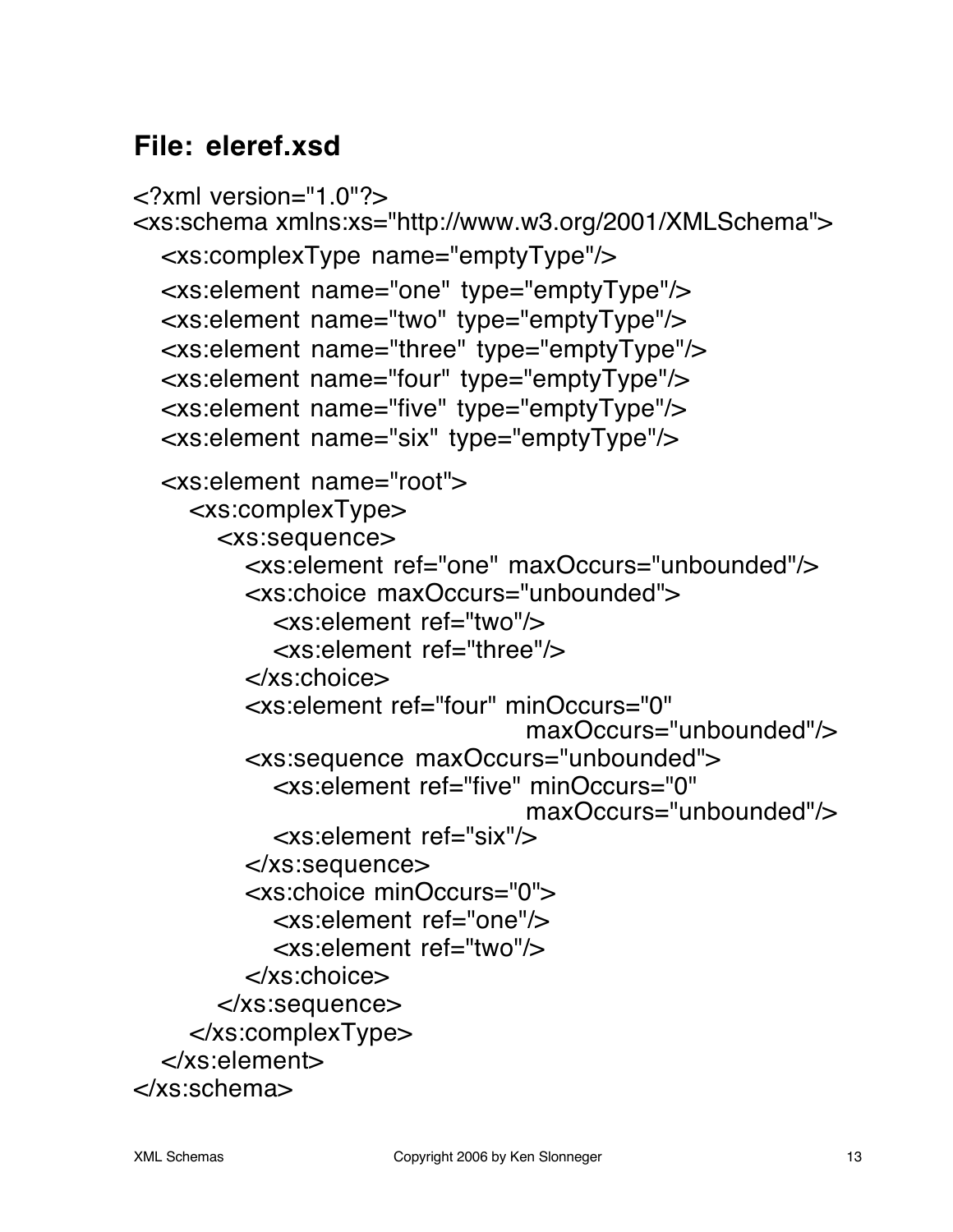# **Grouping Elements**

References can be made to blocks of XSD code as well as to element definitions.

First we collect a section of well-formed code using the XML Schema element xs:group with an attribute that gives the group a name.

Then at positions in the definition where we wish to insert the code, we provide an xs:group element with a ref attribute that specifies the group definition.

### **File: products.xsd**

```
<?xml version="1.0"?>
<xs:schema xmlns:xs="http://www.w3.org/2001/XMLSchema">
  <xs:group name="productGroup">
   <xs:sequence>
    <xs:choice>
      <xs:element name="productCode" type="xs:string"/>
      <xs:element name="stockNum" type="xs:string"/>
    </xs:choice>
     <xs:element name="price" type="xs:decimal"/>
   </xs:sequence>
  </xs:group>
       :
  <xs:complexType name="exportType">
   <xs:sequence>
     <xs:element name="name" type="xs:string"/>
    <xs:group ref="productGroup"/>
   </xs:sequence>
  </xs:complexType>
  <xs:complexType name="localGoodsType">
   <xs:sequence>
     <xs:element name="name" type="xs:string"/>
    <xs:group ref="productGroup"/>
   </xs:sequence>
  </xs:complexType>
        :
```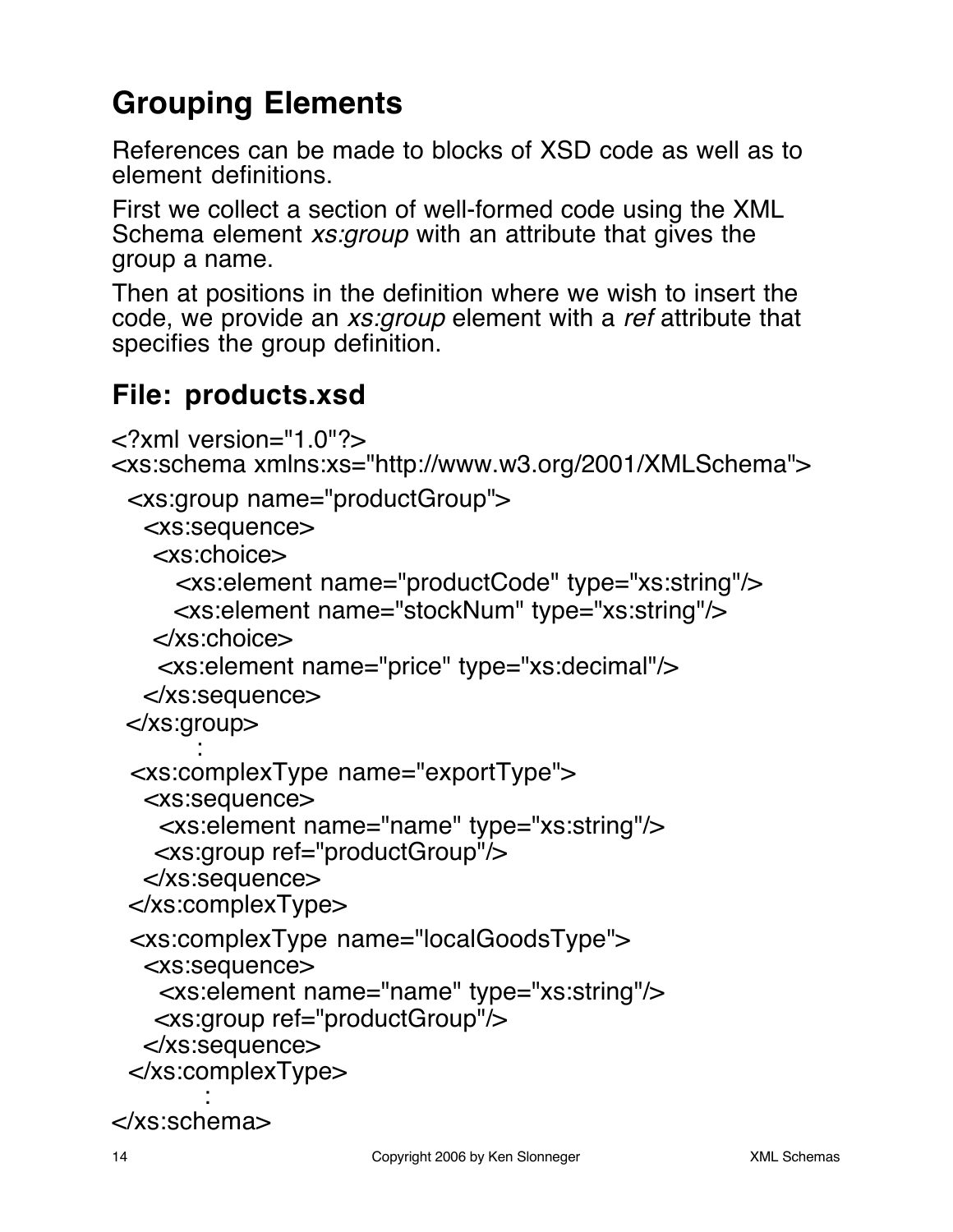# **Summary of Strategies**

We have three ways to organize an XML Schema definition.

- Define the type of each element (other than those with a predefined XSD type) using an anonymous type defined as the content of the element definition.
- Define a series of named complex types (later simple types also) at the top level of the XML Schema document and use those names to indicate the types to be used for the elements.
- Define a series of elements and groups of code at the top level of the Schema definition and then refer to those element definitions using the attribute ref when specifying the descendants of the root node of the XML document type being defined.

Many XML Schema definitions use a combination of these three techniques.

# **Mixed Content**

Mixed content refers to the situation where an element has both text and elements in its content.

Because of the sub-elements, the element being defined must be a complex type.

To allow mixed content in an element definition, simply add an attribute *mixed* to the *xs:complexType* starting tag that asserts:

mixed="true"

This attribute has a default value of "false".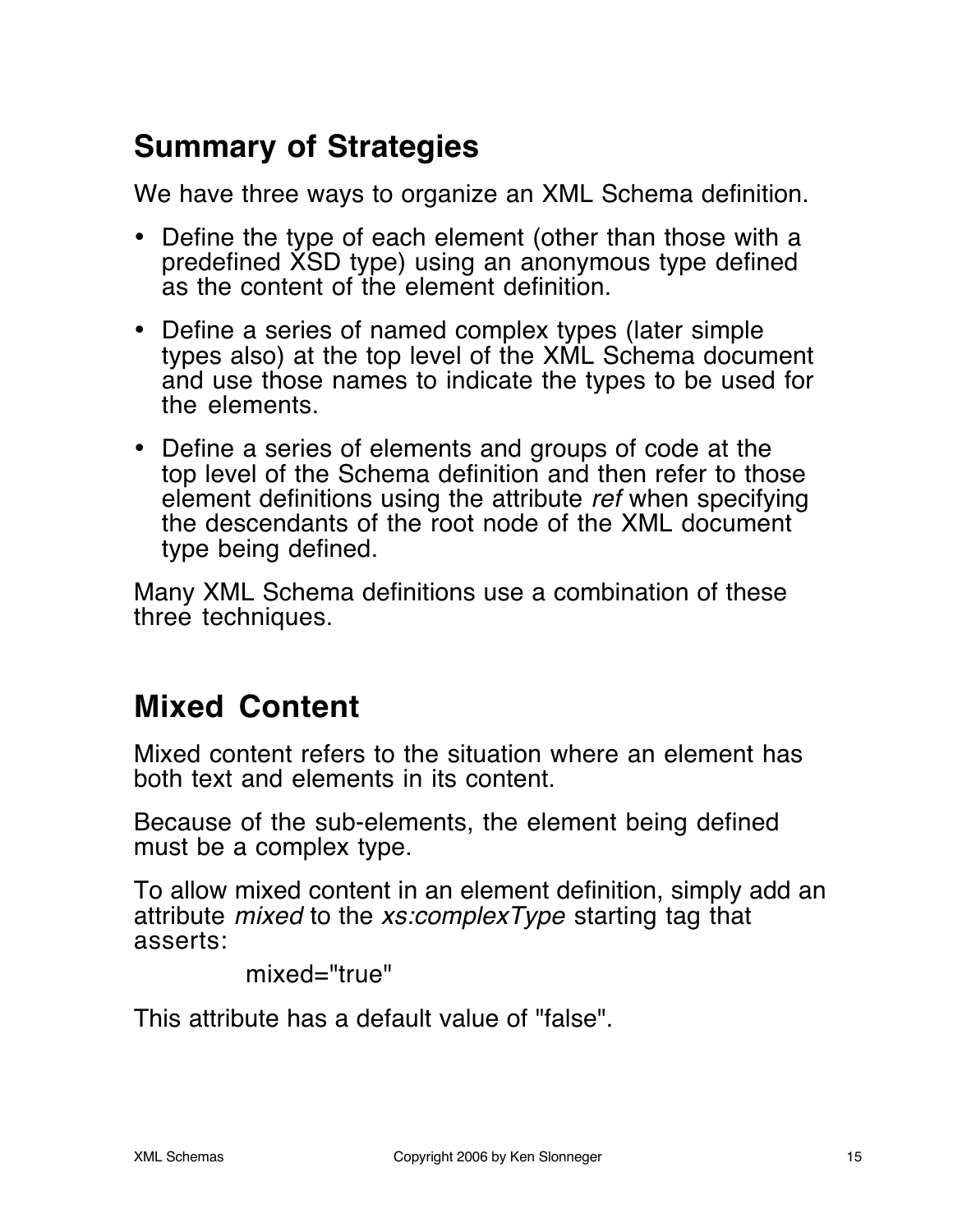# **Example Fragment**

#### **DTD Specification**

<!ELEMENT narrative (#PCDATA | bold | italics | underline)\*> <!ELEMENT bold (#PCDATA)> <!ELEMENT italics (#PCDATA)> <!ELEMENT underline (#PCDATA)>

#### **XML Schema Specification**

<xs:element name="narrative"> <xs:complexType mixed="true"> <xs:choice minOccurs="0" maxOccurrs="unbounded"> <xs:element name="bold" type="xs:string"/> <xs:element name="italics" type="xs:string/> <xs:element name="underline" type="xs:string/> </xs:choice> </xs:complexType> </xs:element>

The following element can be validated relative to the previous XSD fragment.

<narrative>

Higher beings from <italics>outer space</italics> may not want to tell us the <underline>secrets of life </underline>because we're not ready. But maybe they'll change their tune after a little <bold>torture</bold>. <italics>Jack Handey</italics>

</narrative>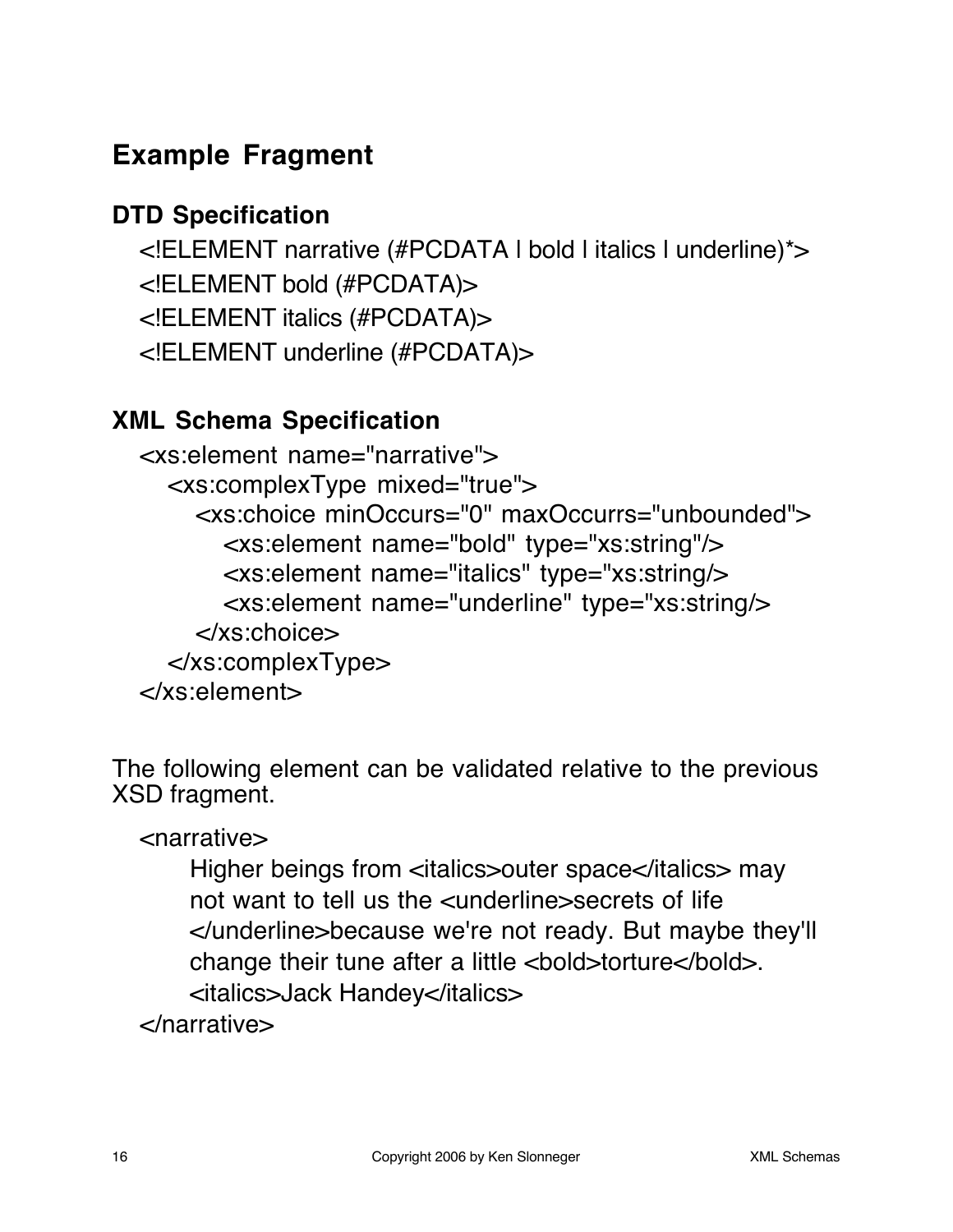# **Attribute Specifications**

Attributes are defined using the element *xs:attribute* with its own attributes, name and type.

The *xs: attribute* element must lie inside a complex type specification, but the type of the new attribute (its value) must be a simple type. Attribute values may not contain elements or other attributes.

### **Example: Specification of phoneA.xml**

Add the *gender* attribute to the *name* element in the phone example.

#### **In phone.xsd**

```
<xs:element name="name">
  <xs:complexType>
    <xs:sequence>
       <xs:element name="first" type="xs:string"/>
       <xs:element name="middle" type="xs:string"
                                   minOccurs="0"/>
       <xs:element name="last" type="xs:string"/>
    </xs:sequence>
    <xs:attribute name="gender" type="xs:string"/>
  </xs:complexType>
</xs:element>
```
### **In phoneT.xsd**

```
 <xs:complexType name="nameType">
  <xs:sequence>
   <xs:element name="first" type="xs:string"/>
   <xs:element name="middle" type="xs:string" minOccurs="0"/>
   <xs:element name="last" type="xs:string"/>
  </xs:sequence>
  <xs:attribute name="gender" type="xs:string"/>
 </xs:complexType>
```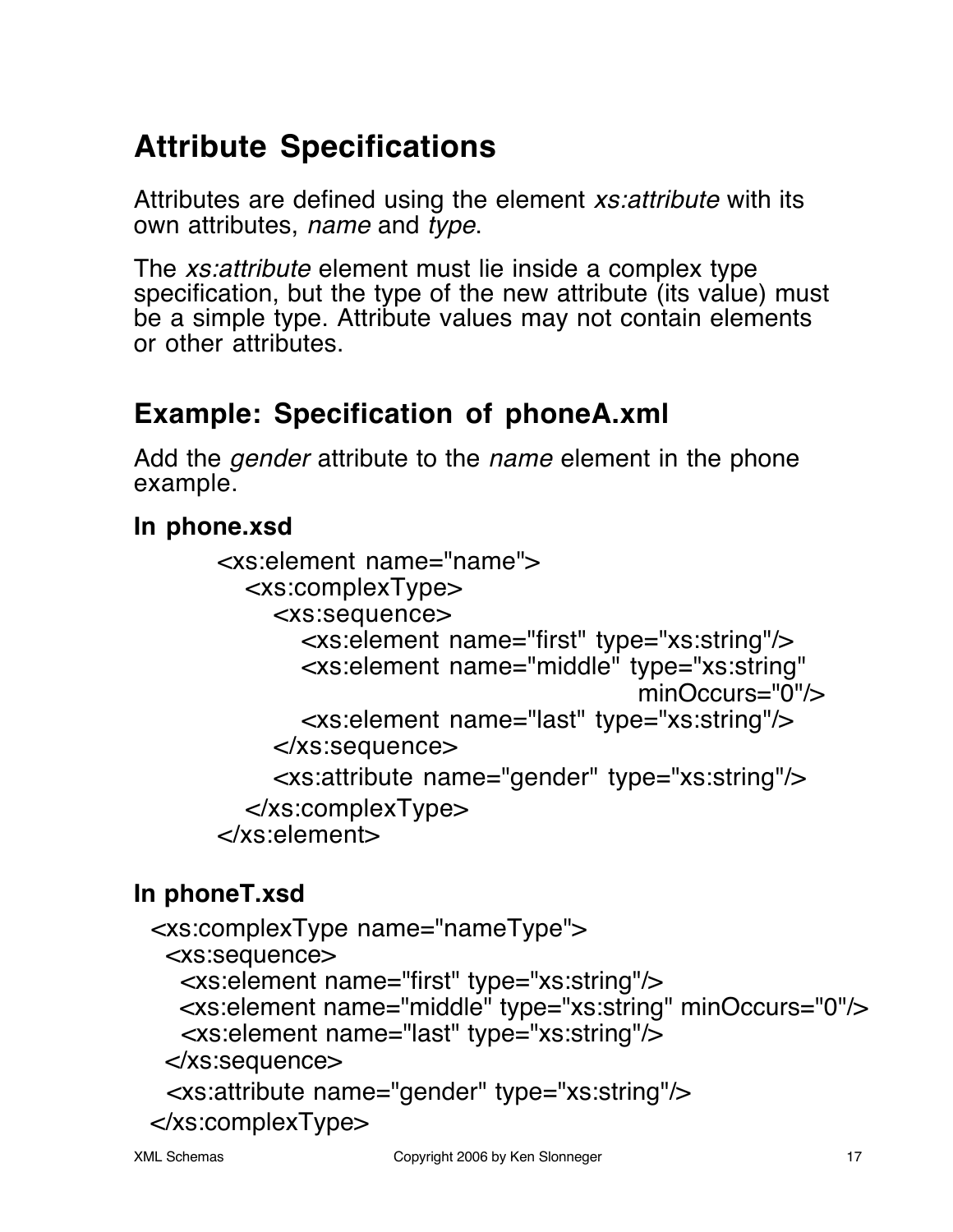Later we show how the type of the gender attribute can be restricted to the values "male" or "female".

The attribute specification(s) must lie inside a complex type, but they must fall after the structure definition (xs:sequence, xs:all, or xs:choice) in the complex type.

Problem: What if the complex type has no structure definition?

#### **Attributes with Empty Elements**

These specifications are easy.

The only content inside the *xs:complexType* element will be the attribute definitions. This complex type definition can be an anonymous type or a named type.

```
<xs:complexType>
   <xs:attribute name="src" type="xs:anyURI"/>
   <xs:attribute name="width" type="xs:integer"/>
   <xs:attribute name="height" type="xs:integer"/>
</xs:complexType>
```
### **Attributes for Elements with Only Text Content**

These specifications are a bit more complicated.

We need a complex type to allow for attribute definitions, but we need a simple type to specify the text content.

The solution is to place an *xs:simpleContent* element inside of the complex type and use its *xs: extension* element to specify the simple type.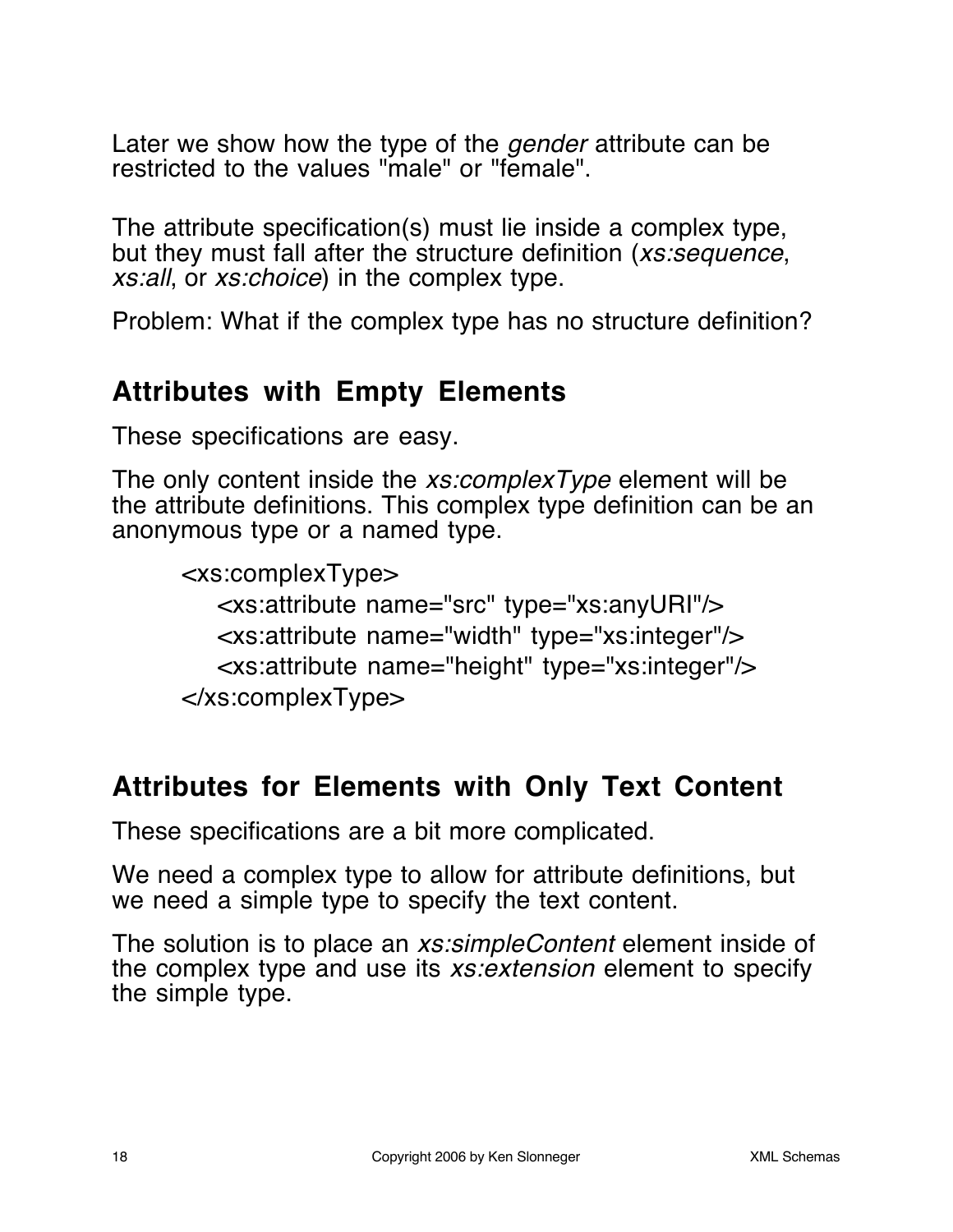<xs:element name="bookTitle"> <xs:complexType> <xs:simpleContent> <xs:extension base="xs:string"> <xs:attribute name="author" type="xs:string"/> <xs:attribute name="isbn" type="xs:string"/> </xs:extension> </xs:simpleContent> </xs:complexType> <xs:element>

### **Other Attributes for xs:attribute**

This table summarizes most of the possible attributes allowed on the element xs:attribute.

| <b>Attribute</b> | <b>Possible Attribute Values</b>                                                                                               |  |
|------------------|--------------------------------------------------------------------------------------------------------------------------------|--|
| name             | Name of the attribute                                                                                                          |  |
| type             | Type of the value of the attribute                                                                                             |  |
| use              | "required"                                                                                                                     |  |
|                  | "optional" (the default)                                                                                                       |  |
|                  | "prohibited" (rarely used)                                                                                                     |  |
| default          | Default value for the attribute, which must<br>conform to the type of the attribute value<br>( <i>use</i> must be "optional"). |  |
| fixed            | Fixed value for the attribute, which must<br>conform to the type of the attribute<br>value.                                    |  |
| ref              | Name of an attribute defined globally;<br>used in place of <i>name</i> .                                                       |  |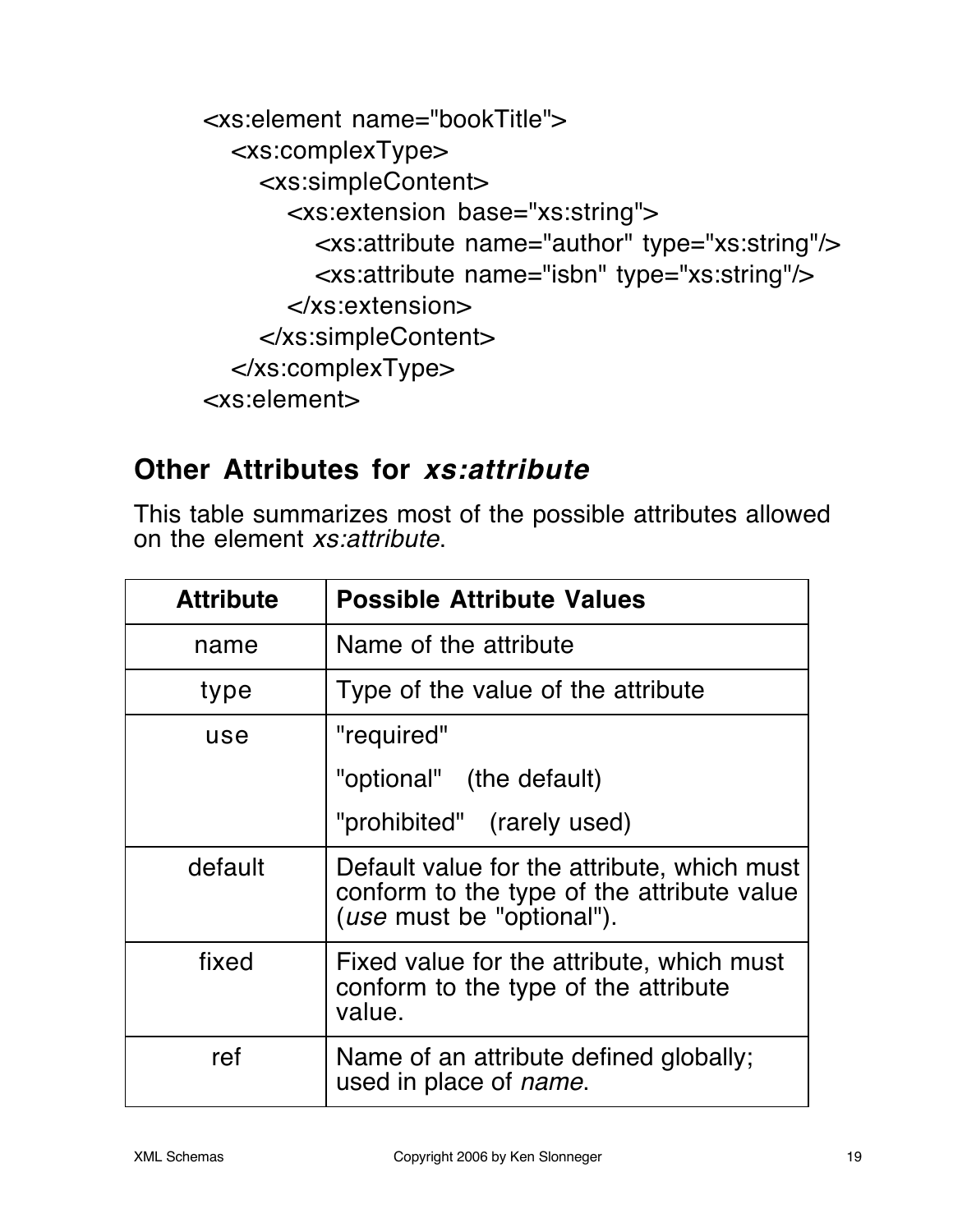Because the previous attribute definitions in these notes omitted the use attribute on xs:attribute, these attributes were optional in the XML documents that are instances of the XML Schemas.

# **Example: Attribute Definitions**

```
<xs:attribute name="idNum" type="xs:integer"
                             use="required"/>
<xs:attribute name="security" type="xs:string"
                             default="high priority"/>
<xs:attribute name="likesXML" type="xs:string"
                                  fixed="yes"/>
<xs:attribute name="code" type="xs:integer"
                   use="optional" default="0"/>
```

```
<xs:attribute ref="security"/>
```
<xs:attribute ref="code" default="100"/>

# **Other Attributes for xs:element**

In addition to *name, type, minOccurs*, and *maxOccurs*, xs:element can have the attribute default or fixed, but not both.

In both cases, if the element occurs in an XML document as an empty element, the *default* or *fixed* value is inserted as the content of the element.

If an element with a fixed value has content in an XML document, that content must match the fixed value.

```
<xs:element name="happy" type="xs:string"
                              fixed="yes"/>
```

```
<xs:element name="hungry" type="xs:string"
                             default="unknown"/>
```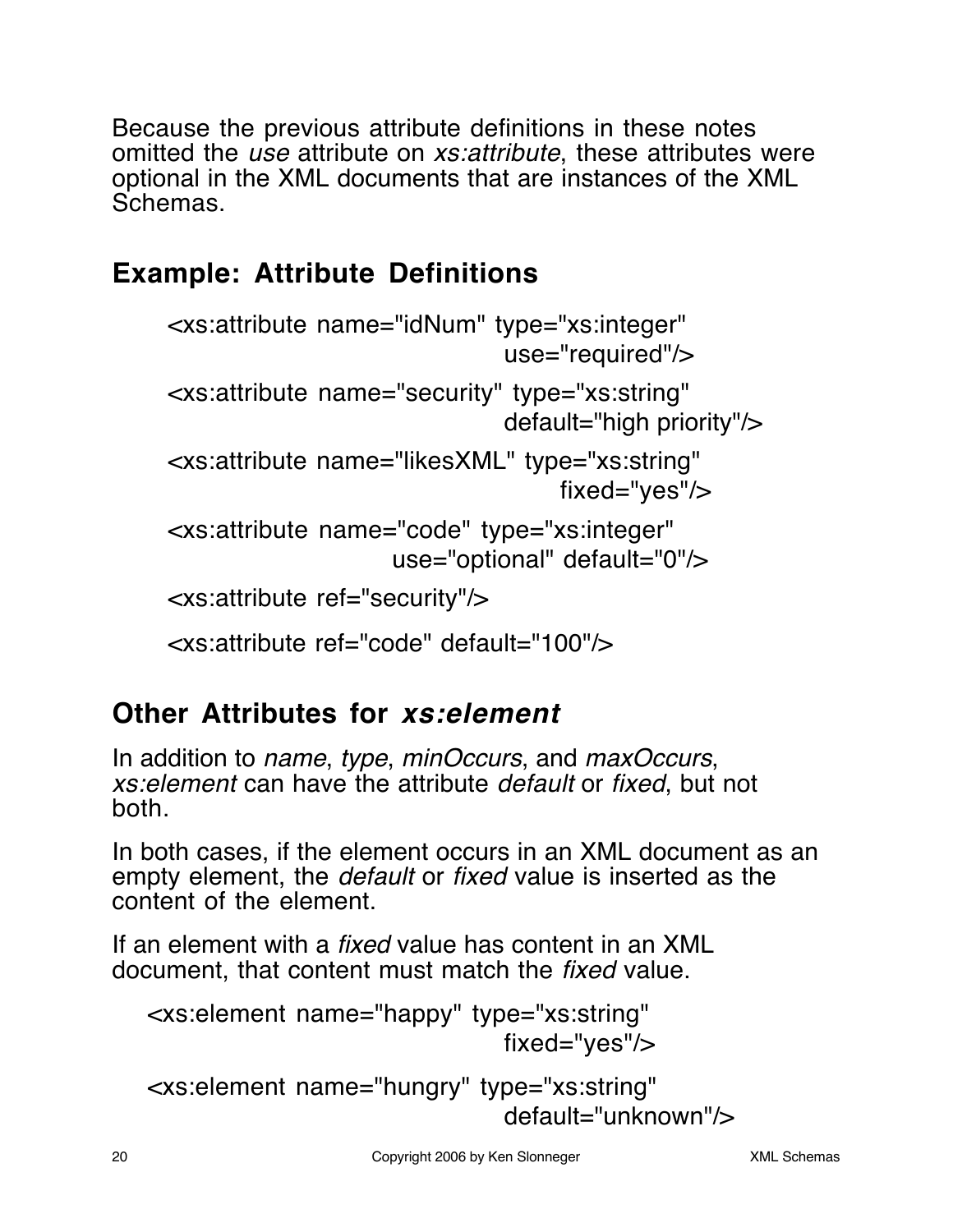#### **A general entity**

<xs:element name="myEmail" type="xs:string" fixed="slonnegr@cs.uiowa.edu"/>

Now use <myEmail/> in an XML document as a kind of entity reference.

# **Derived Complex Types**

The *xs:complexContent* element is used within an xs:complexType element to indicate that the content will be a derivation of another complex type.

The derived type can be a restriction of the existing type or an extension of the existing type. If you want to do both, restrict first and extend second.

# **Restrictions**

To restrict an existing complex type, first replicate the original definitions of elements and attributes, and then tighten relevant constraints in the copied model.

#### **Kinds of Restrictions**

- Change *minOccurs* or *maxOccurs* to be more restrictive.
- Omit an element (by setting maxOccurs="0") or an attribute (by setting use="prohibited") when the item was previously optional.
- Set a default value of an element or an attribute that previously had none.
- Set a fixed value for an element or attribute that previously had none.

Observe that any instance that conforms to the restricted schema will also conform to the original base model.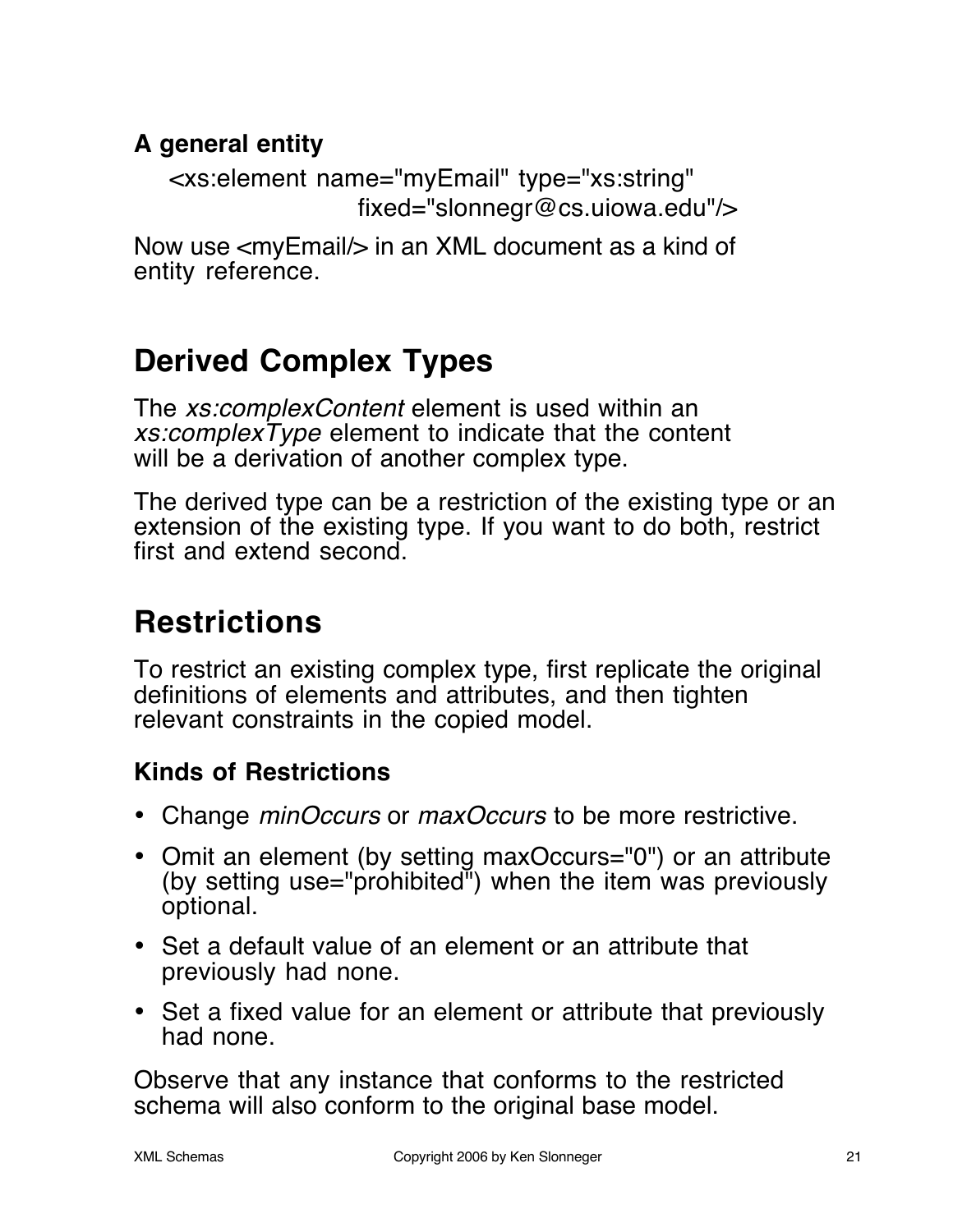# **Example: Restriction**

This XML Schema allows a sequence of part items followed by a sequence of rpart items.

Each *part* and *rpart* item consists of a sequence of elements, partNum, partName, description, source, and use, as well as two attributes.

The definition of the rpart elements has restrictions on the elements and attributes of the part elements.

partName may must occur exactly one time.

description may not occur at all.

source may occur at most once and has a default value.

use may occur at most twice.

date attribute may not occur at all.

### **File: restrict.xsd**

```
<?xml version="1.0"?>
<xs:schema xmlns:xs="http://www.w3.org/2001/XMLSchema">
<xs:element name="parts">
   <xs:complexType>
    <xs:sequence>
      <xs:element name="part" type="partType"
                                 maxOccurs="5"/>
      <xs:element name="rpart" type="restrictedPartType"
                                 maxOccurs="5"/>
    </xs:sequence>
   </xs:complexType>
  </xs:element>
```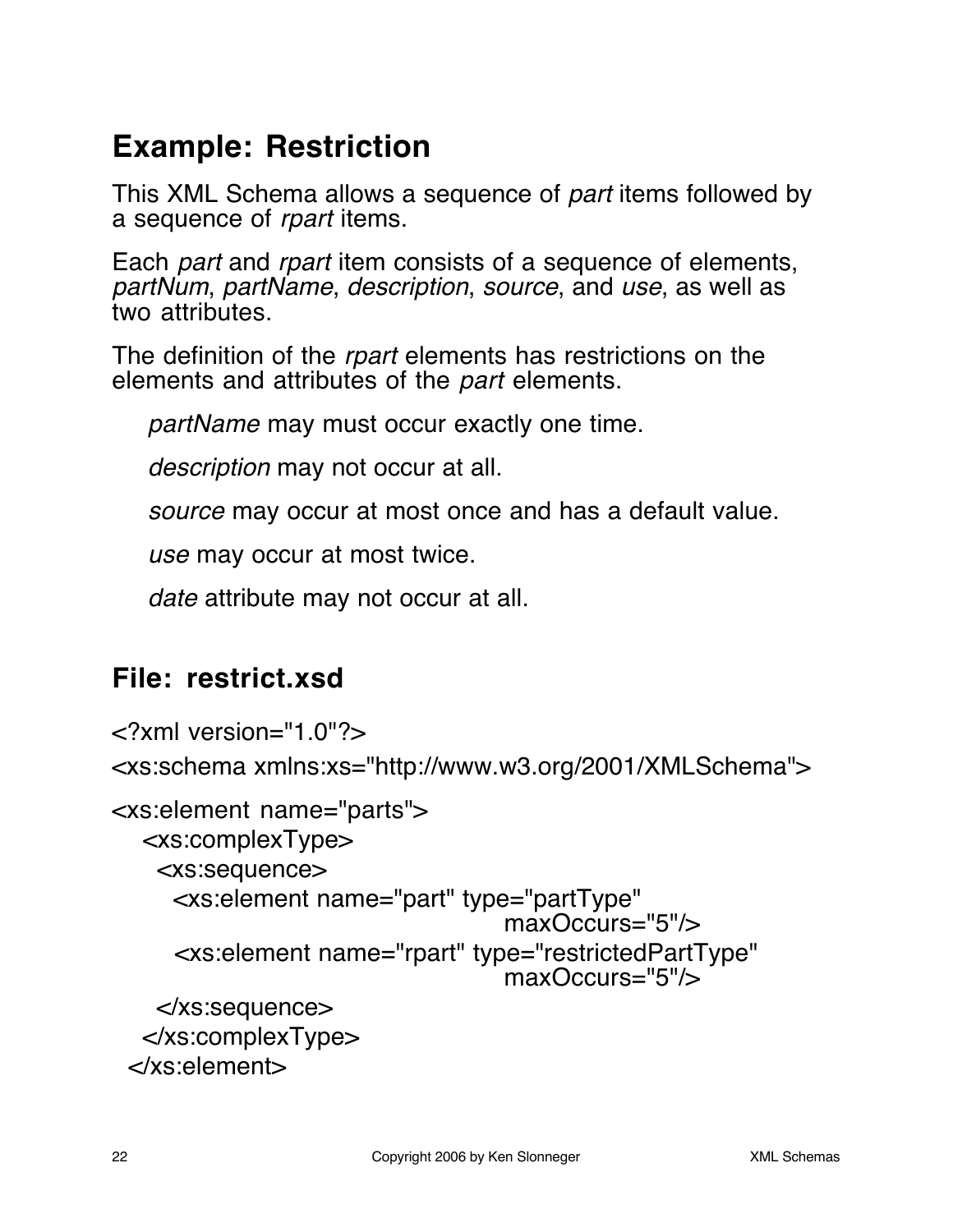```
 <xs:complexType name="partType">
   <xs:sequence>
    <xs:element name="partNum" type="xs:string"/>
     <xs:element name="partName" type="xs:string"
                            minOccurs="0" maxOccurs="3"/>
     <xs:element name="description" type="xs:string"
                                      minOccurs="0"/>
     <xs:element name="source" type="xs:string" minOccurs="0"
                             maxOccurs="unbounded"/>
     <xs:element name="use" type="xs:string" minOccurs="0"
                             maxOccurs="unbounded"/>
   </xs:sequence>
   <xs:attribute name="productCode" type="xs:string"/>
   <xs:attribute name="date" type="xs:date"/>
  </xs:complexType>
  <xs:complexType name="restrictedPartType">
   <xs:complexContent>
    <xs:restriction base="partType">
     <xs:sequence>
       <xs:element name="partNum" type="xs:string"/>
       <xs:element name="partName" type="xs:string"
                        minOccurs="1" maxOccurs="1"/>
       <xs:element name="description" type="xs:string"
                        minOccurs="0" maxOccurs="0"/>
       <xs:element name="source" type="xs:string"
                        minOccurs="0" maxOccurs="1"
                                      default="Hills"/>
       <xs:element name="use" type="xs:string"
                        minOccurs="0" maxOccurs="2"/>
     </xs:sequence>
      <xs:attribute name="productCode" type="xs:string"/>
      <xs:attribute name="date" type="xs:date"
                                      use="prohibited"/>
    </xs:restriction>
   </xs:complexContent>
  </xs:complexType>
</xs:schema>
```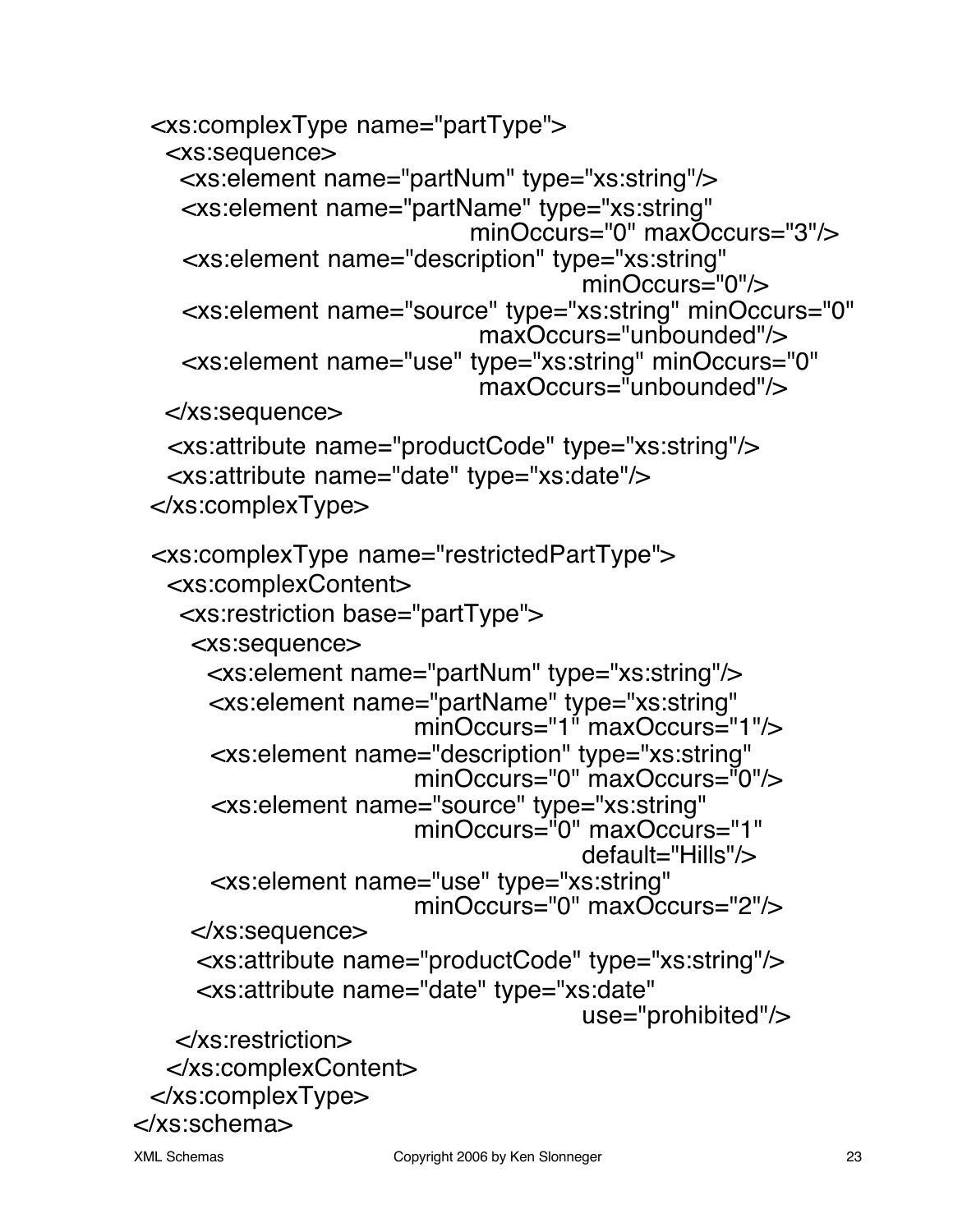#### **File: restrict.xml**

```
<?xml version="1.0"?>
<parts>
   <part productCode="p454">
     <partNum>pq1245</partNum>
     <partName>Widget</partName>
     <description>A strange thing</description>
     <source>Hills</source>
     <source>Lone Tree</source>
     <use>extraction</use>
   </part>
   <part productCode="p184" date="2005-02-23">
     <partNum>ts8765</partNum>
     <partName>Dohickey</partName>
     <partName>Dingbat</partName>
     <description>A stranger thing</description>
     <source>Tiffin</source>
     <source>Iowa City</source>
     <source>Coralville</source>
     <use>production</use>
     <use>exclusion</use>
   </part>
   <rpart>
     <partNum>ak9255</partNum>
     <partName>Thingamabobber</partName>
     <source>Coralville</source>
     <use>deletion</use>
   </rpart>
   <rpart productCode="p095">
     <partNum>do7752</partNum>
     <partName>Whatsit</partName>
     <source>Iowa City</source>
   </rpart>
   <rpart productCode="p885">
     <partNum>yy4396</partNum>
     <partName>Wingding</partName>
     <use>insertion</use>
     <use>accumulation</use>
   </rpart>
</parts>
```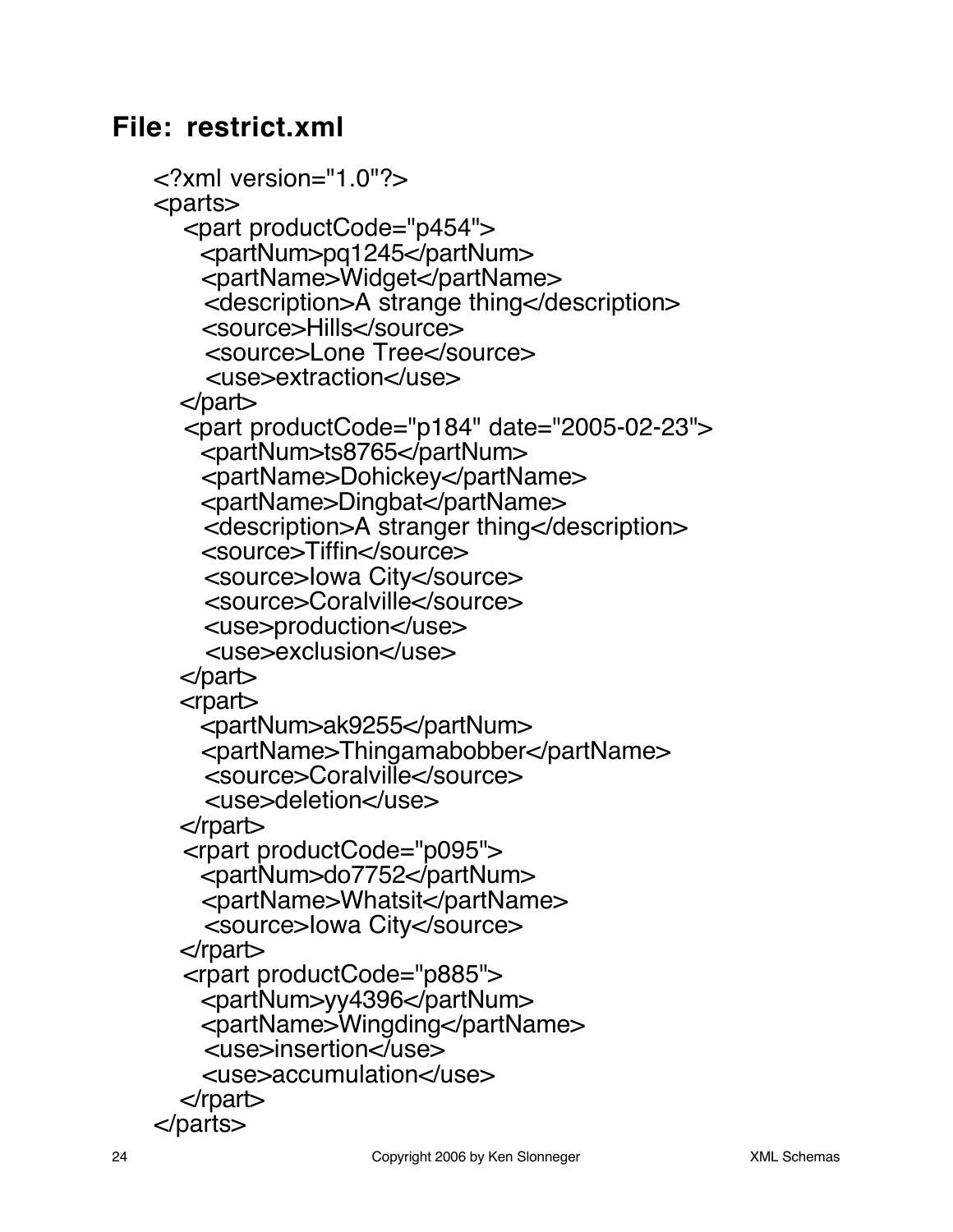# **Validation**

#### % **xmllint --noout --schema restrict.xsd restrict.xml**

restrict.xml validates

The first time I tried this validation, it returned incorrect error messages, which indicated that xmllint did not understand attributes in a restricted complex type.

Since then a new version of xmllint must have been installed because it works now.

### **Alternate: Schema Validator**

Go to the web page:

```
www.xmlforasp.net/SchemaValidator.aspx
```
At this site:

- 1. Copy and paste an XML document in one text area.
- 2. Copy and paste an XML Schema definition in another text area.
- 3. Press the Validate button.

For the two files restrict xsd and restrict xml, the Schema Validator returns:

Validation of XML was SUCCESSFUL!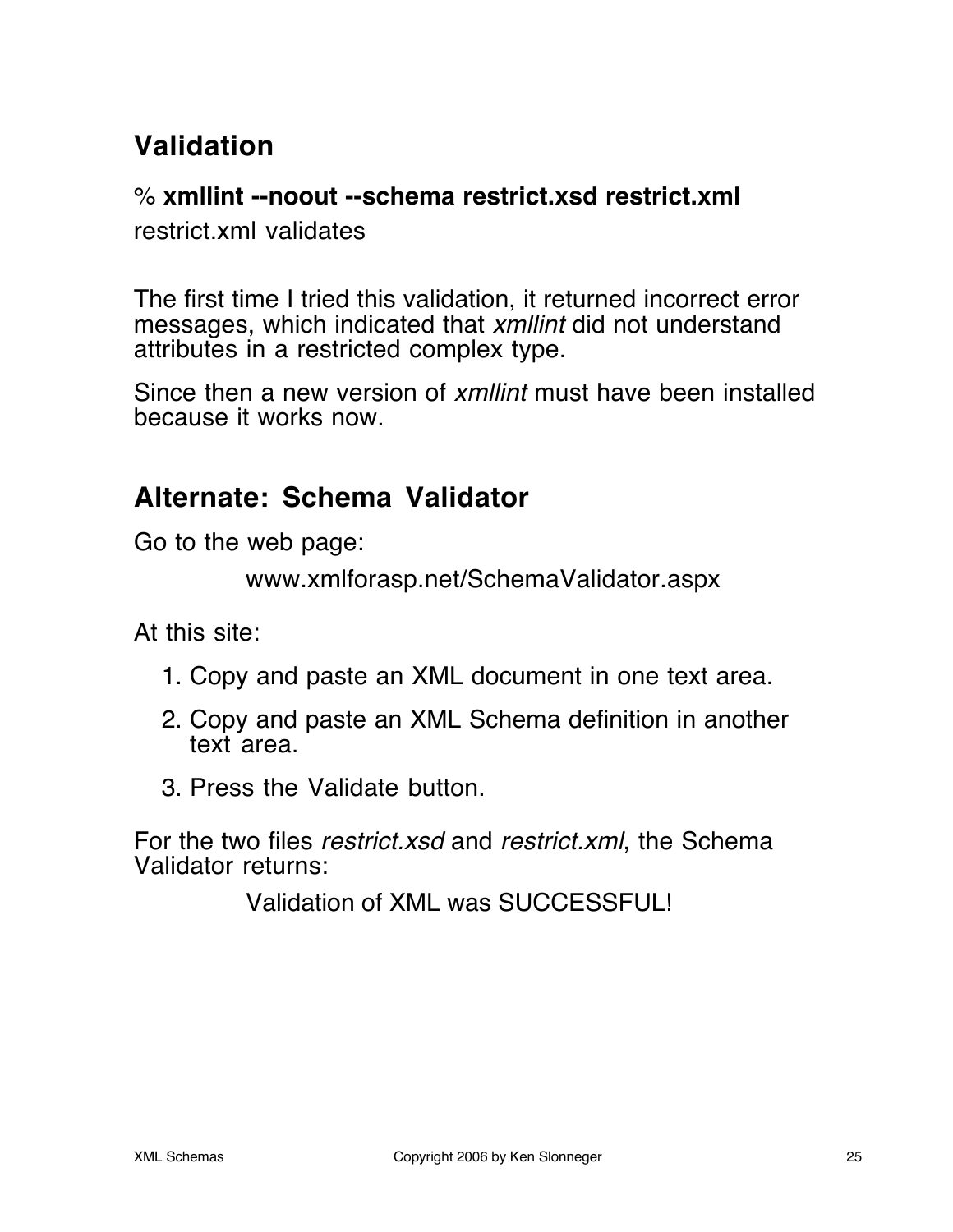# **Extensions**

An extension of a complex type always takes the form of new components appended to the end of the existing model.

An implied sequence element encloses both models so as to enforce the rule that all models have a single topmost grouping construct.

Neither the original data type nor the new one may include the xs:all element because it must always be at the top of a content model.

Both parts must agree on allowing mixed content.

#### **File: expand.xsd**

```
\leq?xml version="1.0"?><xs:schema xmlns:xs="http://www.w3.org/2001/XMLSchema">
  <xs:complexType name="partType">
    <!-- Same as in restrict.xsd -->
  </xs:complexType>
  <xs:complexType name="expandedPartType">
   <xs:complexContent>
     <xs:extension base="partType">
      <xs:sequence>
       <xs:element name="color" type="xs:string"/>
       <xs:element name="supplier" type="xs:string"
                        minOccurs="0" maxOccurs="5"/>
      </xs:sequence>
      <xs:attribute name="newAtt" type="xs:string/>
     </xs:extension>
   </xs:complexContent>
  </xs:complexType>
```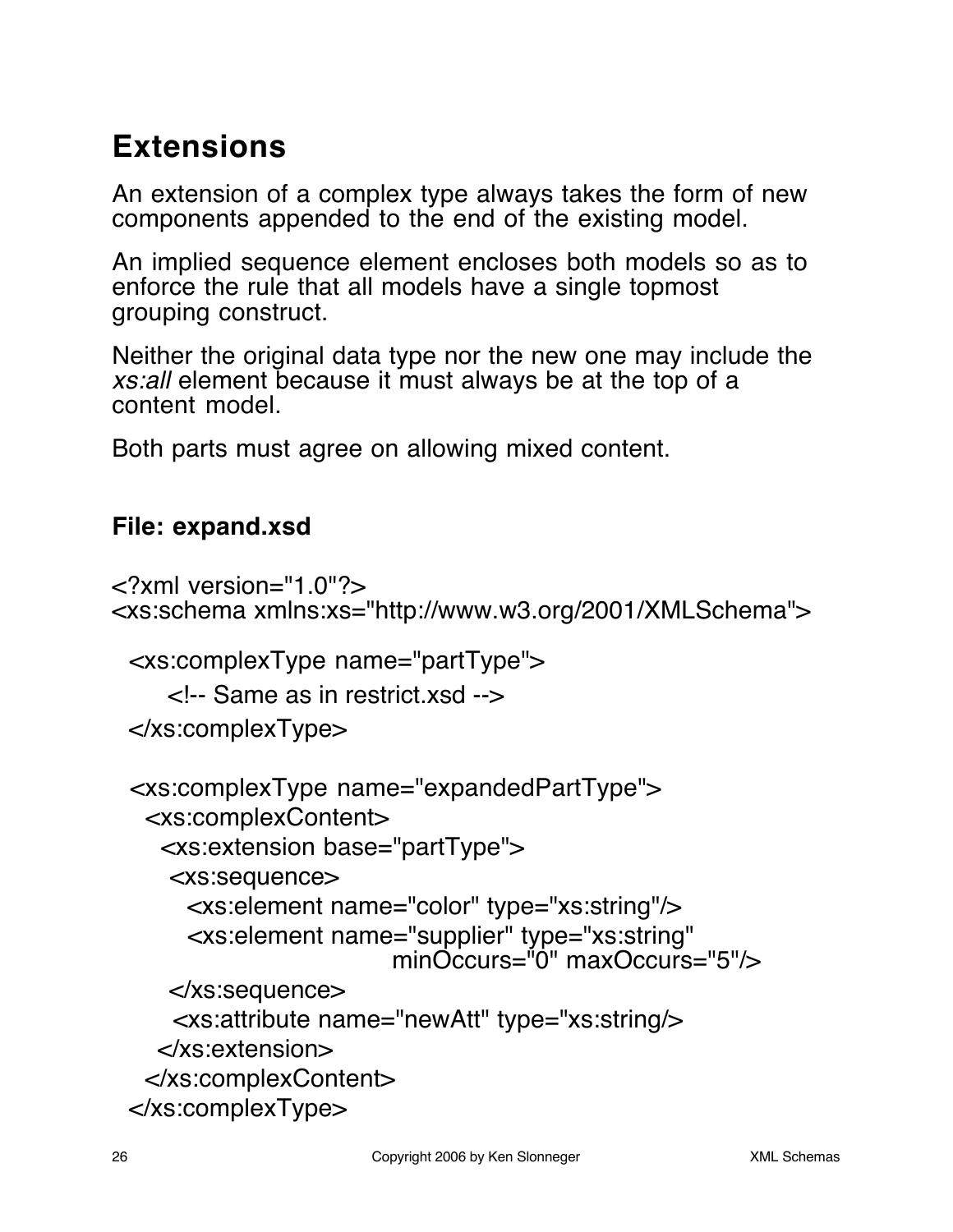```
 <xs:element name="parts">
  <xs:complexType>
   <xs:sequence>
    <xs:element name="part" type="partType"
                                    maxOccurs="5"/>
     <xs:element name="epart" type="expandedPartType"
                                    maxOccurs="5"/>
   </xs:sequence>
  </xs:complexType>
 </xs:element>
```

```
</xs:schema>
```
### **File: expand.xml**

```
<?xml version="1.0"?>
<parts>
   <part productCode="p454">
     <partNum>pq1245</partNum>
     <partName>Widget</partName>
     <description>A strange thing</description>
     <source>Hills</source>
     <source>Lone Tree</source>
     <use>extraction</use>
   </part>
   <epart newAtt="att value">
     <partNum>ak9255</partNum>
     <partName>Thingamabobber</partName>
     <partName>Dingbat</partName>
     <description>A stranger thing</description>
     <source>Tiffin</source>
     <source>Iowa City</source>
     <source>Coralville</source>
     <use>deletion</use>
     <color>puce</color>
   </epart>
```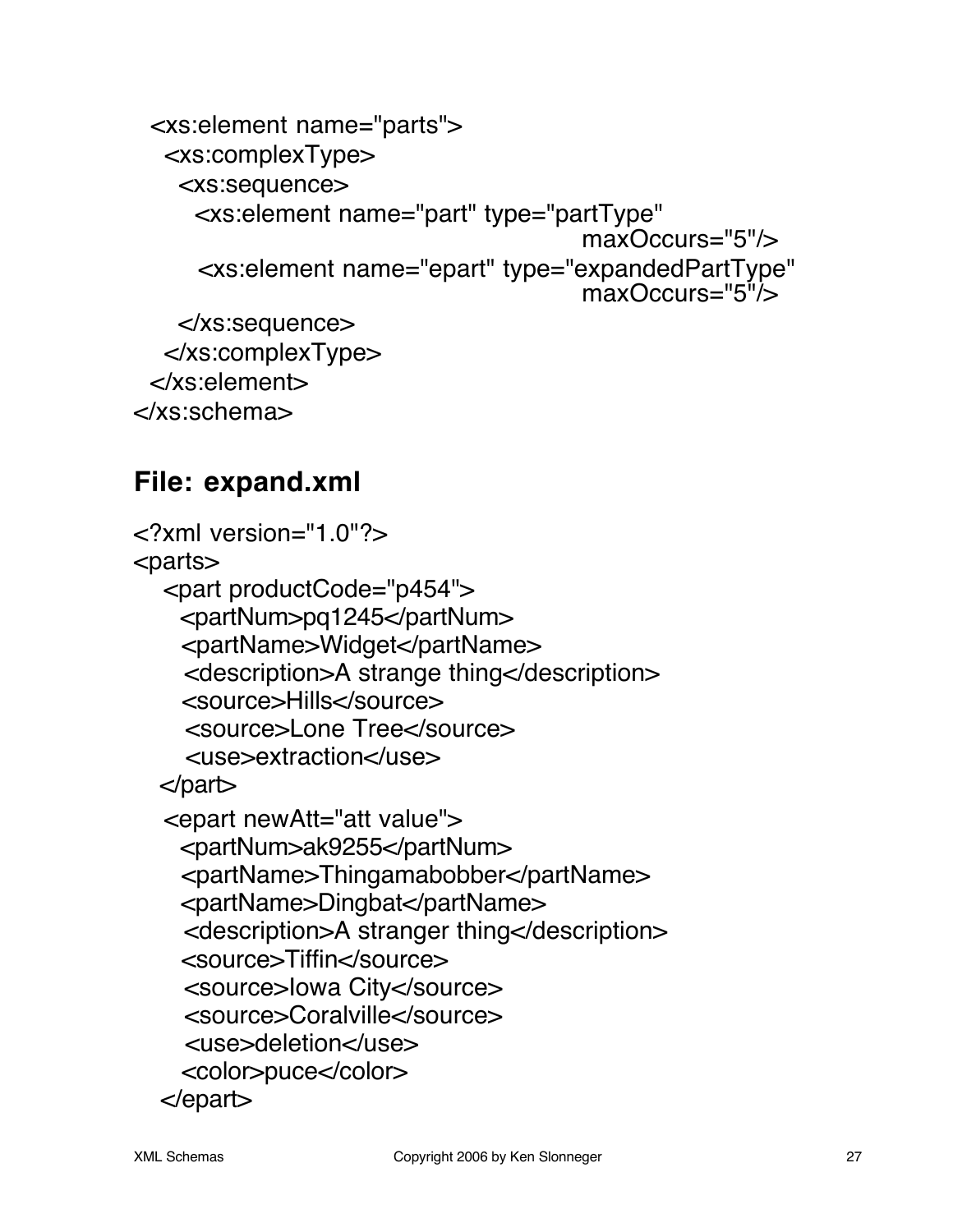<epart productCode="p095" date="2005-01-01"> <partNum>do7752</partNum> <partName>Whatsit</partName> <source>Iowa City</source> <color>taupe</color> <supplier>Smith Brothers</supplier> <supplier>Crate and Barrel</supplier> </epart> </parts>

Both xmllint and Schema Validator report a successful validation with these two files.

# **Simple Types**

XML Schema Definitions provide a rich set of predefined primitive types along with a mechanism to customize these types to create an accurate specification of XML documents.

The predefined types can be classified into several groups.

Numeric Date and time XML types **String** Boolean URIs Binary data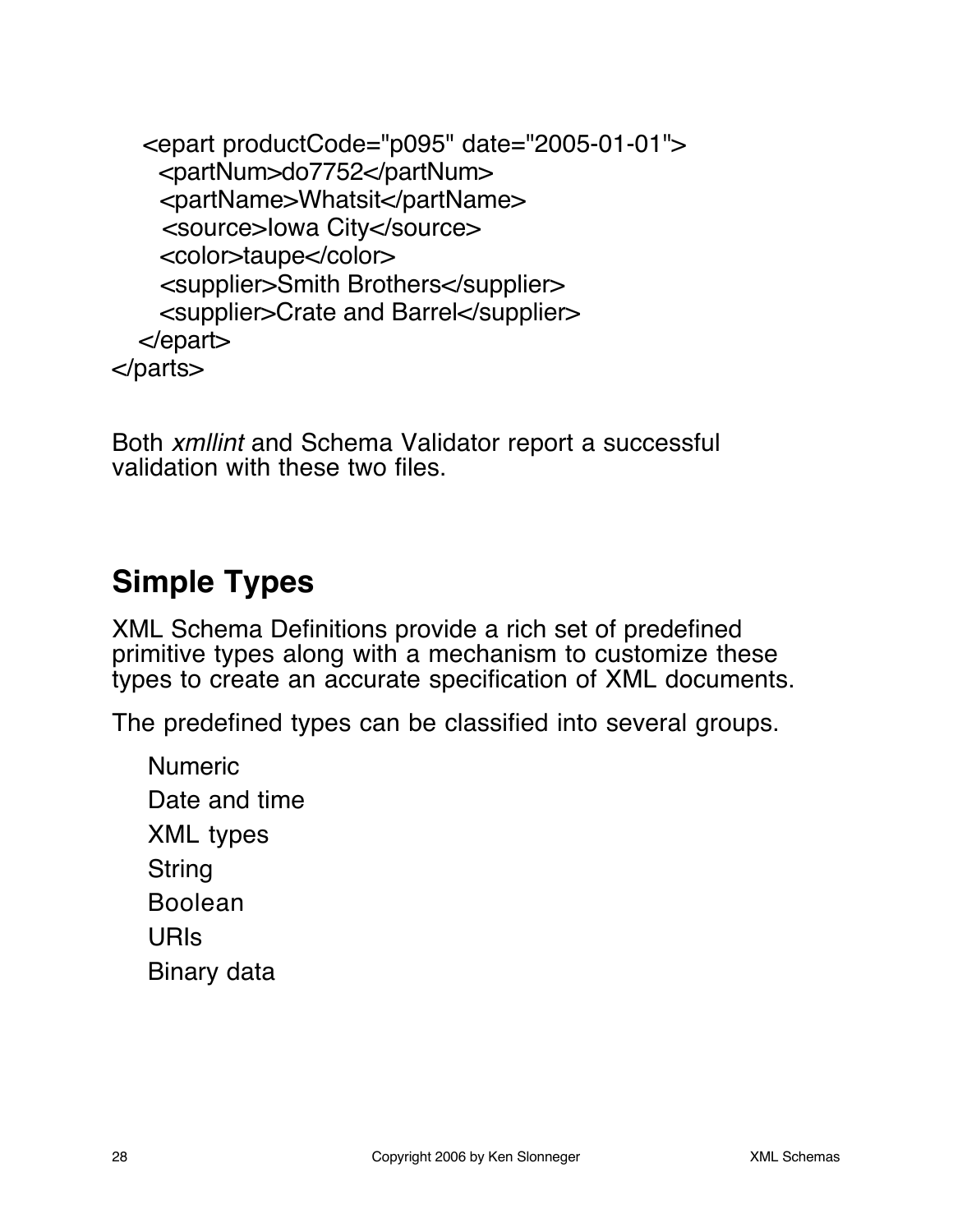### **Numeric Types**

The number types are listed in the table below, showing the range of values for each of the integer types.

| <b>Type</b>           | <b>Range of Value</b>                                      |
|-----------------------|------------------------------------------------------------|
| xs:byte               | $-128$ to 127                                              |
| xs:short              | $-32,768$ to $32,767$                                      |
| xs:int                | -2,147,483,648 to 2,147,483,647                            |
| xs:long               | -9,223,372,036,854,775,808 to<br>9,223,372,036,854,775,807 |
| xs:unsignedByte       | 0 to 255                                                   |
| xs:unsignedShort      | 0 to 65,535                                                |
| xs:unsignedInt        | 0 to 4,294,967,295                                         |
| xs:unsignedLong       | 0 to 18,446,744,073,709,551,615                            |
| xs:integer            | $-\infty$ to $+\infty$                                     |
| xs:positiveInteger    | 1 to $+\infty$                                             |
| xs:negativeInteger    | $-\infty$ to $-1$                                          |
| xs:nonNegativeInteger | 0 to $+\infty$                                             |
| xs:nonPositiveInteger | $-\infty$ to 0                                             |
| xs:decimal            | Optional decimal point with $\leq 18$ digits               |
| xs:float              | Standard 32-bit floating-point                             |
| xs:double             | Standard 64-bit floating-point                             |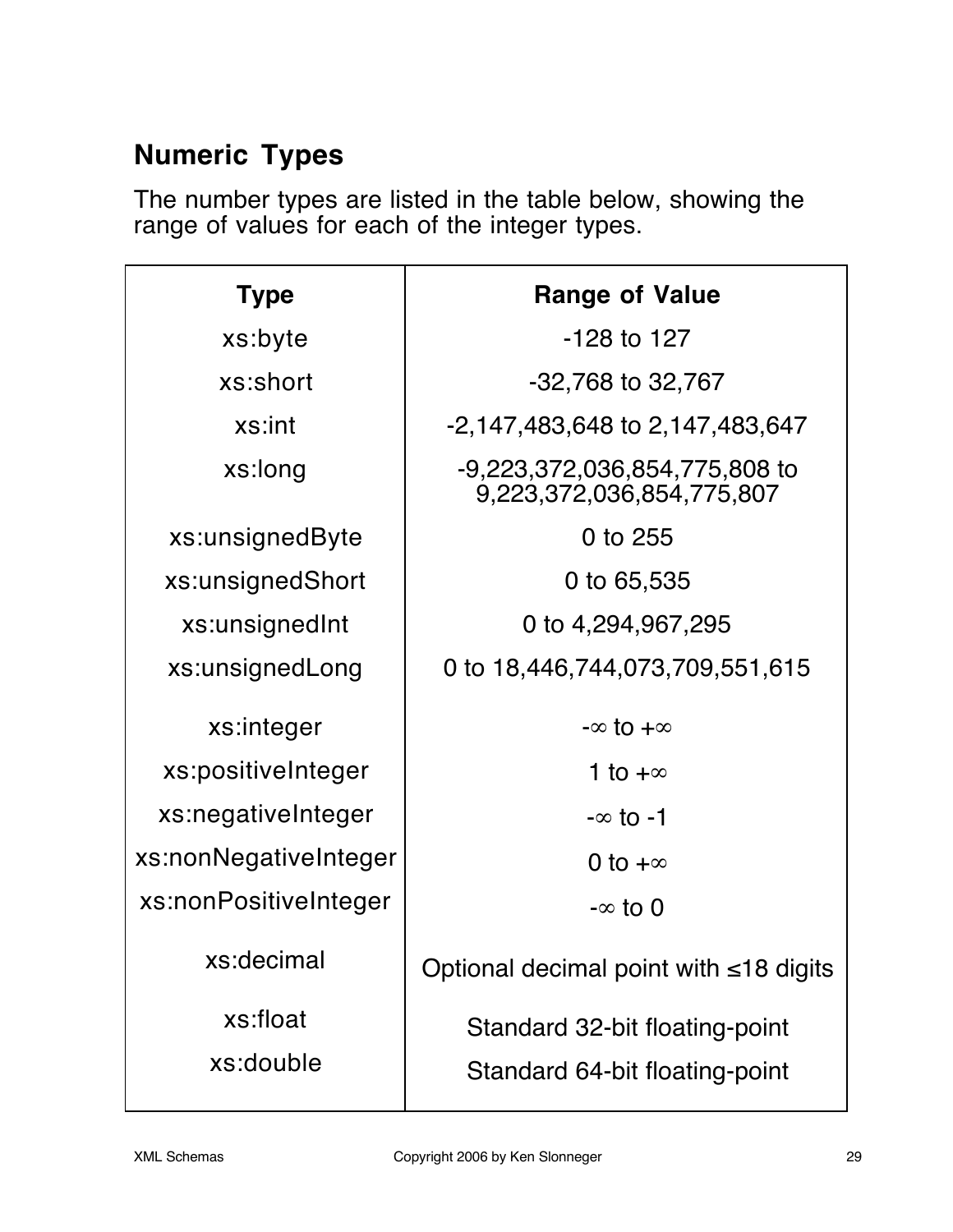### **Date, Time, and Duration Types**

These data types are described by giving the patterns their values follow. Uppercase letters, hyphens, and colons are required. Lowercase letters stand for decimal digits or numerals as appropriate.

| <b>Type</b>   | <b>Value Format</b>   |
|---------------|-----------------------|
| xs:date       | ccyy-mm-dd            |
| xs:time       | hh:mm:ss.ssss         |
| xs:datetime   | ccyy-mm-ddThh:mm:ss.s |
| xs:gYear      | ccyy                  |
| xs:gYearMonth | ccyy-mm               |
| xs:gMonth     | $-mm$                 |
| xs:gMonthDay  | --mm-dd               |
| xs:gDay       | ---dd                 |
| xs:duration   | PnYnMnDTnHnMn.nS      |

The time types allow a specification of time zone (Z or -6:00).

Any of the year, month, day, hours, minutes, and seconds of the xs:duration type may be omitted, but not all of them.

#### **Example durations**

P2Y5M27DT8H35M P88D PT17M6.75S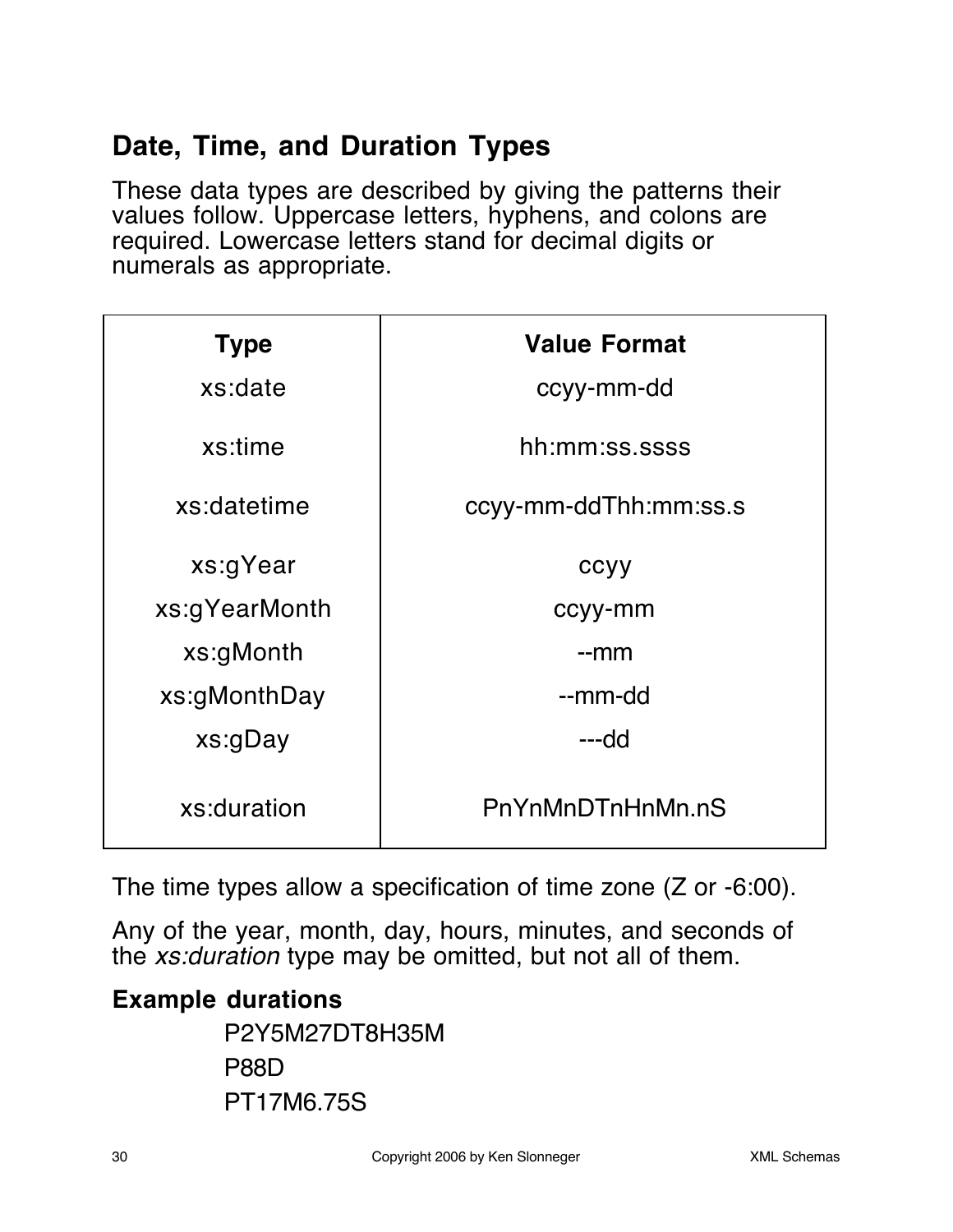# **XML Types**

To maintain backward compatibility with DTDs, XML Schemas allow the following XML types.

| <b>Type</b> | <b>Description</b>                                             |
|-------------|----------------------------------------------------------------|
| xs:Name     | A string that represents a<br>valid XML identifier             |
| xs:NCName   | A string that represents a<br>local name with no colons        |
| xs: OName   | A string that represents a<br>qualified name (optional prefix) |
| xs:NMTOKEN  | Same as DTD NMTOKEN                                            |
| xs:NMTOKENS | A list of NMTOKEN names                                        |
| xs:ID       | Same as xs:NCName                                              |
| xs:IDREF    | Same as xs:NCName                                              |
| xs:IDREFS   | A list of IDREF names                                          |
| xs:ENTITY   | A name declared in a DTD                                       |
| xs:ENTITIES | A list of ENTITY names                                         |
| xs:language | A recognized language identifier                               |
| xs:NOTATION | "Something" identified by an identifier                        |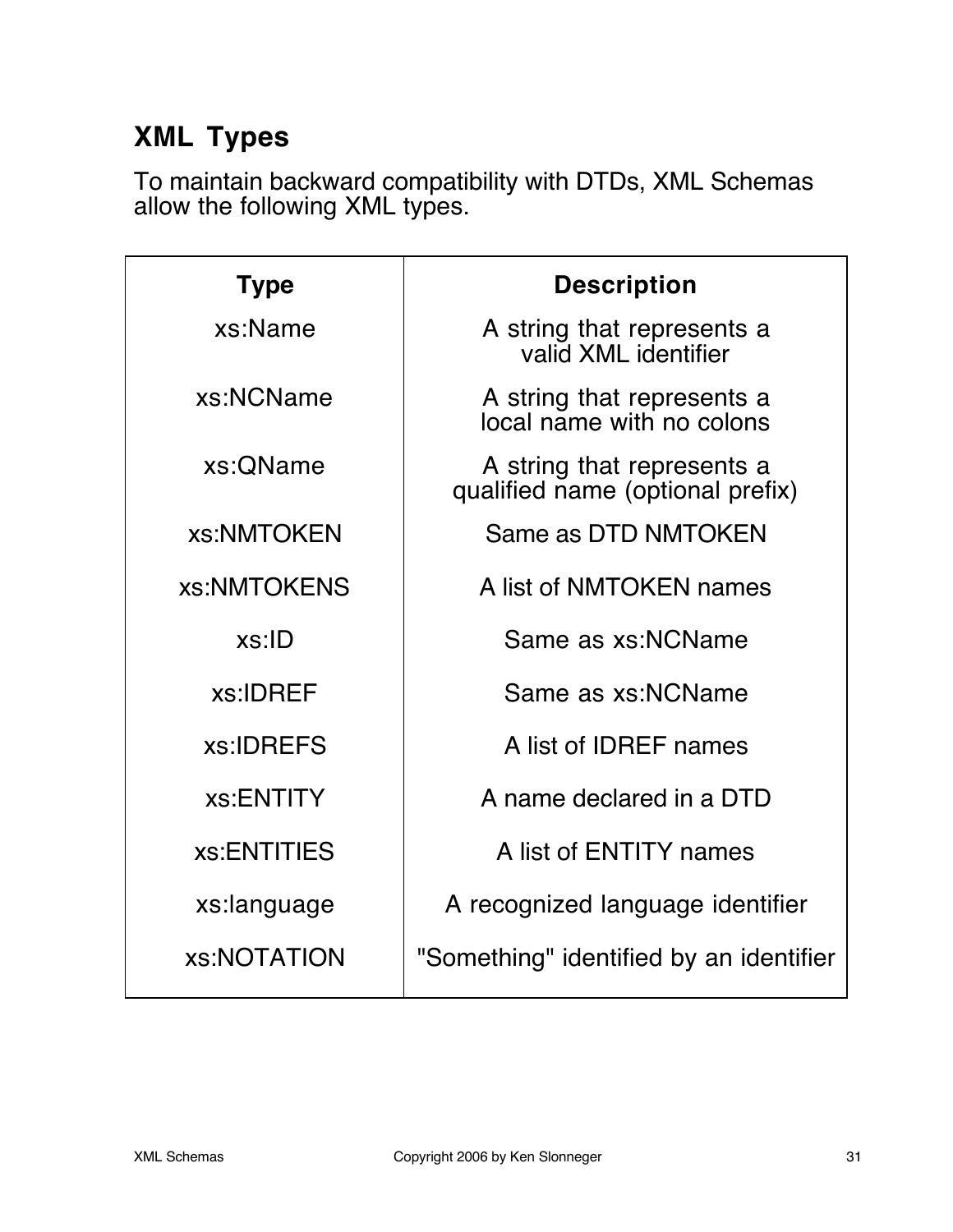### **String Types**

In addition to the basic string type that corresponds to PCDATA, XML Schemas allow two other types that instruct the XML parser to modify the white space in the string.

| <b>Type</b>         | <b>Description</b>                                                                                                                                                   |
|---------------------|----------------------------------------------------------------------------------------------------------------------------------------------------------------------|
| xs:string           | Any string of characters                                                                                                                                             |
| xs:normalizedString | A string that the parser will normalize,<br>replacing each white space character<br>by a space                                                                       |
| xs:token            | A string that the parser will normalize<br>and collapse, changing each<br>sequence of white space into a single<br>space and trimming leading and<br>trailing spaces |

### **Miscellaneous Types**

Here we have the boolean type, a URI type, and two binary types.

| <b>Type</b>     | <b>Sample Values</b>                               |
|-----------------|----------------------------------------------------|
| xs:boolean      | false, true, 0, 1                                  |
| xs:anyURI       | http://www.cs.uiowa.edu/<br>myDirectory/files/info |
| xs:hexBinary    | 87B3EA93C5                                         |
| xs:base64Binary | jdU7+3hfu/Sm                                       |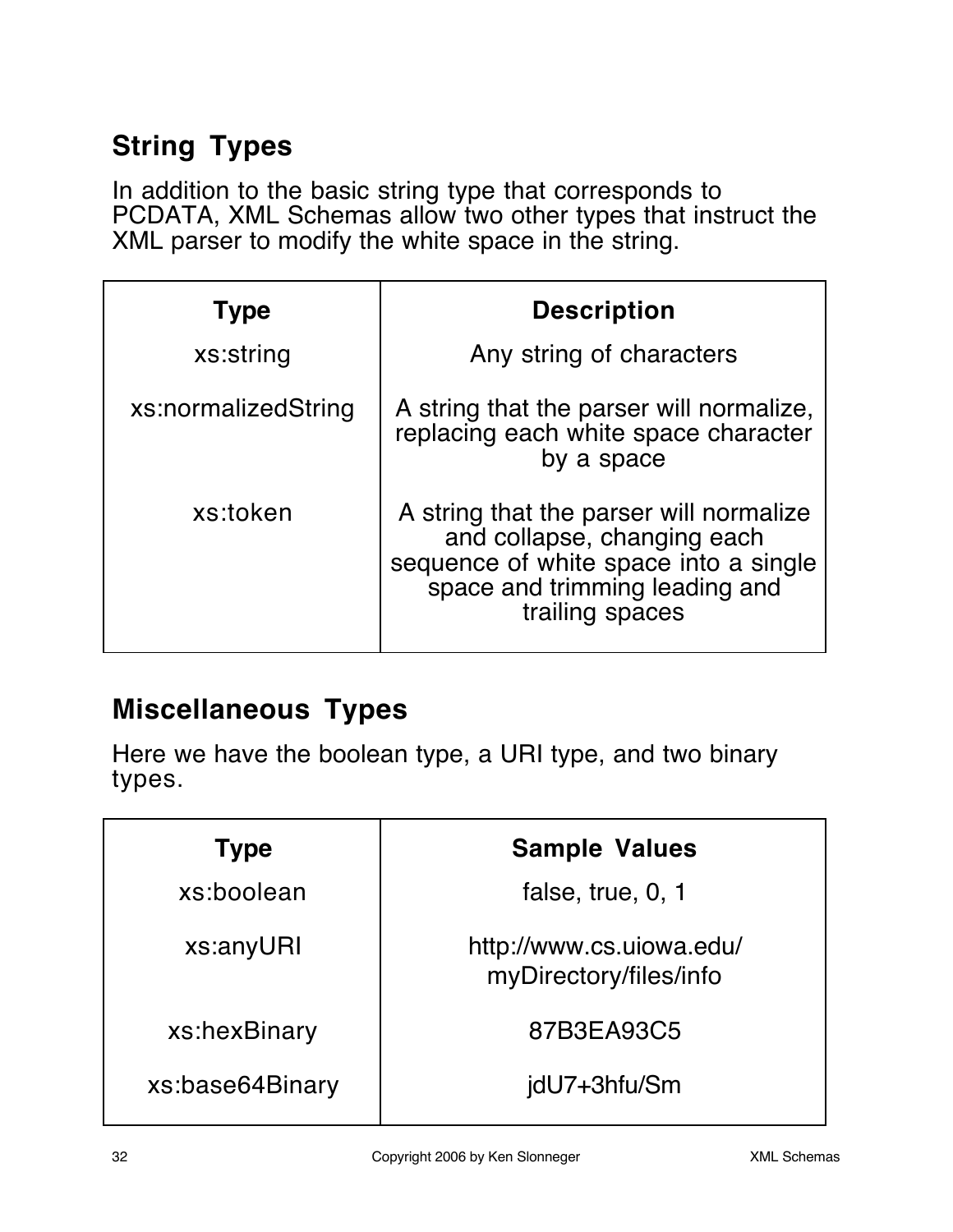### **Base 64 Encoding**

A 65-character subset of ascii is used, enabling 6 bits to be represented per printable character.

The encoding process translates 24-bit groups of input bits into output strings of four encoded characters.

Proceeding from left to right, a 24-bit input group is formed by concatenating three 8-bit input groups. These 24 bits are then treated as four 6-bit groups, each of which is translated into a single character in the base 64 alphabet.

Each 6-bit group can be used as an index into an array of 64 printable characters. The character referenced by the index is placed in the output string.

#### **Base 64 Alphabet**

| <b>Value Code</b> |   | <b>Value Code</b> |             | <b>Value Code</b> |              |       | <b>Value Code</b> |
|-------------------|---|-------------------|-------------|-------------------|--------------|-------|-------------------|
| 0                 | A | 17                | R           | 34                |              | 51    | Z                 |
| 1                 | B | 18                | S           | 35                |              | 52    | 0                 |
| $\overline{2}$    | C | 19                | Τ           | 36                | k            | 53    |                   |
| 3                 | D | 20                | U           | 37                |              | 54    | $\overline{2}$    |
| $\overline{4}$    | Е | 21                | V           | 38                | m            | 55    | 3                 |
| 5                 | F | 22                | W           | 39                | n            | 56    | 4                 |
| 6                 | G | 23                | X           | 40                | O            | 57    | 5                 |
| $\overline{7}$    | H | 24                | Y           | 41                | p            | 58    | 6                 |
| 8                 |   | 25                | Z           | 42                | q            | 59    | $\overline{7}$    |
| 9                 |   | 26                | a           | 43                |              | 60    | 8                 |
| 10                | Κ | 27                | b           | 44                | S            | 61    | 9                 |
| 11                |   | 28                | $\mathbf C$ | 45                |              | 62    | $\pm$             |
| 12                | M | 29                | d           | 46                | u            | 63    |                   |
| 13                | N | 30                | $\mathbf e$ | 47                | $\mathsf{V}$ |       |                   |
| 14                | O | 31                |             | 48                | W            | (pad) |                   |
| 15                | P | 32                | g           | 49                | X            |       |                   |
| 16                | Q | 33                | h           | 50                | y            |       |                   |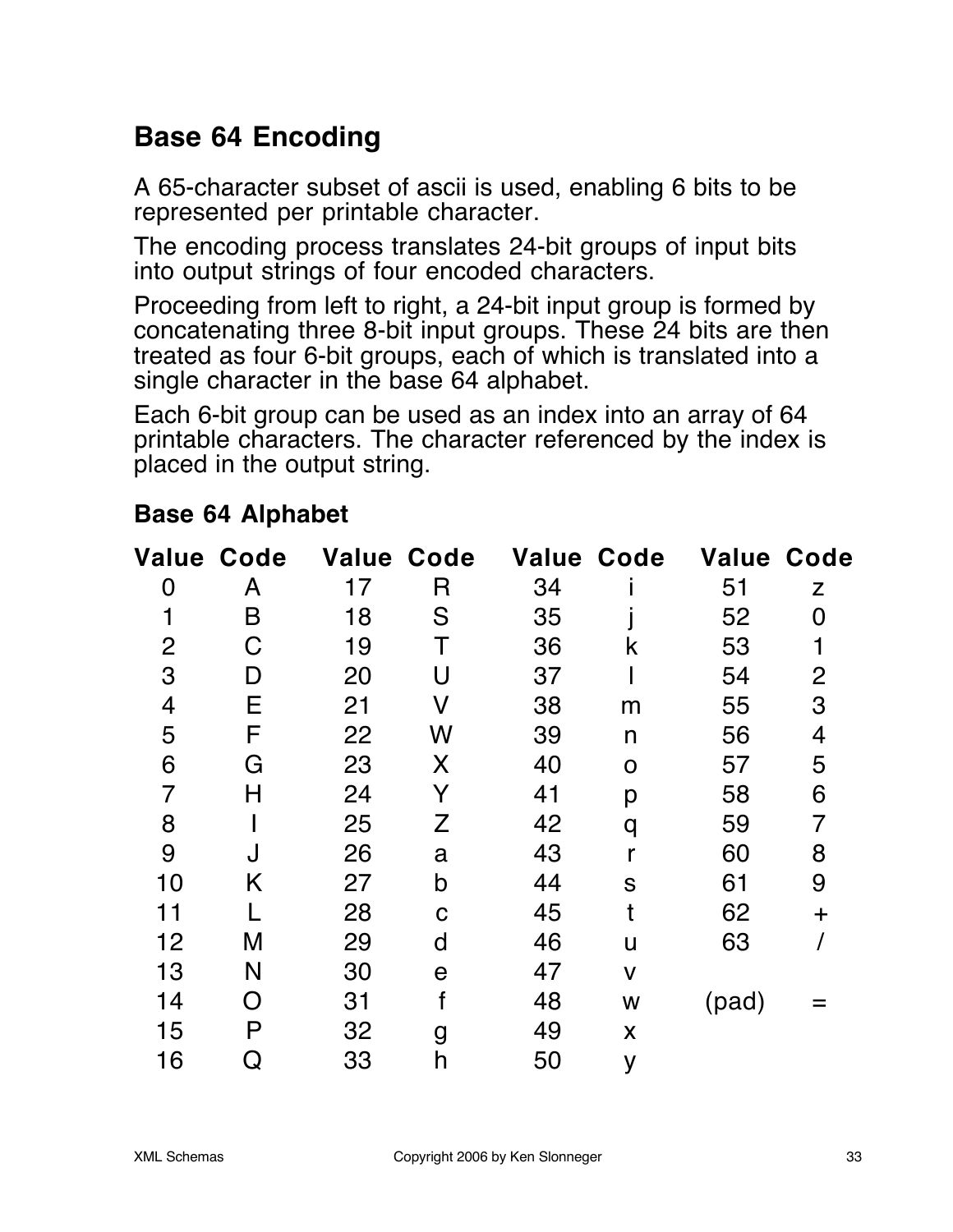Special processing is performed if fewer than 24 bits are available at the end of the data being encoded.

A fully encoded chunk of four characters is always completed at the end of a translation.

When fewer than 24 input bits are available in an input group, zero bits are added (on the right) to form a whole number of 6 bit groups.

Padding at the end of the data is performed using the '=' character.

Since all base 64 input is an integral number of bytes, only the following cases can arise:

- 1) If the final chunk of input to be encoded is exactly 24 bits, the final unit of encoded output will four characters with no "=" padding.
- 2) If the final piece of input is exactly 8 bits, the final unit of encoded output will be two characters followed by two "=" padding characters.
- 3) If the final chunk of input is exactly 16 bits, the final unit of encoded output will be three characters followed by one "=" padding character.

# **Simple Type Restrictions**

The power of predefined types can be enhanced by defining new types (named or anonymous) that derive from the simple types by restricting their values in one way or another.

A restriction has two basic aspects,

- Naming the base type, an existing simple type.
- Describing the restrictions using facets.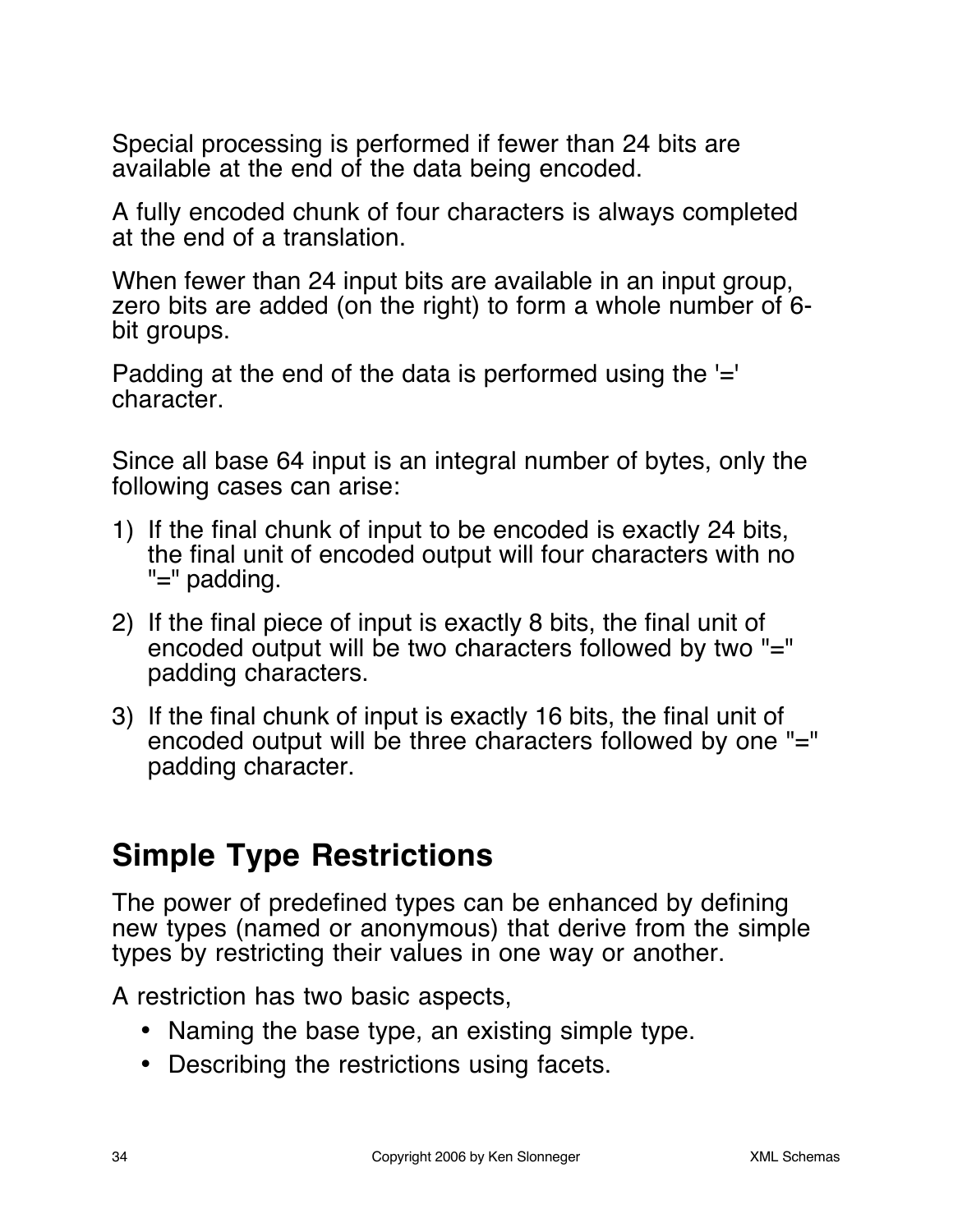# **Facets**

Facets are XML Schema elements whose value attribute defines the restriction indicated by the facet.

XML Schema has twelve facets for restricting simple types.

| <b>Facet</b>      | <b>Applicable To</b> |
|-------------------|----------------------|
| xs:minInclusive   | numbers and dates    |
| xs:maxInclusive   | numbers and dates    |
| xs:minExclusive   | numbers and dates    |
| xs:maxExclusive   | numbers and dates    |
| xs:totalDigits    | numbers only         |
| xs:fractionDigits | numbers only         |
| xs:length         | string types         |
| xs:minLength      | string types         |
| xs:maxLength      | string types         |
| xs:enumeraton     | most types           |
| xs:pattern        | most types           |
| xs:whitespace     | most types           |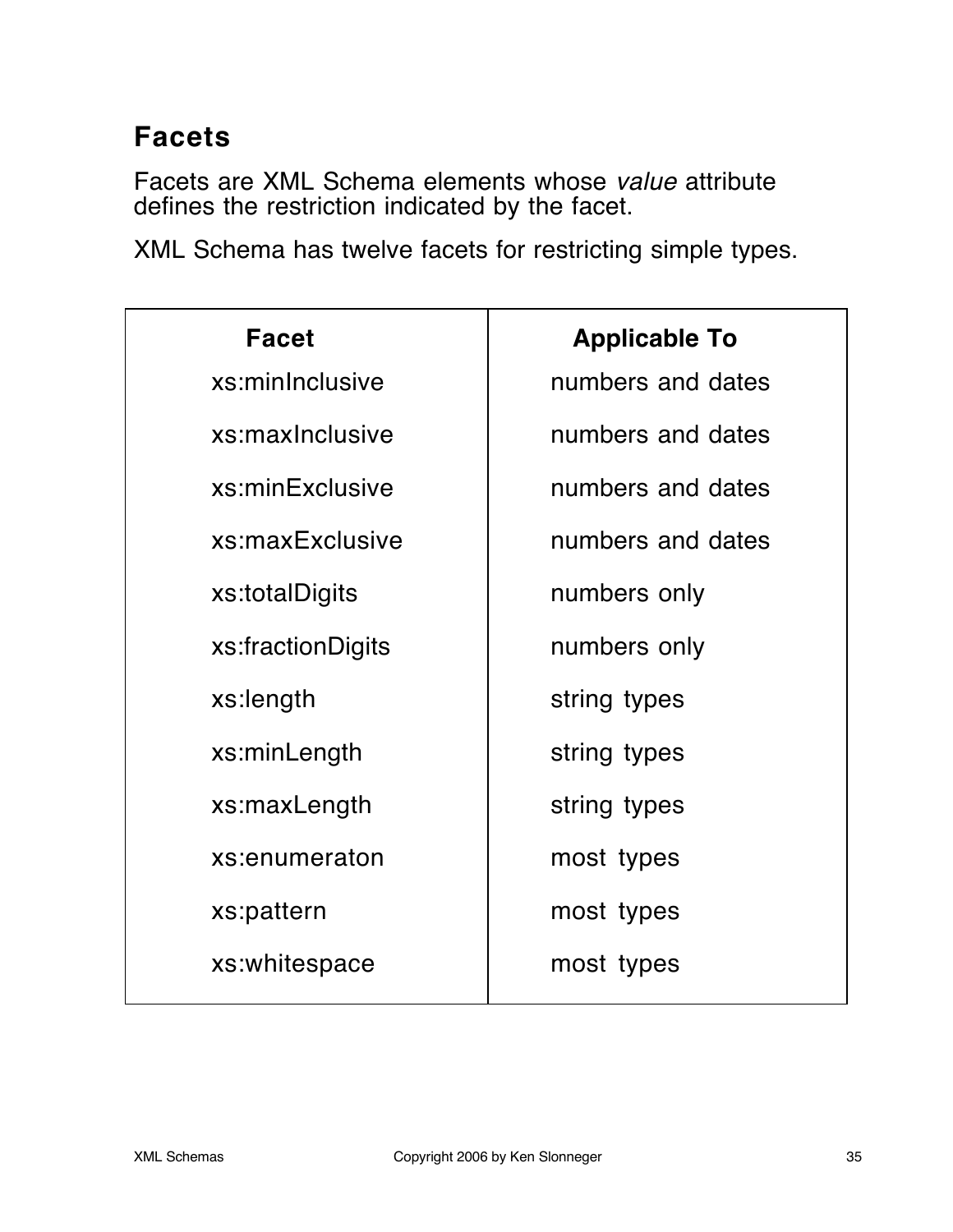### **Restrictions on Range**

#### **A named type for ages**

<xs:simpleType name="ageType"> <xs:restriction base="xs:integer"> <xs:minInclusive value="0"/> <xs:maxInclusive value="120"/> </xs:restriction> </xs:simpleType>

#### **An anonymous type for an element**

<xs:element name="temperature"> <xs:simpleType> <xs:restriction base="xs:integer"> <xs:minInclusive value="-40"/> <xs:maxInclusive value="130"/> </xs:restriction> </xs:simpleType> </xs:element>

### **A type for afternoon**

<xs:simpleType name="pmType"> <xs:restriction base="xs:time"> <xs:minInclusive value="12:00:00"/> <xs:maxInclusive value="23:59:59"/> </xs:restriction> </xs:simpleType>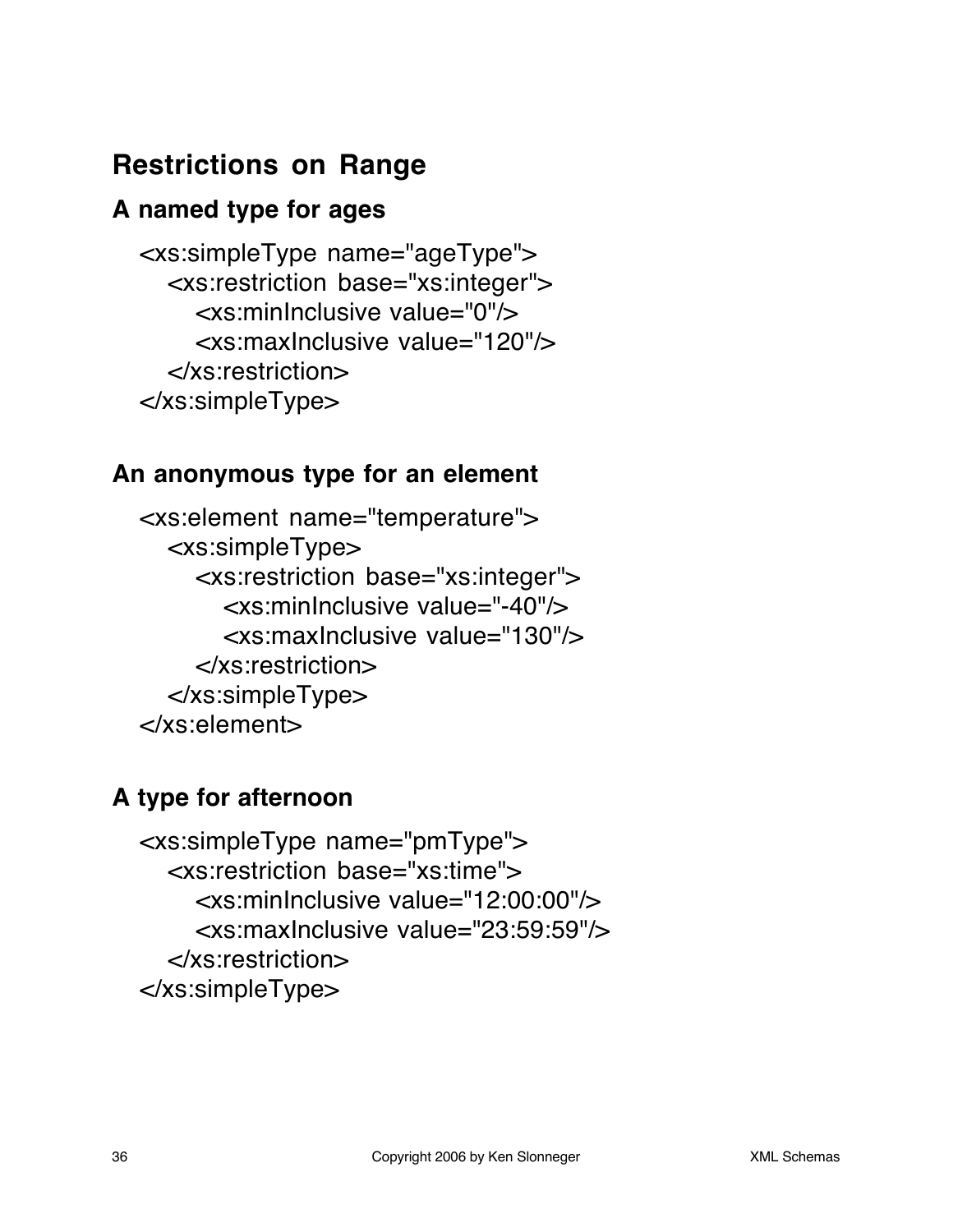### **Restrictions on Digits**

### **A currency type**

<xs:simpleType name="currencyType"> <xs:restriction base="xs:decimal"> <xs:fractionDigits value="2"/> </xs:restriction> </xs:simpleType>

### **A counting type**

The *totalDigits* facet specifies the maximum number of digits. <xs:simpleType name="countingType"> <xs:restriction base="xs:nonNegativeInteger"> <xs:totalDigits value="6"/> </xs:restriction> </xs:simpleType>

# **Restrictions on Length**

### **A password type**

<xs:simpleType name="passwordType"> <xs:restriction base="xs:string"> <xs:minLength value="8"/> <xs:maxLength value="12"/> </xs:restriction> </xs:simpleType>

### **A zipcode type**

<xs:simpleType name="zipType"> <xs:restriction base="xs:string"> <xs:length value="5"/> </xs:restriction> </xs:simpleType>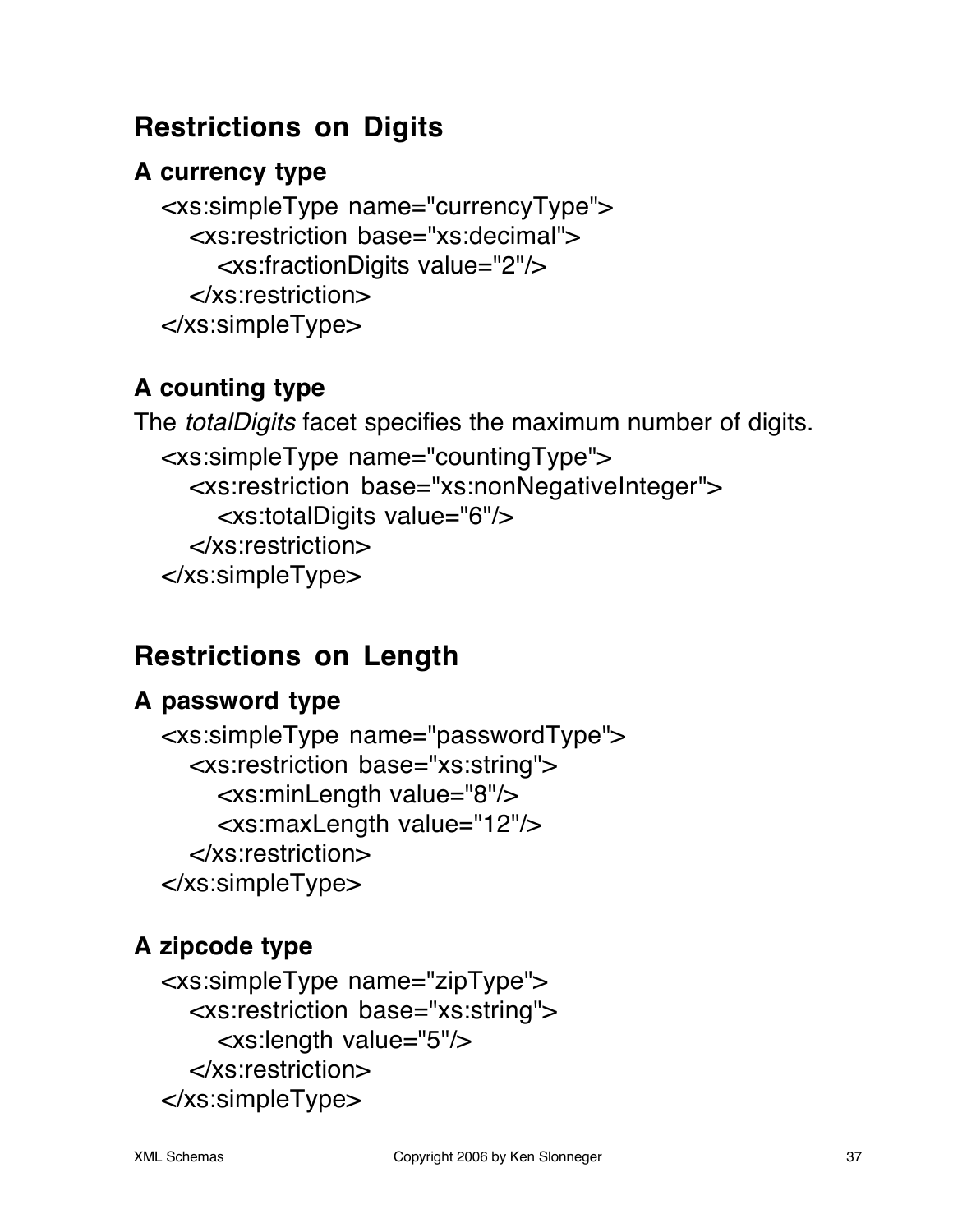### **Restrictions to a Set of Values**

### **A city type**

<xs:simpleType name="cityType"> <xs:restriction base="xs:string"> <xs:enumeration value="Iowa City"/> <xs:enumeration value="Coralville"/> <xs:enumeration value="North Liberty"/> <xs:enumeration value="Hills"/> <xs:enumeration value="Solon"/> </xs:restriction> </xs:simpleType>

### **A gender type**

<xs:simpleType name="genderType"> <xs:restriction base="xs:string"> <xs:enumeration value="male"/> <xs:enumeration value="female"/> </xs:restriction> </xs:simpleType>

### **A year type**

<xs:simpleType name="yearType"> <xs:restriction base="xs:gYear"> <xs:enumeration value="2002"/> <xs:enumeration value="2003"/> <xs:enumeration value="2004"/> <xs:enumeration value="2005"/> <xs:enumeration value="2006"/> </xs:restriction> </xs:simpleType>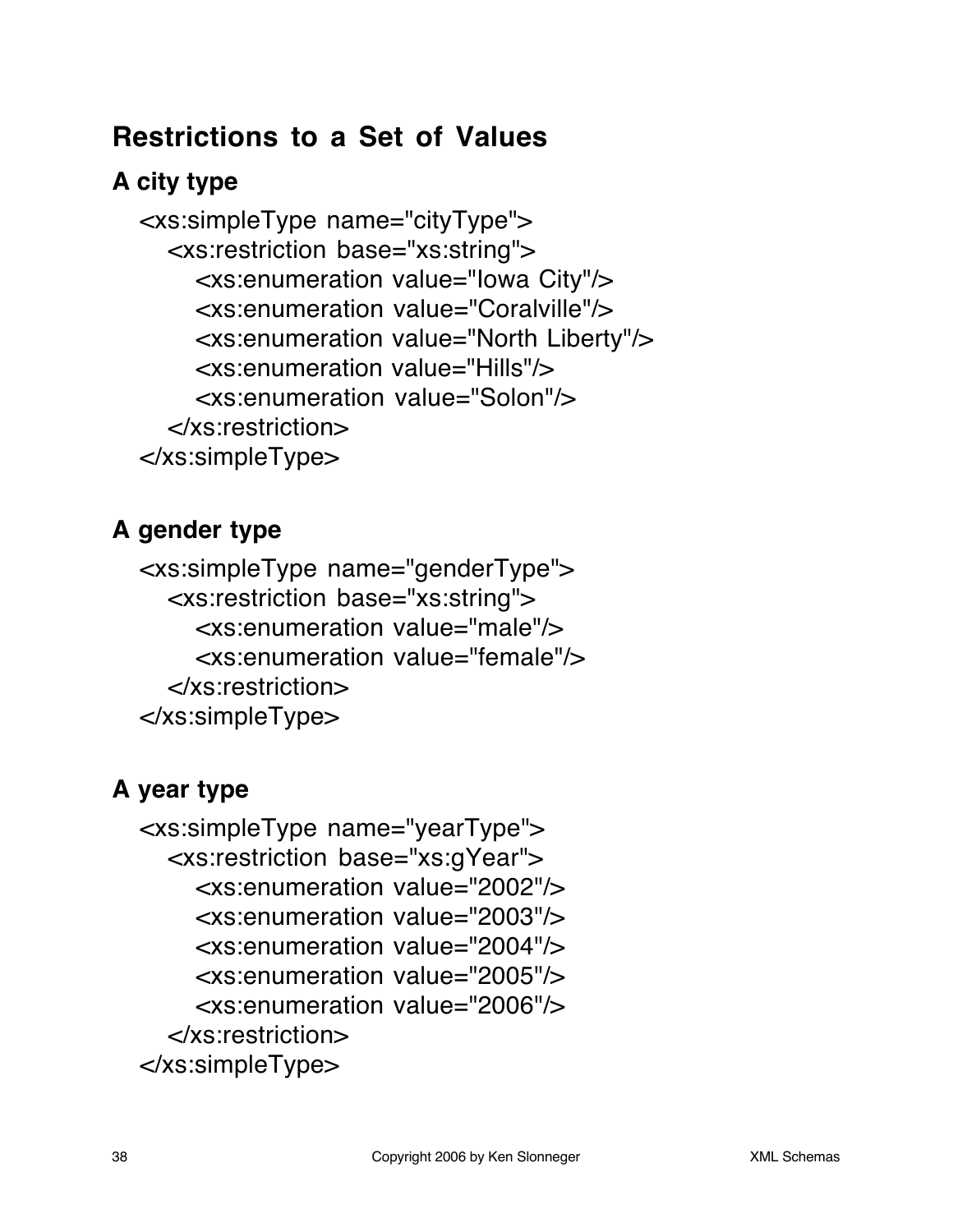### **Restrictions Using a Pattern**

### **A TLA (Three Letter Acronym) type**

<xs:simpleType name="tlaType"> <xs:restriction base="xs:string"> <xs:pattern value="[A-Z][A-Z][A-Z]"/> </xs:restriction> </xs:simpleType>

# **Patterns**

A pattern is a string from the language of regular expressions that defines a set of strings that are said to match the pattern.

### **Basic Regular Expressions**

Let "a" represent an arbitrary symbol chosen from the underlying alphabet and let  $\acute{E}$  and  $F$  stand for arbitrary regular expressions

| <b>Expression</b> | <b>Matches</b>                                         |
|-------------------|--------------------------------------------------------|
| a                 | a                                                      |
| EIF               | $E$ or $F$                                             |
| ΕF                | A string matching E followed by a<br>string matching F |
| $F^*$             | Zero or more occurrences of strings<br>that match E    |
| E+                | One or more occurrences of strings<br>that match E     |
| F?                | A string that matches E or an empty<br>string          |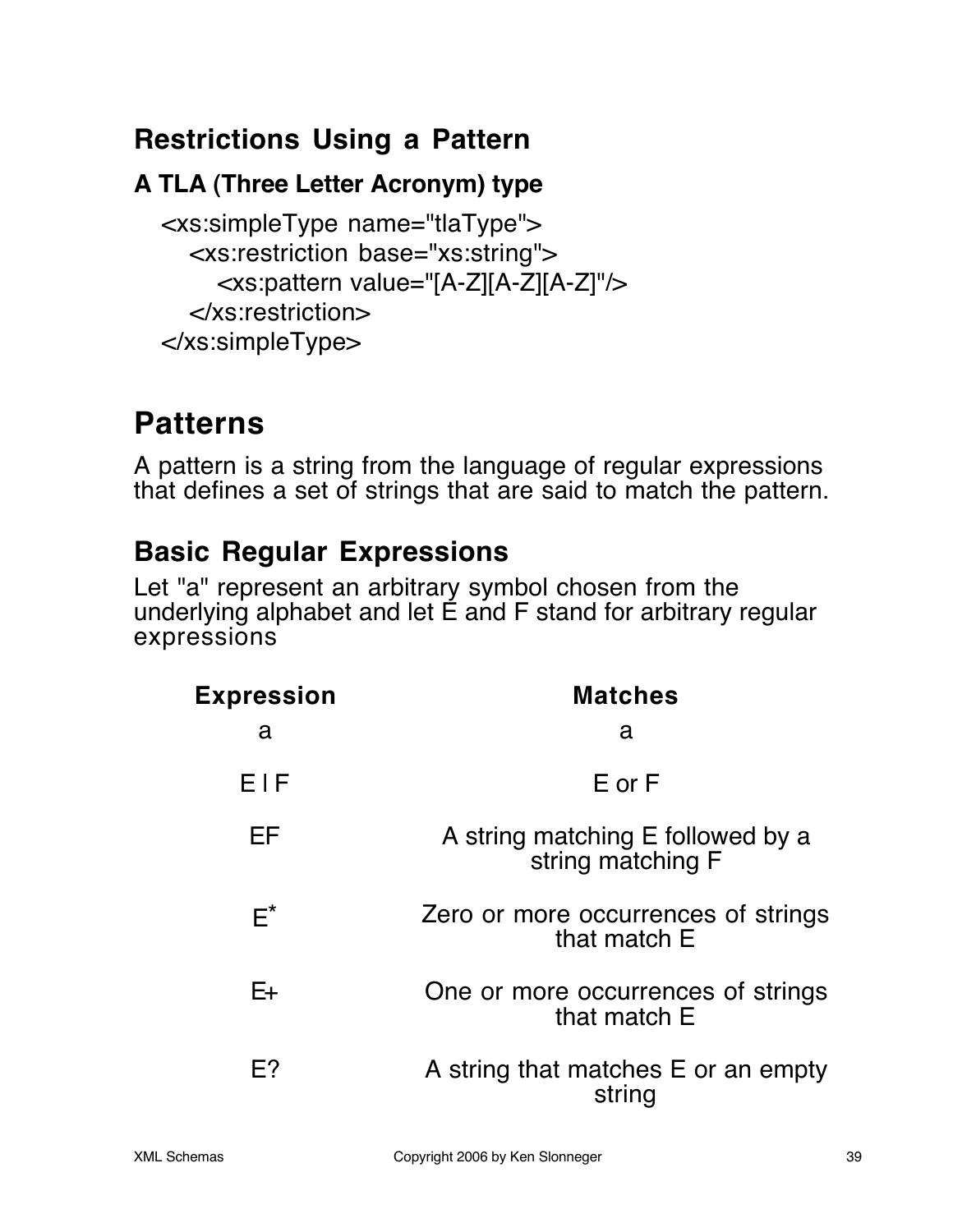These operations follow precedence rules with the unary operators having the strongest precedence and alternation the weakest.

Parentheses may be used to override precedence.

### **Regular Expression Extensions**

### **Construct Matches**

**Character classes** (match one character only)

| [abc] | a, b, or c (simple class) |
|-------|---------------------------|
|       |                           |

[^abc] Any character except a, b, or c (negation)

- [a-zA-Z] a through z or A through Z, inclusive (range)
- [a-d[m-p]] a through d, or m through p: [a-dm-p] (union)
- [a-z&&[def]] d, e, or f (intersection)
- [a-z&&[^bc]] a through z, except for b and c: [ad-z] (subtraction)
- $[a-z&8[^{\wedge}k-p]]$  a through z, and not k through p:  $[a-iq-z]$ (subtraction)

### **Quantifiers**

| $E\{n\}$   | E, exactly n times                      |
|------------|-----------------------------------------|
| $E\{n,\}$  | E, at least n times                     |
| $E\{n,m\}$ | E, at least n but not more than m times |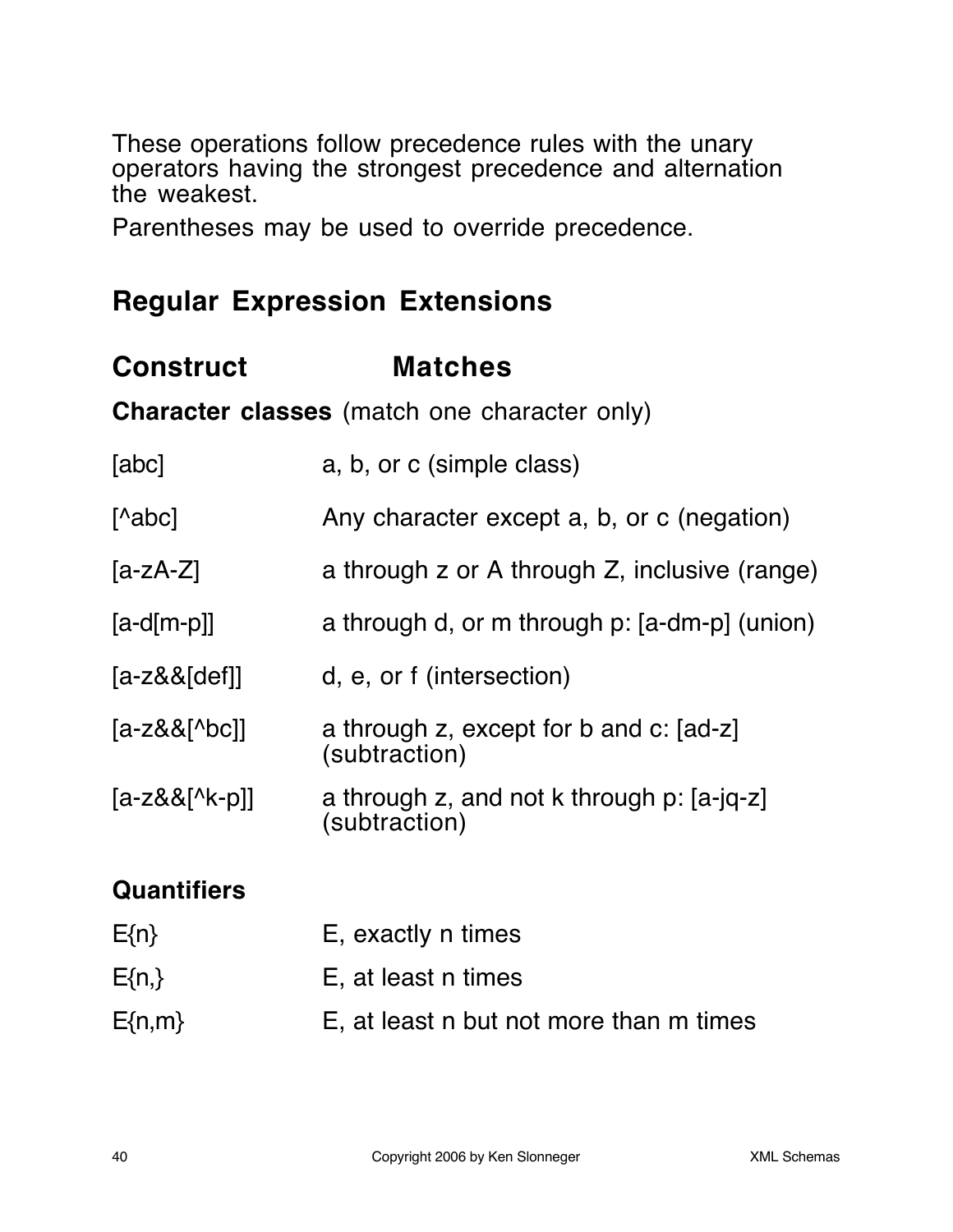#### **Predefined character classes**

|               | Any character except new line                        |
|---------------|------------------------------------------------------|
| \d            | A digit: [0-9]                                       |
| <b>ND</b>     | A non-digit: $[$ <sup>1</sup> 0-9]                   |
| $\sqrt{s}$    | A white space character: [ \t\n\v\f\r]               |
| \S            | $\lceil \wedge \setminus s \rceil$                   |
| Ni            | First character in an XML identifier                 |
| $\mathbf{V}$  | $\lceil N \setminus i \rceil$                        |
| $\setminus$ C | Any character legal in an NMTOKEN                    |
| $\setminus C$ | $\lceil \wedge \text{c} \rceil$                      |
| \w            | A "word" character (not punctuation<br>or separator) |
| \W            | [^\w]                                                |

### **Examples**

#### **A phone number type**

<xs:simpleType name="phoneType"> <xs:restriction base="xs:string"> <xs:pattern value="\d{3}-\d{4}"/> </xs:restriction> </xs:simpleType>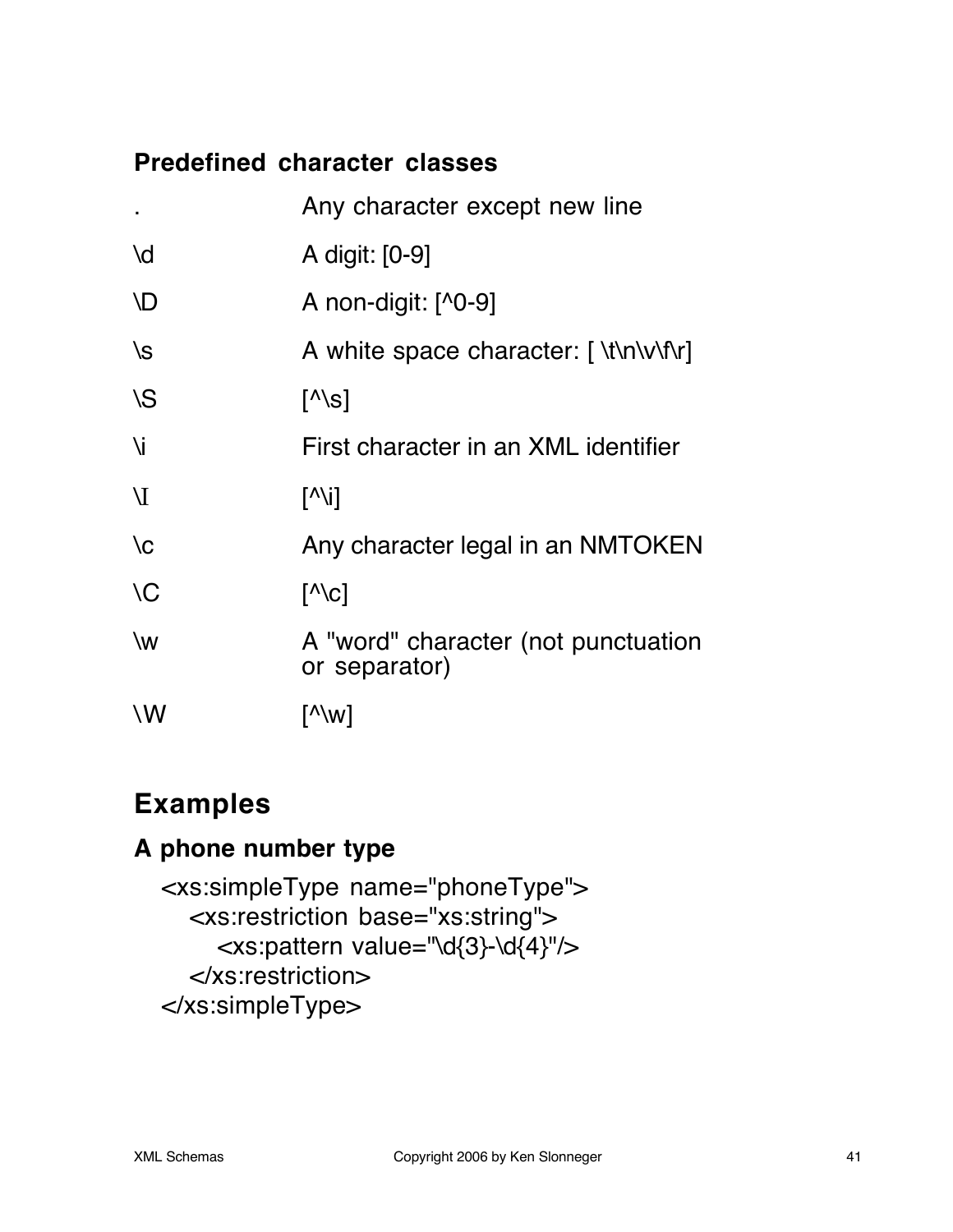#### **A gender type**

<xs:simpleType name="genderType"> <xs:restriction base="xs:string"> <xs:pattern value="male|female"/> </xs:restriction> </xs:simpleType>

#### or

<xs:simpleType name="genderType"> <xs:restriction base="xs:string"> <xs:pattern value="male"/> <xs:pattern value="female"/> </xs:restriction> </xs:simpleType>

### **A zipcode type**

<xs:simpleType name="zipType"> <xs:restriction base="xs:string"> <xs:pattern value="[0-9]{5}-[0-9]{4}"/> </xs:restriction> </xs:simpleType>

#### **An auto license type**

<xs:simpleType name="licenseType"> <xs:restriction base="xs:string"> <xs:pattern value="[A-Z]{3} \d{3}"/> </xs:restriction> </xs:simpleType>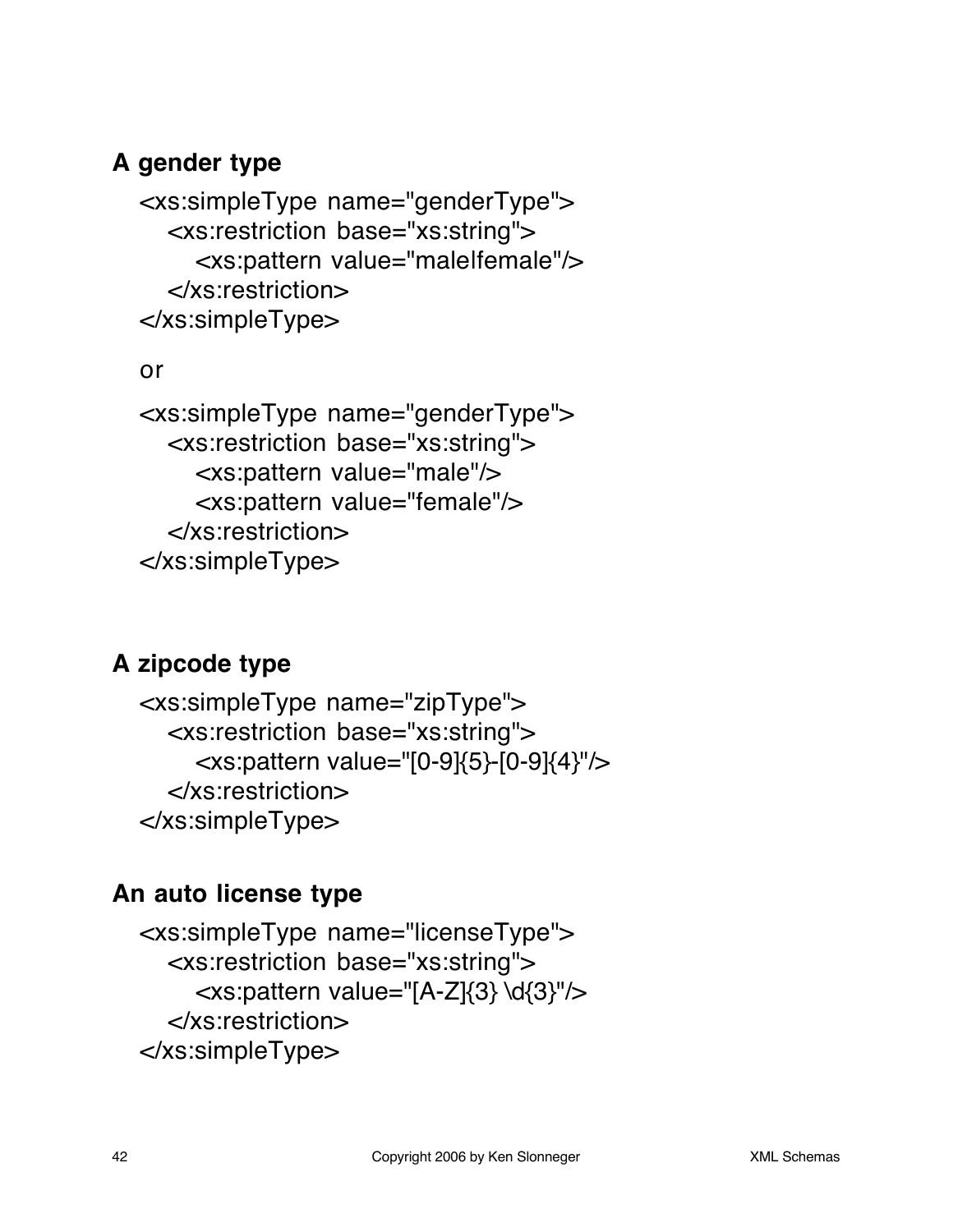### **Restrictions on White Space**

These restrictions provide information to the parser about how to handle white space characters.

```
<xs:simpleType>
  <xs:restriction base="xs:string">
    <xs:whitespace value="preserve"/>
  </xs:restriction>
</xs:simpleType>
```
The value attribute for the *xs:whitespace* element may take one of three values.

| preserve | the default                                                                    |
|----------|--------------------------------------------------------------------------------|
| replace  | change each white space character into a<br>space                              |
| collapse | change each sequence of white space into<br>a single space and trim the string |

# **Lists of Items**

A simple type can be defined as a list of items of some other simple type.

The element *xs:list* has an attribute *itemType* for specifying the kind of components in the list.

**Example**: A List of Exam Scores

```
<xs:simpleType name="scoreListType">
  <xs:list itemType="xs:nonNegativeInteger"/>
</xs:simpleType>
```

```
<xs:element name="scores" type="scoreListType"/>
```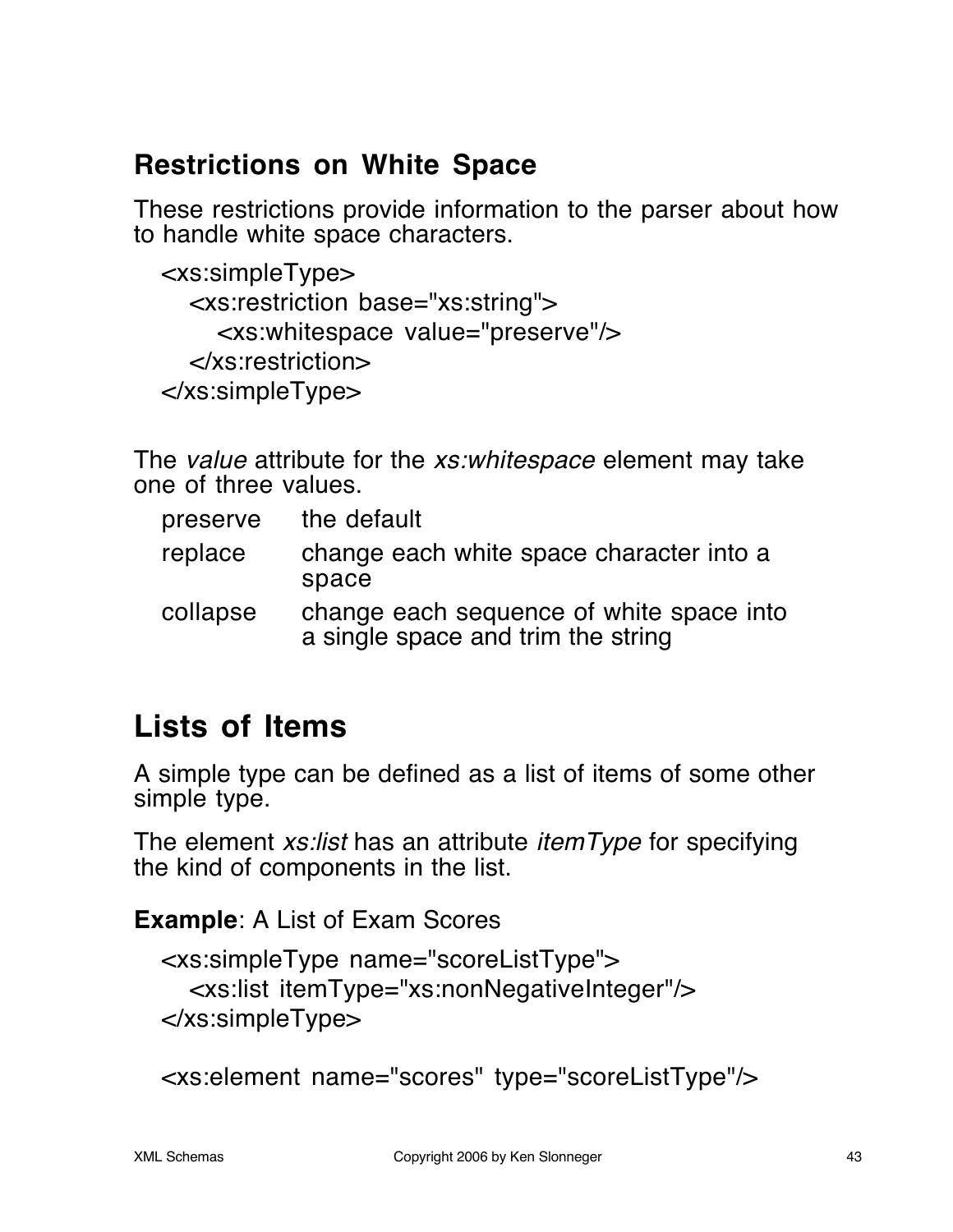#### **XML element**

<scores>82 96 74 68 80</scores>

Lists of *xs:string* items are dangerous since a string may have spaces, and spaces are used to delimit the list.

A list type can be restricted using xs:length, xs:maxLength, xs:minLength, or xs:emuneration.

```
<xs:simpleType name="shortScoreListType">
  <xs:restriction base=" scoreListType ">
    <xs:maxLength value="3"/>
  </xs:restriction>
</xs:simpleType>
```
Note that these simple types being defined, including list types, can be used as an element type, as an attribute type, or can be created as a named type.

# **Unions**

A simple type can be defined as the (disjoint) union of two existing simple types.

The element *xs:union* has an attribute *memberTypes* whose value is a space-separated list of simple types that have already been defined.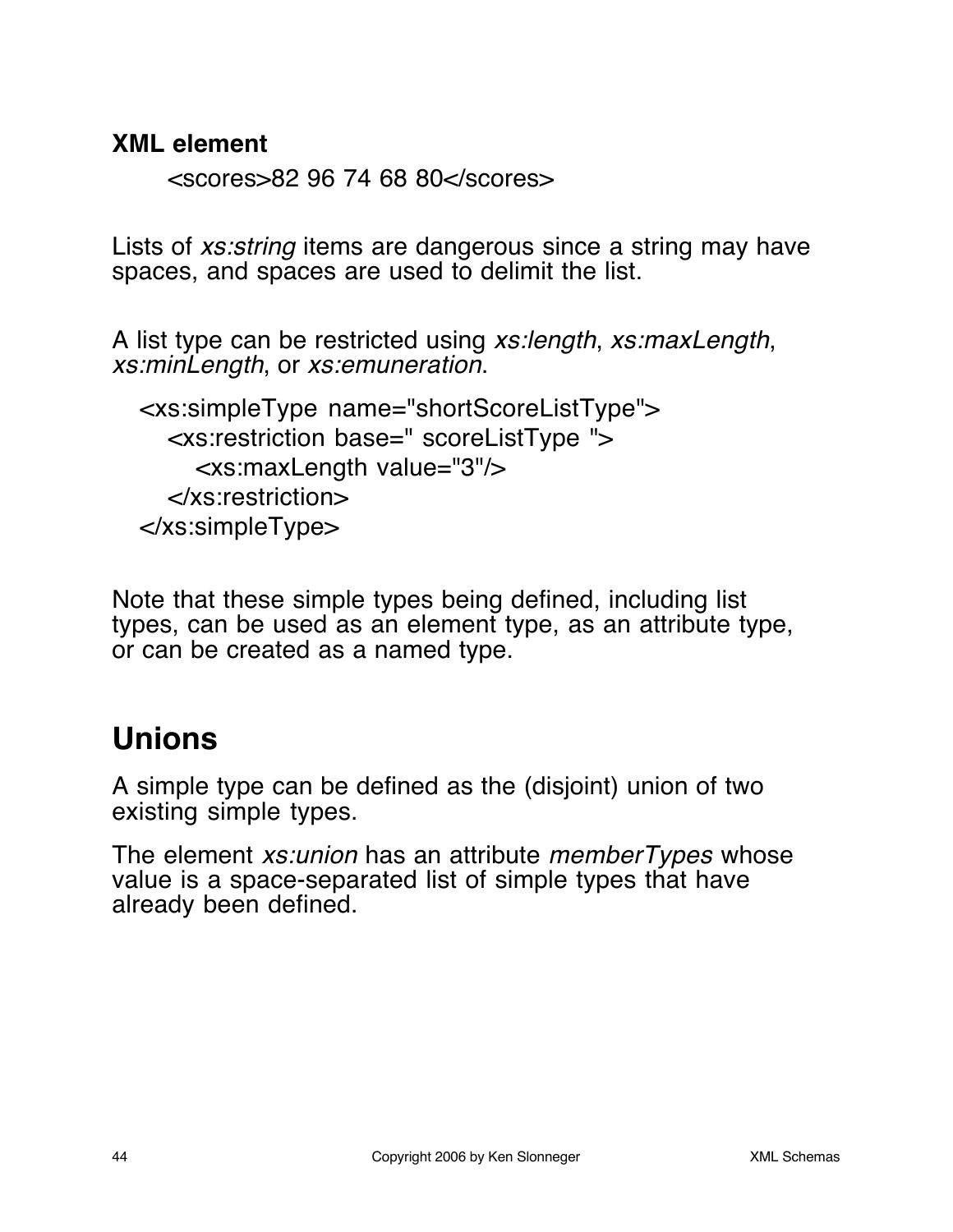# **Example**

Suppose we want to store exam scores, but in some instances, the grade may not be available.

1. Define a type representing a missing score.

<xs:simpleType name="noScoreType"> <xs:restriction base="xs:string"> <xs:enumeration value="none"/> </xs:restriction> </xs:simpleType>

- 2. Define a union type of integer scores and missing scores. <xs:simpleType name="scoreOrNoType"> <xs:union memberTypes ="xs:integer noScoreType"/> </xs:simpleType>
- 3. Define a list of the union type.

```
<xs:simpleType name="scoreOrNoList">
  <xs:list itemType ="scoreOrNoType "/>
</xs:simpleType>
```
4. Define a type whose values can be a list of scores (or none) or can be a date on which we can expect the grades to be made available.

```
<xs:simpleType name="scoresOrDateType">
  <xs:union memberTypes ="xs:date scoreOrNoList"/>
</xs:simpleType>
```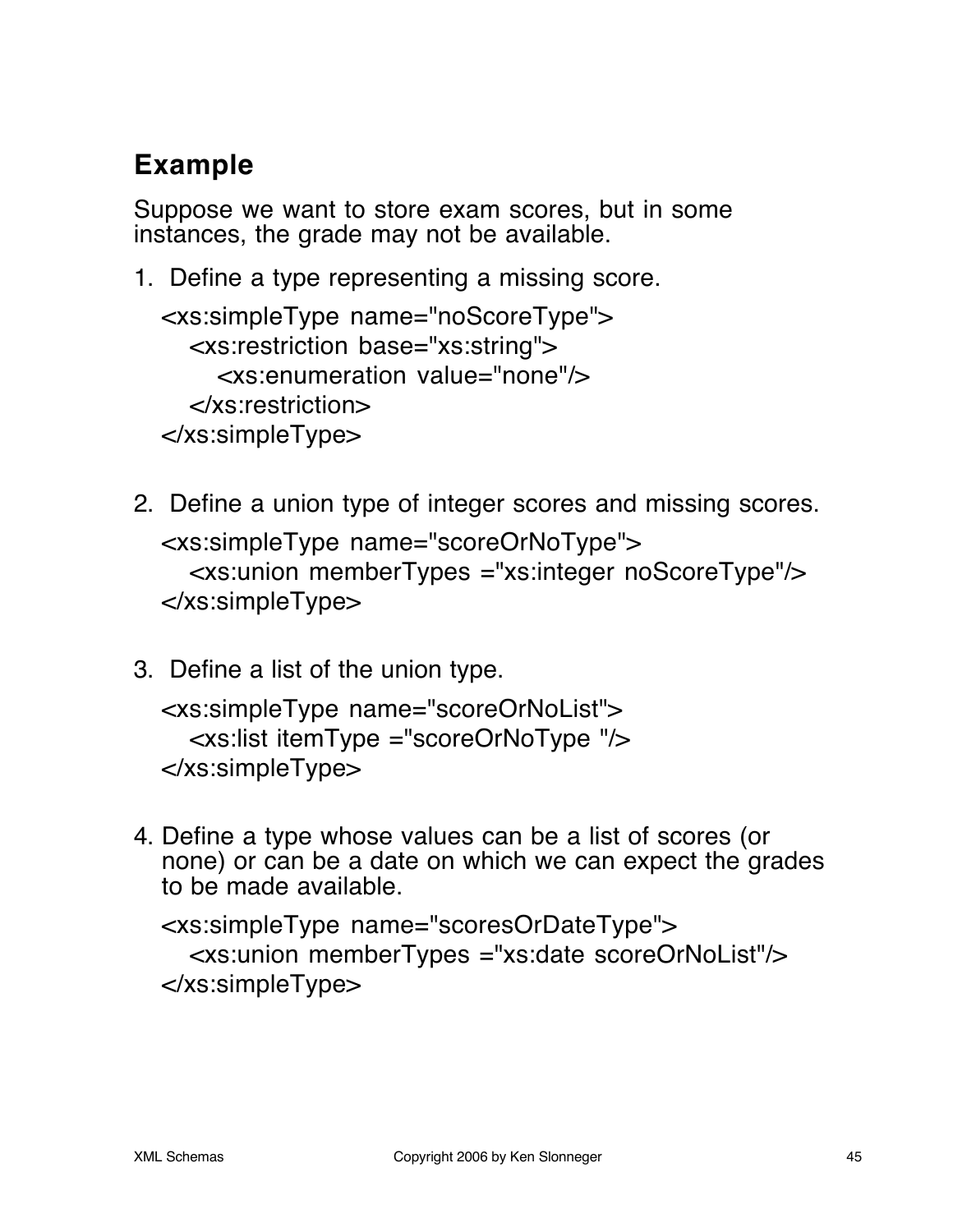# **XML Schema Validation**

We want to use a Java XML parser to validate an XML document relative to an XML Schema definition.

First we need to tie the XML Schema document to the XML document similar to what we did with external DTDs.

The testing will be done using a version of the phone XML document.

Note that the XML Schema definition is specified using an attribute xsi:noNamespaceSchemaLocation, which requires the definition of a namespace for the prefix xsi, which is performed by the attribute definition

```
xmlns:xsi="http://www.w3.org/2001/XMLSchema-instance"
```
This XML Schema definition uses many of the techniques that we have covered in this chapter.

#### **File: phoneX.xml**

```
<?xml version="1.0"? standalone="no">
<phoneNumbers
   xmlns:xsi="http://www.w3.org/2001/XMLSchema-instance"
   xsi:noNamespaceSchemaLocation="phoneX.xsd">
 <title>Phone Numbers</title>
  <entries>
   <entry>
     <name>
       <first>Rusty</first>
       <last>Nail</last>
     </name>
      <phone areaCode="319">335-0055</phone>
     <city>Iowa City</city>
   </entry>
```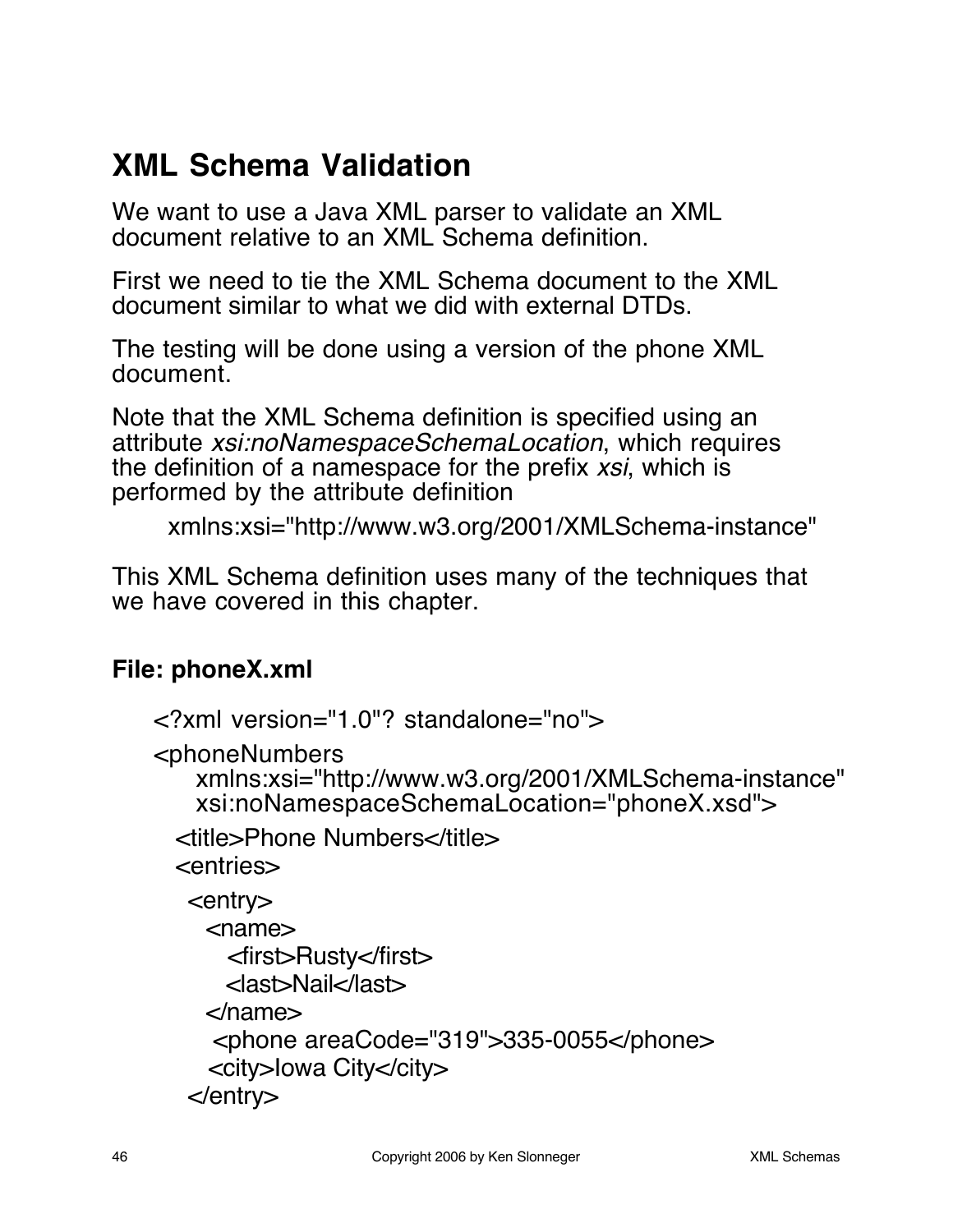<entry> <name gender="male"> <first>Justin</first> <last>Case</last> </name> <phone>354-9876</phone> <city>Coralville</city> </entry> <entry> <name gender="female"> <first>Pearl</first> <middle>E.</middle> <last>Gates</last> </name> <phone areaCode="319">335-4582</phone> <city>North Liberty</city> </entry> <entry> <name gender="female"> <first>Helen</first> <last>Back</last> </name> <phone>337-5967</phone> </entry> </entries> </phoneNumbers>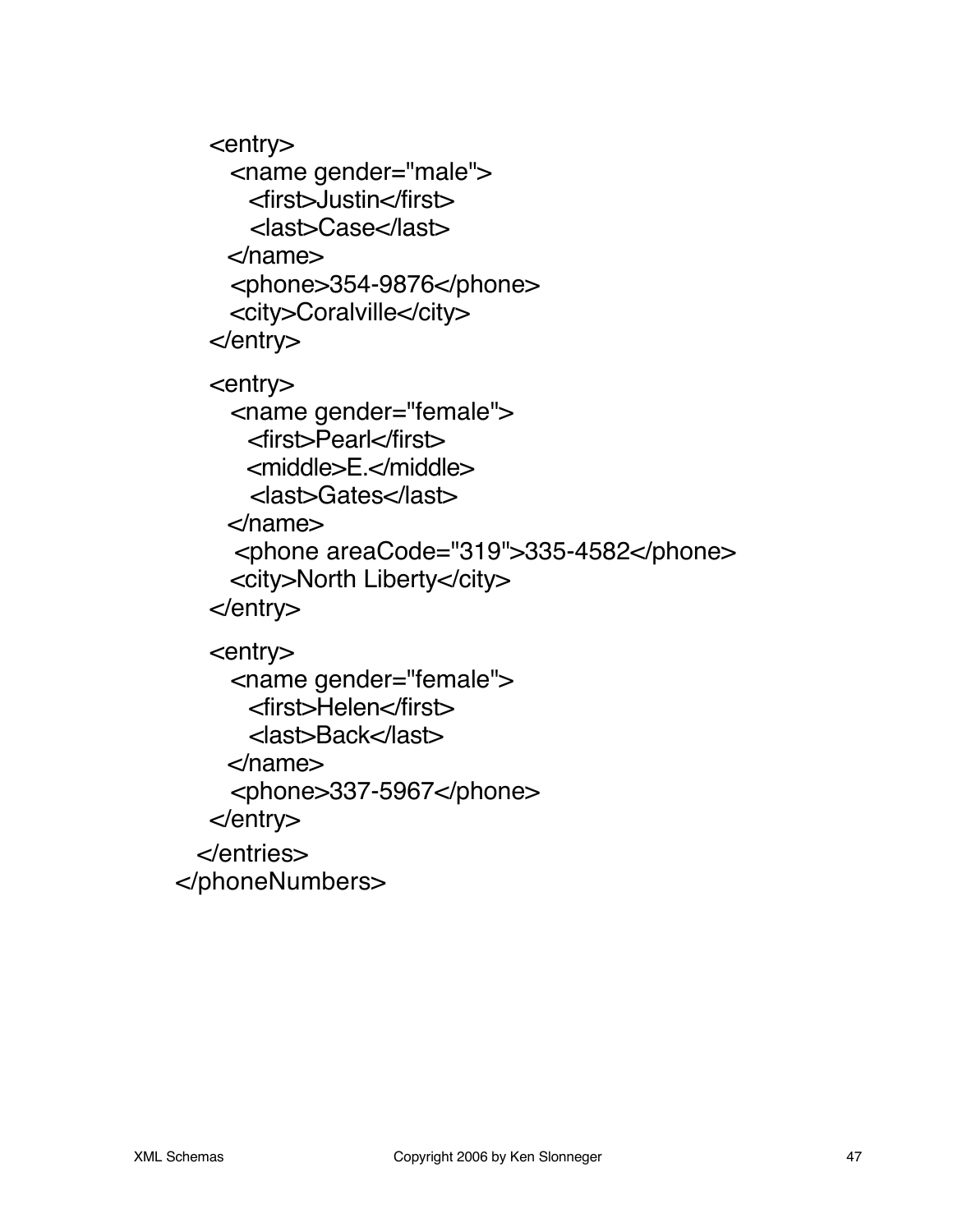#### **File: phoneX.xsd**

```
<?xml version="1.0"?>
<xs:schema xmlns:xs="http://www.w3.org/2001/XMLSchema">
  <xs:simpleType name="cityType">
   <xs:restriction base="xs:string">
     <xs:enumeration value="Iowa City"/>
     <xs:enumeration value="Coralville"/>
     <xs:enumeration value="North Liberty"/>
    <xs:enumeration value="Hills"/>
     <xs:enumeration value="Solon"/>
   </xs:restriction>
  </xs:simpleType>
  <xs:complexType name="nameType">
   <xs:sequence>
     <xs:element name="first" type="xs:string"/>
     <xs:element name="middle" type="xs:string"
                                      minOccurs="0"/>
     <xs:element name="last" type="xs:string"/>
   </xs:sequence>
   <xs:attribute name="gender">
    <xs:simpleType>
       <xs:restriction base="xs:string">
       <xs:pattern value="male|female"/>
      </xs:restriction>
    </xs:simpleType>
   </xs:attribute>
  </xs:complexType>
  <xs:simpleType name="phoneType">
   <xs:restriction base="xs:string">
   \langle x \rangles:pattern value="\d{3}-\d{4}"/>
   </xs:restriction>
  </xs:simpleType>
```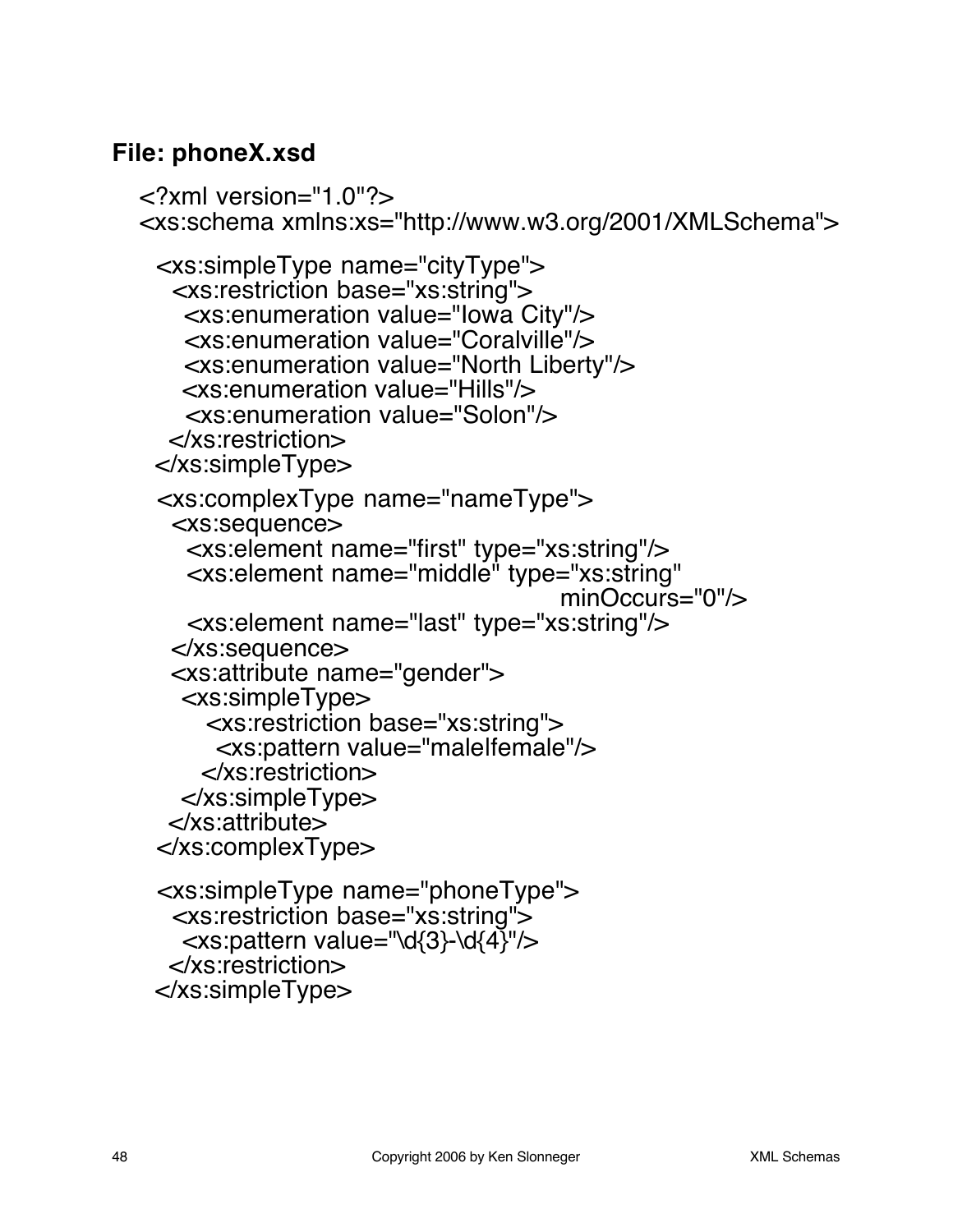<xs:complexType name="entryType"> <xs:sequence> <xs:element name="name" type="nameType"/> <xs:element name="phone"> <xs:complexType> <xs:simpleContent> <xs:extension base="phoneType"> <xs:attribute name="areaCode"> <xs:simpleType> <xs:restriction base="xs:string"> <xs:pattern value="\d{3}"/> </xs:restriction> </xs:simpleType> </xs:attribute> </xs:extension> </xs:simpleContent> </xs:complexType> </xs:element> <xs:element name="city" type="cityType" minOccurs="0"/> </xs:sequence> </xs:complexType> <xs:element name="phoneNumbers"> <xs:complexType> <xs:sequence> <xs:element name="title" type="xs:string"/> <xs:element name="entries"> <xs:complexType> <xs:sequence> <xs:element name="entry" type="entryType" minOccurs="0" maxOccurs="unbounded"/> </xs:sequence> </xs:complexType> </xs:element> </xs:sequence> </xs:complexType> </xs:element> </xs:schema>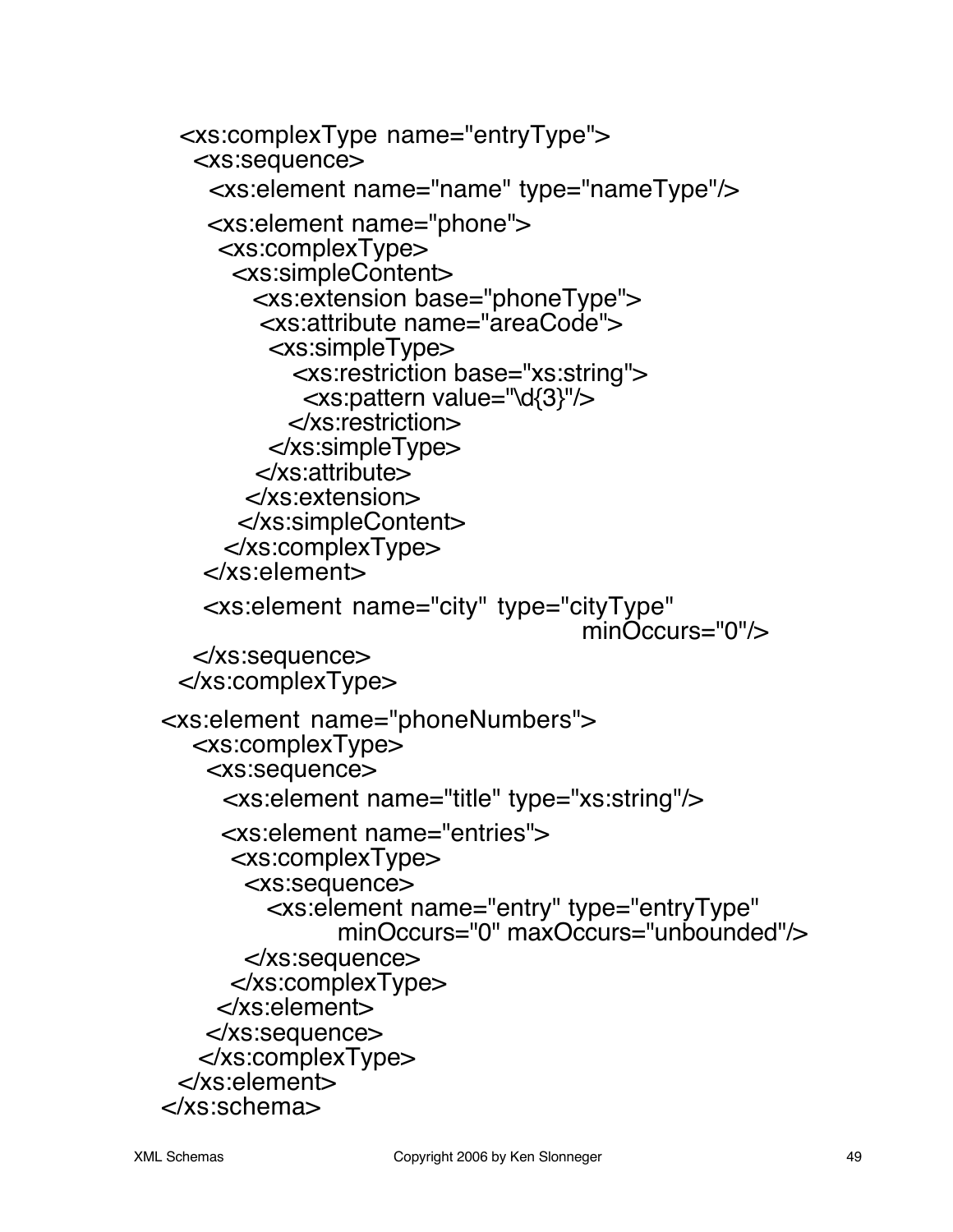# **Validating with SAX**

A SAX (Simple API for XML) parser can be configured to perform XML Schema validation.

After we have obtained a SAXParser object from the factory, we set a property for the parser that indicates that the schema method to be used is the XML Schema.

But first we must turn on the validation and namespace awareness in the factory. Namespaces are need because of the "http://www.w3.org/2001/XMLSchema-instance" namespace.

Because of changes made between SAX1 and SAX2, the SAXParser is used to create an XMLReader object that does the actual parsing.

When something goes wrong, the errors are reported by the methods in an instance of MyErrorHandler, which is the same class we used in DOM.

### **File: SaxCheck.java**

**import** javax.xml.parsers.SAXParserFactory; **import** javax.xml.parsers.SAXParser; **import** javax.xml.parsers.ParserConfigurationException;

**import** org.xml.sax.XMLReader; **import** org.xml.sax.SAXException;

**import** java.io.IOException;

**public class** SaxCheck {

**static public void** main(String [] args)

SAXParserFactory factory = SAXParserFactory.newInstance(); factory.setValidating(**true**);

```
factory.setNamespaceAware(true);
```
{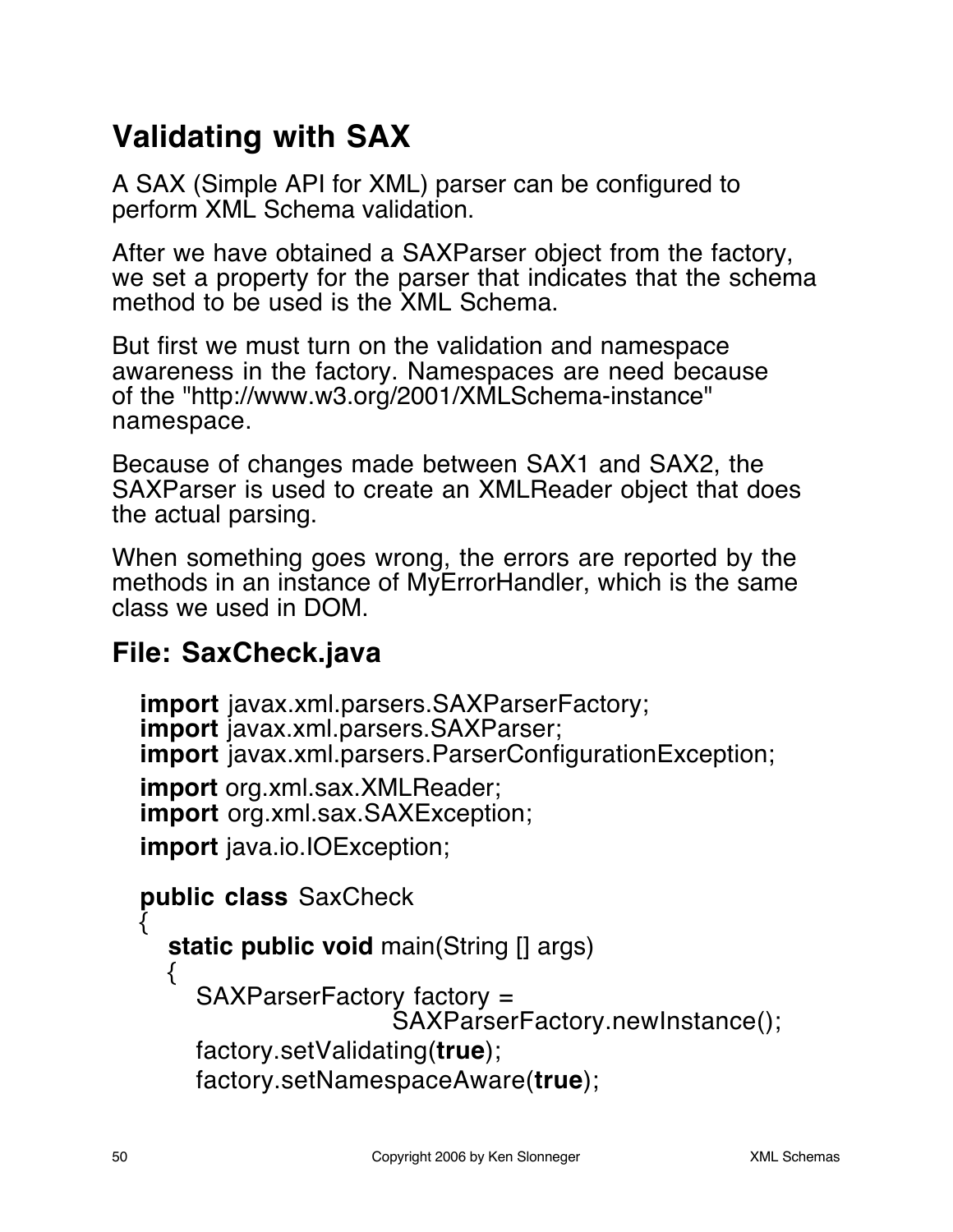**try**  $\frac{1}{2}$  SAXParser saxParser = factory.newSAXParser();

```
saxParser.setProperty(
```
"http://java.sun.com/xml/jaxp/properties/schemaLanguage", "http://www.w3.org/2001/XMLSchema");

```
XMLReader xmlReader = saxParser.getXMLReader();
    xmlReader.setErrorHandler(new MyErrorHandler());
    xmlReader.parse("" + new File(args[0]).toURL());
    System.out.println("The XML document is valid.");
  }
  catch (ParserConfigurationException e)
  { System.out.println("Parser configuration error"); }
  catch (SAXException e)
     System.out.println("Parsing error."); }
  catch (IOException e)
     System.out.println("IO error."); }
}
```
# **Execution**

}

### % **java SaxCheck phoneX.xml**

The XML document is valid.

Now change the first *areaCode* attribute value to "xyz" and try again.

### % **java SaxCheck phoneB.xml**

Error:

cvc-pattern-valid: Value 'xyz' is not facet-valid with respect

to pattern '\d{3}' for type 'null'.

Line 11

Column 31

Document file:///mnt/nfs/fileserv/fs3/slonnegr/SaxCheck/phoneB.xml

Parsing error.